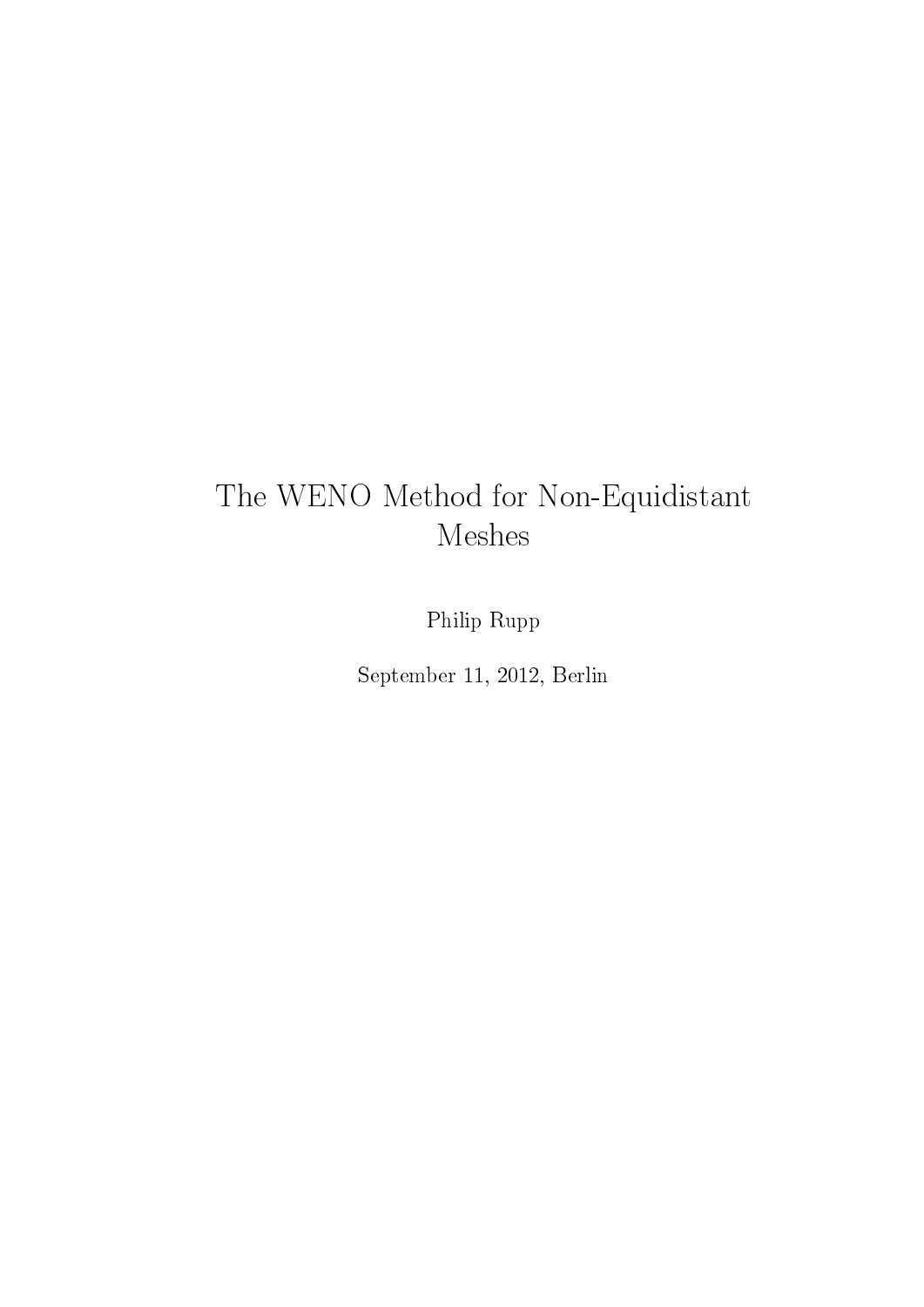# **Contents**

| $\mathbf 1$ | Introduction                                           |  |  | $\overline{2}$ |
|-------------|--------------------------------------------------------|--|--|----------------|
|             | 1.1                                                    |  |  | $\overline{2}$ |
| $\bf{2}^-$  | The WENO Schemes                                       |  |  | $\overline{4}$ |
|             |                                                        |  |  |                |
|             | 2.1.1 Why those unique $C_k$ 's can always be found 10 |  |  |                |
|             | 2.2                                                    |  |  |                |
|             | 3 Solving Differential Equations                       |  |  | $17\,$         |
|             |                                                        |  |  |                |
|             |                                                        |  |  | 18             |
|             | 4 The Implementation                                   |  |  | 20             |
|             | 4.1 WENO Reconstruction of a Step-Function 20          |  |  |                |
|             | Solution of the Linear Transport Equation 22<br>4.2    |  |  |                |
| 5           | <b>Conclusion and Future Prospects</b>                 |  |  | 24             |
|             | 6 Appendix                                             |  |  | 26             |
|             | ${\rm References}$                                     |  |  | 47             |
|             | List of Figures                                        |  |  | 47             |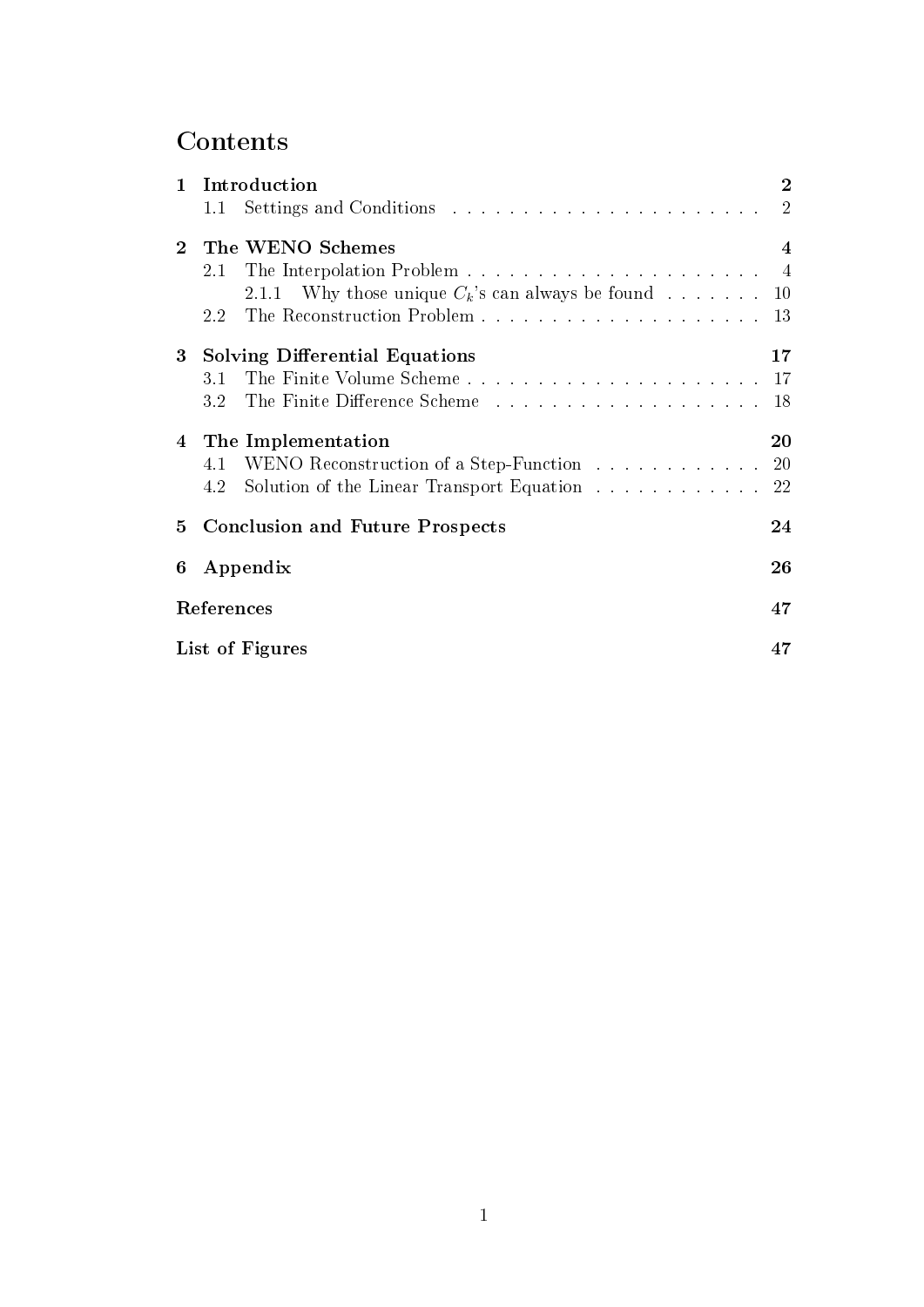## 1 Introduction

The WENO method in general is an approximation principle for functions based on isolated and discrete points in an closed interval. Due to  $|3|$ , the first WENO Scheme was introduced by X.-D. Liu, S. Osher and T. Chan 1994 in the Journal of Computational Physics vol. 115.

The acronym stands for Weighted Essentially Non-Oscillatory and is an improvement of the non-weighted ENO procedure. The aim of both, the ENO and WENO method, is to get a preferable smooth interpolation e.g. to counteract over- and undershoots near discontinuities. The WENO method uses a linear combination of possible interpolation functions weighted on their individual smoothness.

The common application area of the WENO method is to solve partial differential equations (PDE), especially physical, hyperbolic conversation laws, in a numerical way. Therefore it has to be combined with e.g. an explicit Euler-procedure or a Runge-Kutta-Method as temporal discretization.

As it is known by basic interpolation theory, the order of accuracy depends on the number of used nodes. We will remain as general as possible while presenting the necessary equations, but the explicit forms, examples and final results will be presented for a 5th order WENO method. However the used pattern can be generalized easily.

At last we demonstrate and implementation of the WENO method in a short c-program and discuss the results in Section 4. Therefore, we programed the later explained WENO polynomial reconstruction method for given cell averages. As example, we use a step function taken from [1] and discussed in Section 2.2. The example of a solved differential equation will be given by the simple linear transport equation. The whole source code can be reviewed within the appendix.

#### 1.1 Settings and Conditions

In the course of this work we will derive the necessary formulas concerning the WENO method. Here we will not be limited to equidistant meshes. Rather we will consider completely general grids. Though all used meshes shall be constant in time and each space dimensions. According to those characteristics we define a one dimensional mesh through its grid values in a relative way.

$$
x_i = x_0 + \sum_{k=0}^{i} g_k \Delta x.
$$
 (1)

So the difference of any two grid points with  $i \geq j$  yields to:

$$
x_i - x_j = \sum_{k=j+1}^i g_k \Delta x = d_{i,j}.
$$
 (2)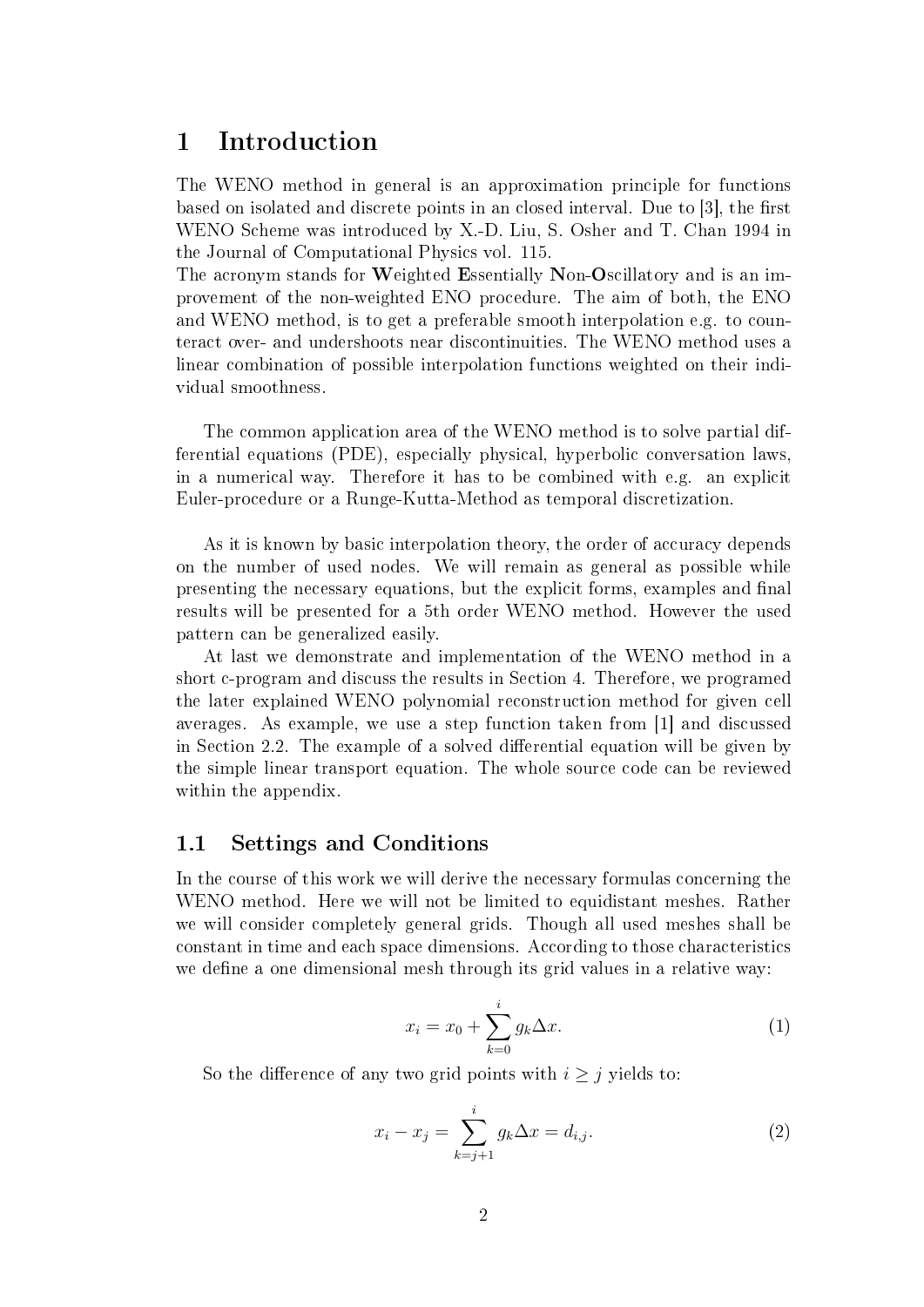As shown, the used numeration of the grid values is ascending with  $x_0$  as left hand starting point. The  $g_k > 0$  are the direct distances of the points  $x_{i-1}$  and  $x_i$  normed by a parameter  $\Delta x$ . That parameter  $\Delta x$  makes the mesh independent of the exact scaling and can be chosen freely as a constant value; e.g.  $\Delta x = 1$ , as we will do in most of the further calculations. This construction has several possible advantages:

- Since the parameter  $\Delta x$  is user defined, the  $g_k$  can always be varied while their ratios  $\frac{g_a}{g_b}$  for every  $a, b \in \mathbb{N}$  do not change. So all meshes, with equal ratios, lead to e.g. the same coefficients of the later introduced smoothness indicators.
- One could define  $g_k = 1$  for the largest cell range. So all other  $g_k$ 's, and even the  $d_{i,j}$ 's, indicate the relative rate concerning the largest cell range given by  $\Delta x$ .
- It is possible to set  $g_k = g(k)$  for any chosen function. This leads to very easily constructed regular grids.

Within this report all marginal problems will be avoided. We assume that all required points and values outside the relevant interval are known. Also extreme solutions and special exceptional cases will not be discussed. Later-on calculations with the WENO method for more than one dimension are based on a simple 'dimension by dimension fashion', as so called in [3]. So it is absolutely sufficient to concentrate on the one dimensional case, like we will do.

As interpolating functions we will refer to the mostly used Lagrange polynomials. Such a polynomial based on the  $n+1$  given points  $(x_i; y_i)$  with  $i \in [m; m+n+1] \subset \mathbb{N}$  is defined by:

$$
P(x) = \sum_{i=m}^{m+n} y_i L_i^m(x) = \sum_{i=m}^{m+n} \left( y_i \prod_{i \neq j=m}^{m+n} \frac{x - x_j}{x_i - x_j} \right)
$$
(3)

Please note, that concerning algebraic functions we will use e.g.  $L^k(x)$  as index and  $(L(x))^k$  as power. For the rest of this paper, n will be the order of accuracy concerning a WENO interpolation and reconstruction based on  $n + 1$  points and n cells, respectively the later-on large stencil. Since those two methods are closely related we will also try to use consistent expressions for repetitive objects. But always keep in mind that some objects, e.g. the interpolation/reconstruction polynomials, base on different concepts and got different explicit forms.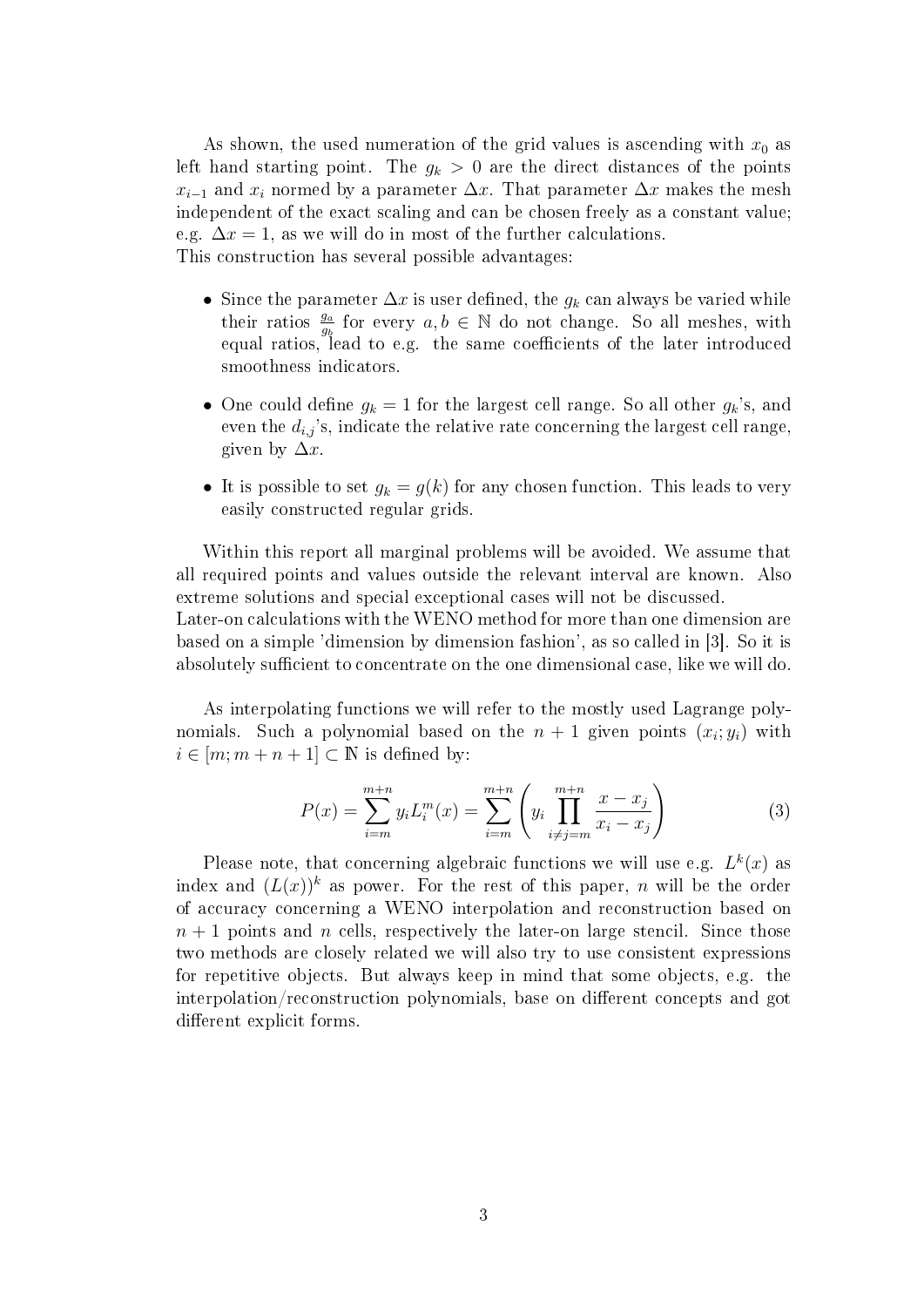### 2 The WENO Schemes

#### 2.1 The Interpolation Problem

Like in [3], we will discuss two separated, but related, problems. They are called 'interpolation' and 'reconstruction' and we will start with the first one. The interpolation is a Finite Differences (FD) method using the values  $y_i$  at the nodes  $x_i$  of the grid. The final task is to compute an additional value between two of those nodes. To stay general we chose an interval around the node  $x_i$  with a range of s grid steps to the left and  $s + 1$  to the right. The searched value may belong to a point between  $x_j$  and  $x_{j+1}$ , e.g.  $x_{j+\frac{1}{2}}$ . So the considered stencil contains the points  $\{x_{j-s}, x_{j-s+1}, ... x_j, x_{j+\frac{1}{2}}, x_{j+1}, ... x_{j+s+1}\}.$ 

The total number of used points is  $n + 1 = s + s + 2$  and the degree of an interpolation polynomial based on those points would be  $n = 2s + 1$ , which obviously just can take uneven numbers. This large interval will be called S and forms our 'large stencil'. As next step we divide this Stencil in a maximal number of 'small stencils' having a constant order, formed out of the grid nodes and containing  $x_{j+\frac{1}{2}}$ . That would be exactly  $\frac{n+1}{2} = s+1$  intervals as can be seen in Figure 1, using the example of fifth order. The small stencils have a length of  $s + 2$  grid points, so their polynomials got a degree of  $s + 1 = \frac{n+1}{2}$ . To name the interpolation polynomials we chose  $Q(x)$  as interpolation based on the large stencil S and  $P_k(x)$  for the small stencils  $S_k$  with the node  $x_{j-s+k}$ as most left starting point.



**Figure 1:** Setting of the Stencils for a 5th order interpolation of  $x_{j+\frac{1}{2}}$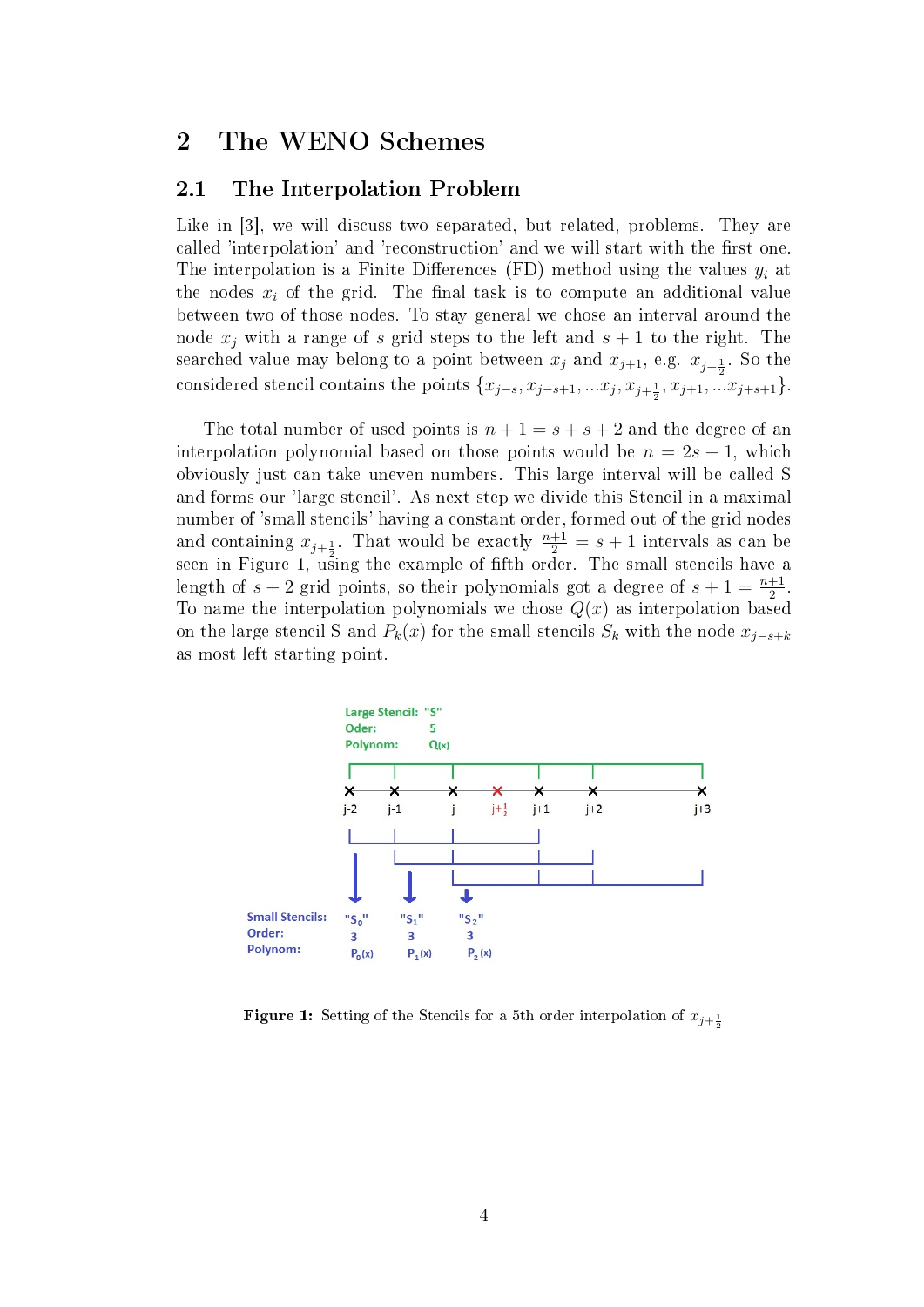Following Equation (3) the semi-explicit form of the interpolation polynomials for a 6-point large stencil are shown below. The  $K_i^j$  $i<sup>j</sup>$  are analog to the  $L_i^j$  $i_i^j$ , but possess degree 5 and not 3.

$$
Q(x) = \sum_{i=j-2}^{j+3} y_i K_i^{j-2}
$$
\n(4)

$$
Q(x) = y_{j-2}K_{j-2}^{j-2} + y_{j-1}K_{j-1}^{j-2} + y_jK_j^{j-2} + y_{j+1}K_{j+1}^{j-2} + y_{j+2}K_{j+2}^{j-2} + y_{j+3}K_{j+3}^{j-2}.
$$

$$
P_k(x) = \sum_{i=j-2+k}^{j+1+k} y_i L_i^k
$$
(5)  
\n
$$
P_0(x) = y_{j-2} L_{j-2}^{j-2} + y_{j-1} L_{j-1}^{j-2} + y_j L_j^{j-2} + y_{j+1} L_{j+1}^{j-2},
$$
  
\n
$$
P_1(x) = y_{j-1} L_{j-1}^{j-1} + y_j L_j^{j-1} + y_{j+1} L_{j+1}^{j-1} + y_{j+2} L_{j+2}^{j-1},
$$
  
\n
$$
P_2(x) = y_j L_j^j + y_{j+1} L_{j+1}^j + y_{j+2} L_{j+2}^j + y_{j+3} L_{j+3}^j.
$$

Since the combination of the small stencils forms the large stencil, a linear weighted combination of the interpolation polynomials  $P_k(x)$  also forms the polynomial  $Q(x)$ . Therefore we chose special, so called linear weights,  $C_k(x)$ to satisfy the following condition:

$$
Q(x) = \sum_{k=0}^{\frac{n-1}{2}} C_k(x) P_k(x).
$$
 (6)

Remember, that  $Q(x)$  is of degree n and the  $P_k$  are of degree  $\frac{n+1}{2}$ . So those linear weights have to represent polynomials of degree  $\frac{n-1}{2}$ . The next step is to combine the Equations (4), (5) and (6) including just known functions and the searched linear weights. Equating the coefficients of the  $y_i$  lets us form a linear system of equation to calculate the  $C_k(x)$  as shown in the example for 5th/3rd order:

$$
K_{j-2}^{j} = C_{0}L_{j-2}^{j-2},
$$
\n
$$
K_{j-1}^{j} = C_{0}L_{j-1}^{j-2} + C_{1}L_{j-1}^{j-1},
$$
\n
$$
K_{j}^{j} = C_{0}L_{j}^{j-2} + C_{1}L_{j}^{j-1} + C_{2}L_{j}^{j},
$$
\n
$$
K_{j+1}^{j} = C_{0}L_{j+1}^{j-2} + C_{1}L_{j+1}^{j-1} + C_{2}L_{j+1}^{j},
$$
\n
$$
K_{j+2}^{j} = C_{1}L_{j+2}^{j-1} + C_{2}L_{j+2}^{j},
$$
\n
$$
K_{j+3}^{j} = C_{2}L_{j+3}^{j}.
$$
\n(7)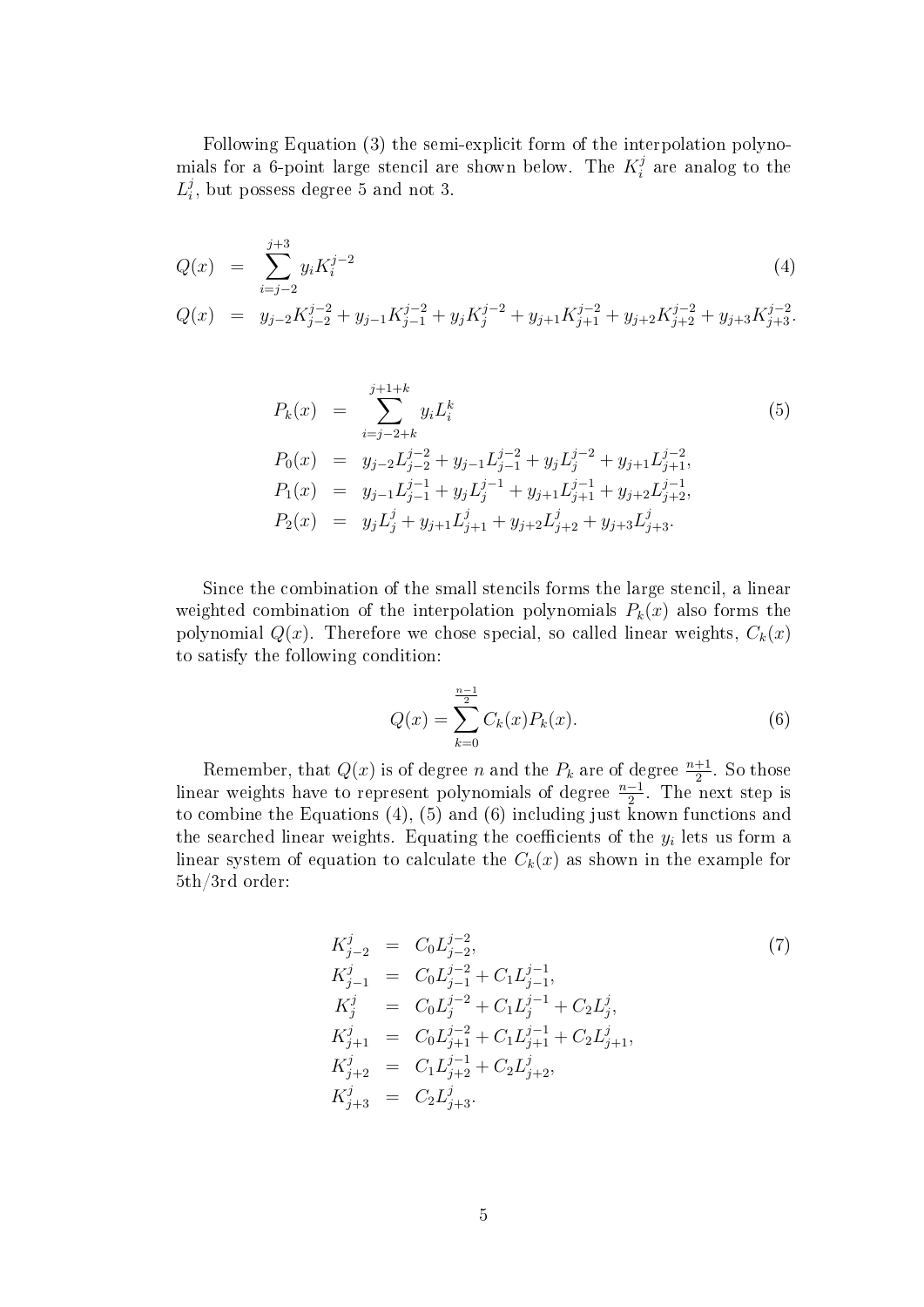These  $n+1$  equations for  $\frac{n+1}{2}$  unknown polynomials can be solved easily and elegant, using the Definition  $(2)$ :

$$
C_0 = \frac{(x - x_{j+2})(x - x_{j+3})}{d_{j+2,j-2}d_{j+3,j-2}},
$$
\n
$$
C_1 = (x - x_{j-2})(x - x_{j+3})\left(\frac{1}{d_{j-2,j-1}d_{j+3,j-1}} - \frac{1}{d_{j+2,j-2}d_{j+3,j-2}}\right),
$$
\n
$$
C_2 = \frac{(x - x_{j-1})(x - x_{j-2})}{d_{j+3,j-2}d_{j+3,j-1}}.
$$
\n(8)

Our final aim is to get a high order, smooth function interpolating our given points. The linear weights help us just to get the high order polynomial  $Q(x)$ , witch we could also calculate directly. For now we keep them at the back of our minds and define some kind of 'smoothness indicators':

$$
\beta_k = \sum_{i=1}^{\frac{n+1}{2}} \int_{x_j}^{x_{j+1}} (\Delta x)^{2i+1} \left(\frac{d^i}{dx^i} P_k\right)^2 dx.
$$
 (9)

Roughly speaking they sum up the different derivatives of the corresponding polynomial  $P_k(x)$ . So they do some kind of oscillation measuring for the interpolated functions within the interval  $[x_i; x_{i+1}]$ . The higher this smoothness indicator is, the less smooth is the function inside the cell with the interpolating point. The constant factor  $(\Delta x)^{2i+1}$  is the same as in Definition (1) and makes the smoothness indicator independent of the exact grid scaling. All meshes with the same structure and relative grid-step-ratio will lead to the same  $\beta$ -coefficients.

Actually the explicit choice of this smoothness indicator is up to the user. Other forms and formulas would work too, but within the literature this version is established. Unfortunately most of the current publications use just equidistant WENO concepts. For this reason the introduced smoothness indicator is actually designed for equidistant grids. There might be better smoothness indicators, especially for the case of non-equidistant meshes. However, as you can see, the  $\beta_k$ 's are computed directly from the interpolation polynomials, so we can give them an explicit, analytical form.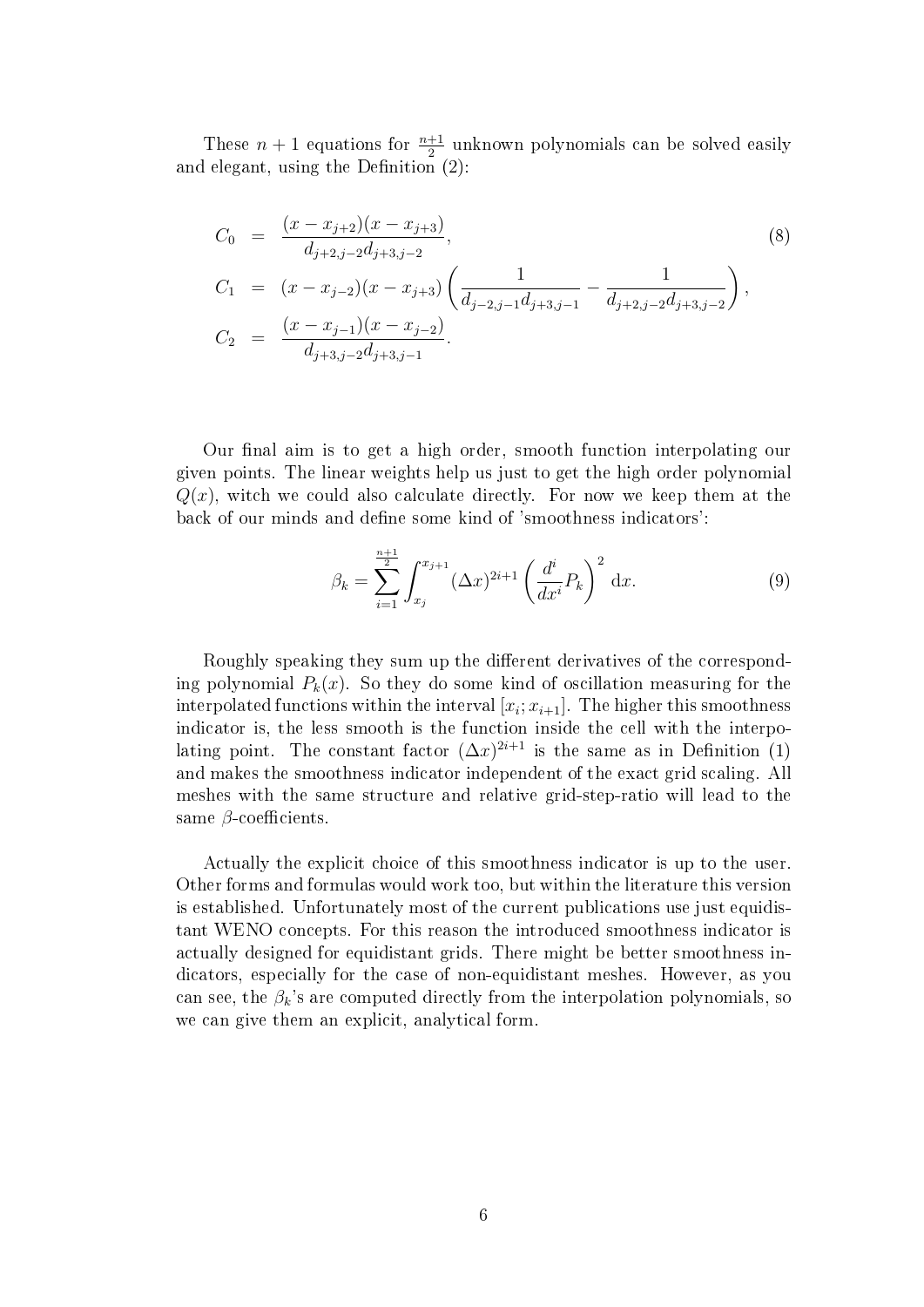Specifying the short term  $\dot{f}(x) = \frac{d}{dx} f(x)$  and using 5th order and Definition (3) and (2) the derivatives of each  $L_j^{\overline{m}}$  are in general form:

$$
a_i^m = \prod_{\substack{j=j-2+m \ j \neq i}}^{j+1+m} \frac{1}{d_{i,j}},
$$
  
\n
$$
\dot{L}_i^m = a_i^m \sum_{\substack{k=m \ k \neq i}}^{3+m} \prod_{\substack{j=m \ k \neq i,j \neq k}}^{3+m} (x - x_j),
$$
  
\n
$$
\ddot{L}_i^m = 2a_i^m \sum_{\substack{k=m \ k \neq i}}^{3+m} (x - x_k),
$$
  
\n
$$
\ddot{L}_i^m = 6a_i^m.
$$
  
\n(10)

Analogously, we also define for the later use:

$$
a_i = \prod_{\substack{j=j-2 \ j \neq i}}^{j+3} \frac{1}{d_{i,j}}.\tag{11}
$$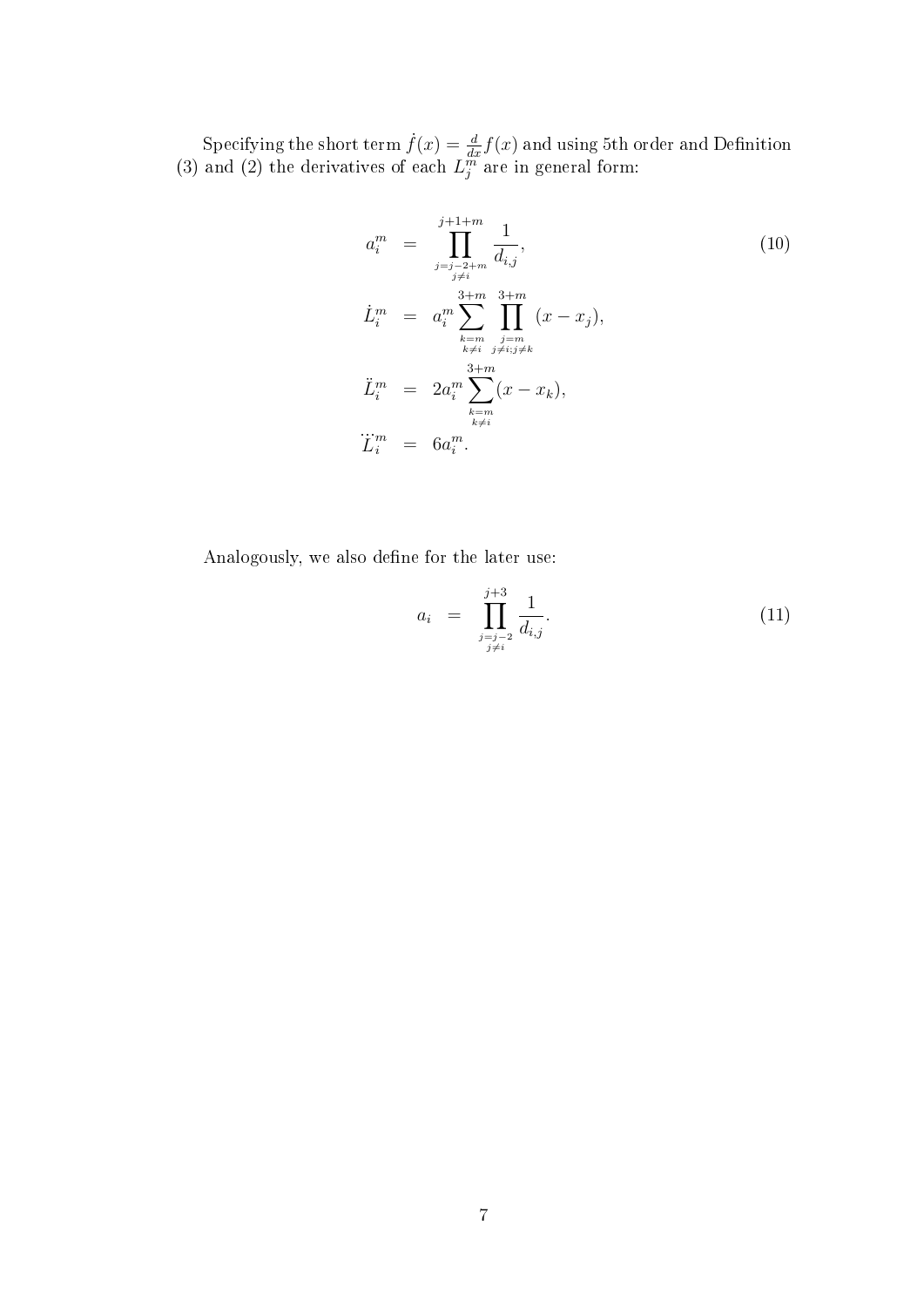So for a 5th order interpolation the first smoothness indicator, belonging to the most left stencil, is:

$$
\beta_{0} = y_{j-2}^{2} \int_{x_{j}}^{x_{j+1}} \left( \Delta x \left( \dot{L}_{j-2}^{j-2} \right)^{2} + (\Delta x)^{3} \left( \ddot{L}_{j-2}^{j-2} \right)^{2} + (\Delta x)^{5} \left( \ddot{L}_{j-2}^{j-2} \right)^{2} \right) dx, (12)
$$
\n
$$
+ y_{j-1}^{2} \int_{x_{j}}^{x_{j+1}} \left( \Delta x \left( \dot{L}_{j-1}^{j-2} \right)^{2} + (\Delta x)^{3} \left( \ddot{L}_{j-1}^{j-2} \right)^{2} + (\Delta x)^{5} \left( \ddot{L}_{j-1}^{j-1} \right)^{2} \right) dx, (12)
$$
\n
$$
+ y_{j}^{2} \int_{x_{j}}^{x_{j+1}} \left( \Delta x \left( \dot{L}_{j}^{j-2} \right)^{2} + (\Delta x)^{3} \left( \ddot{L}_{j}^{j-2} \right)^{2} + (\Delta x)^{5} \left( \ddot{L}_{j}^{j-1} \right)^{2} \right) dx, (12)
$$
\n
$$
+ y_{j+1}^{2} \int_{x_{j}}^{x_{j+1}} \left( \Delta x \left( \dot{L}_{j+1}^{j-2} \right)^{2} + (\Delta x)^{3} \left( \ddot{L}_{j+1}^{j-2} \right)^{2} + (\Delta x)^{5} \left( \ddot{L}_{j+1}^{j-1} \right)^{2} \right) dx, (12)
$$
\n
$$
+ y_{j-2} y_{j-1}^{2} \int_{x_{j}}^{x_{j+1}} \left( \Delta x \dot{L}_{j-2}^{j-2} \dot{L}_{j-1}^{j-2} + (\Delta x)^{3} \ddot{L}_{j-2}^{j-2} \ddot{L}_{j-1}^{j-2} + (\Delta x)^{5} \ddot{L}_{j-2}^{j-2} \ddot{L}_{j-1}^{j-2} \right) dx, (12)
$$
\n
$$
+ y_{j-2} y_{j} \quad 2 \int_{x_{j}}^{x_{j+1}} \left( \Delta x \dot{L}_{j-2}^{j-2} \dot{L}_{j+1}^{j-2} + (\
$$

This pattern is the same for the other two indicators, just changing the corresponding points and functions. The different colors represent the terms belonging to the different derivatives. As this formula shows, each  $\beta_k$  has 10 coefficients just depending on the grid and not on the specific  $y_i$ -values, making 30 factors all in all. Those coefficients, which we will name  $g_{i,j}^k =$  coefficient of  $(y_i y_j)$  respective  $\beta_k$ ', can be computed and stored at the beginning of the interpolation. We will not specify the whole calculation, because it is simple and long algebra, but show the final results within the appendix under Equation (55). For all equidistant meshes these coefficients reduce to the same set of real numbers. This makes the use of those grid much easier and the corresponding formulas much shorter.

We can now combine the smoothness indicators with the linear weights to form our nonlinear weights. Because it shall be something like a convex combination at the end, it is helpful to define an auxiliary number:

$$
\alpha_k = \frac{C_k}{(\epsilon + \beta_k)^2}.\tag{13}
$$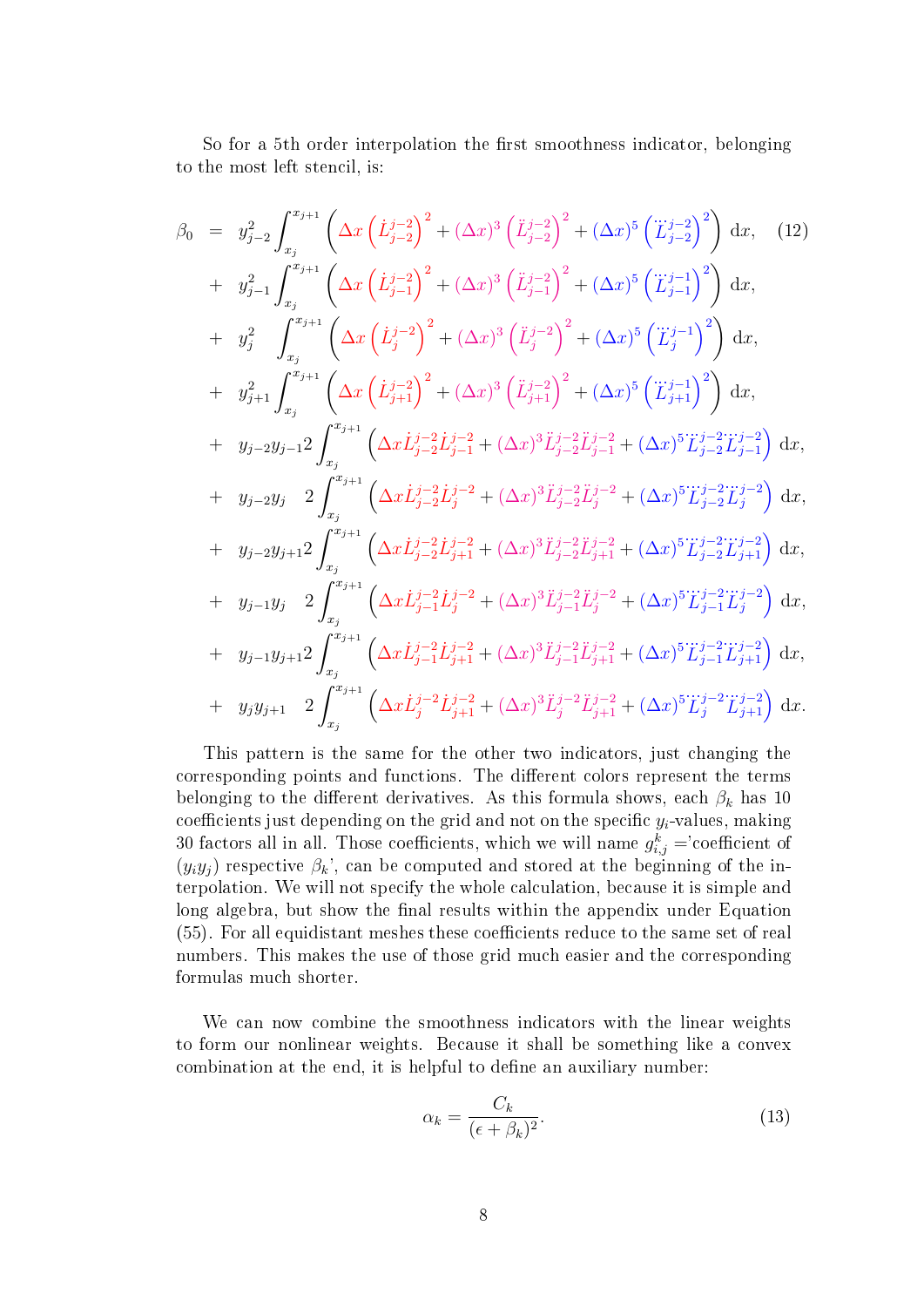As you see the  $\alpha$ 's contain another value, named  $\epsilon$ . This quantity prevents the denominator from becoming zero, e.g. for constant functions. It's a previously chosen number, mostly  $10^{-6}$  and has no actual use for the interpolation. Notice further, that these  $\alpha_k$ 's consist of the  $C_k$ 's, weighted by the smoothness factors  $\beta_k$ . The more smooth a function is within the relevant interval, the lower is the smoothness factor and the higher becomes the ratio of the corresponding polynomial.

These  $\alpha$ -values are again weighted by their combined sum to get a 'kind of convex combination' to form the 'nonlinear weights'  $\omega_k$ :

$$
\omega_k = \frac{\alpha_k}{\sum_{i=0}^{\frac{n-1}{2}} \alpha_i},
$$
\n
$$
\sum_{k=0}^{\frac{n-1}{2}} \omega_k = 1.
$$
\n(14)

Note that they get their sign from the  $C_k$ 's and  $\omega_k \geq 0$  and  $C_k \geq 0$  is just given in the space of the interval  $[x_i; x_{i+1}]$ . The proof is shown in [2]. This fact just counts for the interpolation part and within the following reconstruction the  $C_k$  can get negative even more easily. But for the used order of 5 and the explicit computed points during this report, they will always be positive. But in general, those sets don't really form convex combinations. They have always a sum of one, but are not necessary positive.

At the end of this derivation we can construct the interpolation polynomial  $I(x)$ , interpolating our given node points between  $x_i$  and  $x_{i+1}$  using the predefined, low order polynomial  $P_k$ :

$$
I(x) = \sum_{i=0}^{\frac{n-1}{2}} \omega_i P_i.
$$
 (15)

As you see the order of accuracy of the interpolation polynomial  $I(x)$  is n, consisting of the  $\frac{n+1}{2}$ -order interpolation polynomials  $P_k(x)$  and the  $\frac{n-1}{2}$ -order linear weights. So roughly speaking this originated function is of higher order than the  $P_k$ 's, but mostly is not that strongly oscillating as the calculated  $Q(x)$ . It combines advantages of both and makes the WENO procedure perfect for interpolating piecewise smooth functions with discontinuities in between.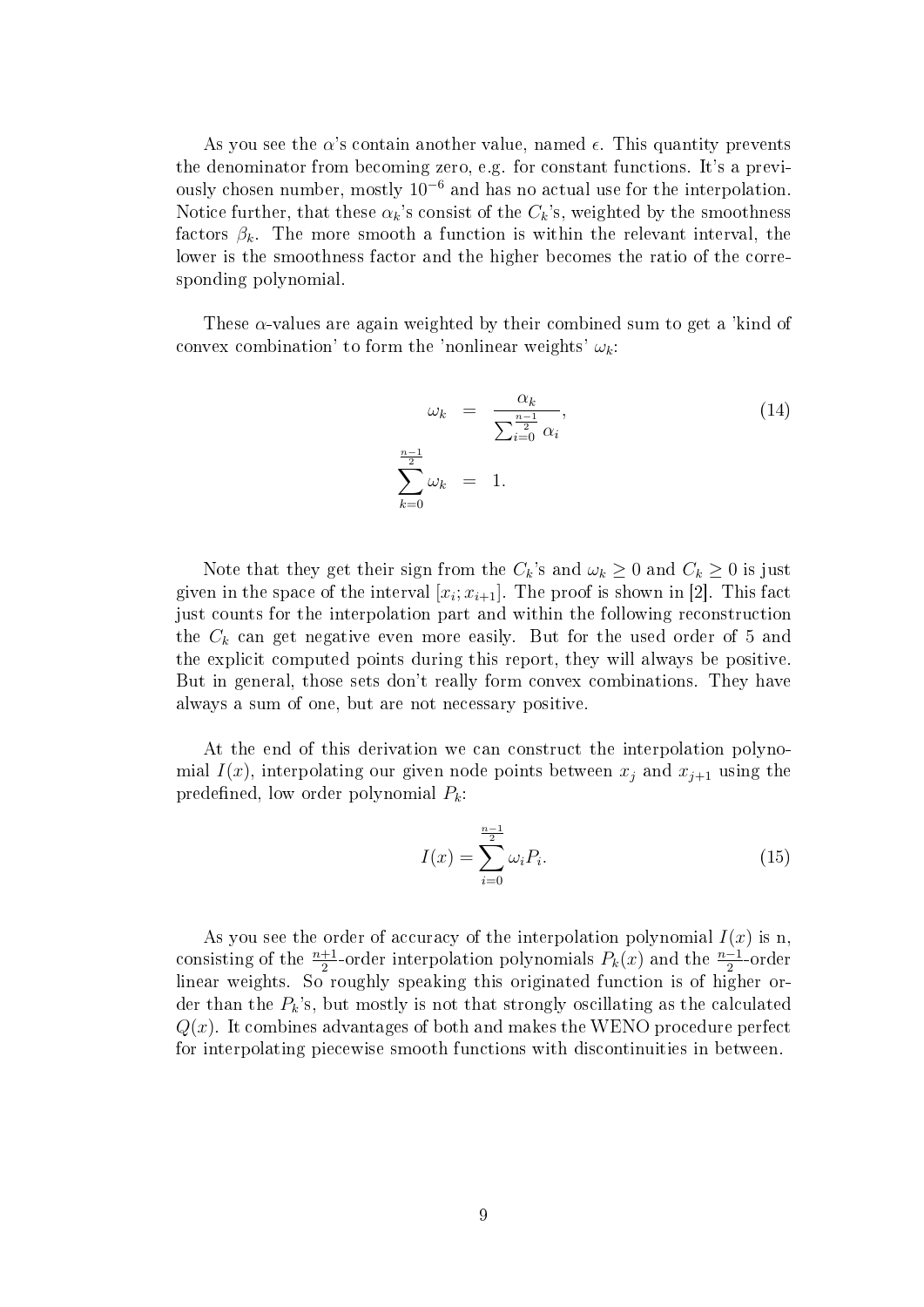#### 2.1.1 Why those unique  $C_k$ 's can always be found

Following ideas from [2] it is surely correct to say  $Q(x_i) = y_i$  within the large stencil S, due to the definition of the interpolation polynomial. Within each small stencil  $S_k$  an analog equation can be formed:  $P_k(x_i) = y_i$ . Outside each small stencil, within the large one, the  $P_k$  take unknown values, not necessary zero in the nodes. So we should claim:

$$
C_k(x_i) = 0 \text{ for each } x_i \in S \backslash S_k. \tag{16}
$$

The  $\frac{n+1}{2}$  C<sub>k</sub>'s are polynomials of degree  $\frac{n-1}{2}$ . They got now a sum of  $\frac{n^2+2n+1}{4}$ parameters. We already can form  $\frac{n^2-1}{4}$  independent equations out of (16),  $\frac{q-1}{4}$  independent equations out of (16), due to the fundamental theorem of algebra. Combining them with Equation (6), the linear weights have to form again a 'kind of convex set', not satisfying  $C_k > 0$ , but the main requirement

$$
\sum_{k=0}^{\frac{n-1}{2}} C_k(x_i) = 1 \text{ for each } x_i \in S. \tag{17}
$$

To keep track of the dependency of these equations, we define a general form for the linear weights:

$$
C_k(x) = \sum_{i=0}^{\frac{n-1}{2}} r_k^i(x)^i.
$$
 (18)

We get a simplified form of Equation (17), that clearly shows its  $\frac{n-1}{2}$  degree polynomial character:

$$
\sum_{i=0}^{\frac{n-1}{2}} \left( (\sum_{j=0}^{\frac{n-1}{2}} r_j^i) \right) (x_z)^i = 1 \text{ for each } x_z \in S. \tag{19}
$$

The polynomial on the left side has to be identical to the constant function  $r(x) \equiv 1$ . This leads to exactly  $\frac{n+1}{2}$  simple, independent equations:

$$
\sum_{j=0}^{\frac{n-1}{2}} r_j^i = 0 \text{ for each } i \in \left[1, \frac{n-1}{2}\right],
$$
\n
$$
\sum_{j=0}^{\frac{n-1}{2}} r_j^0 = 1.
$$
\n(20)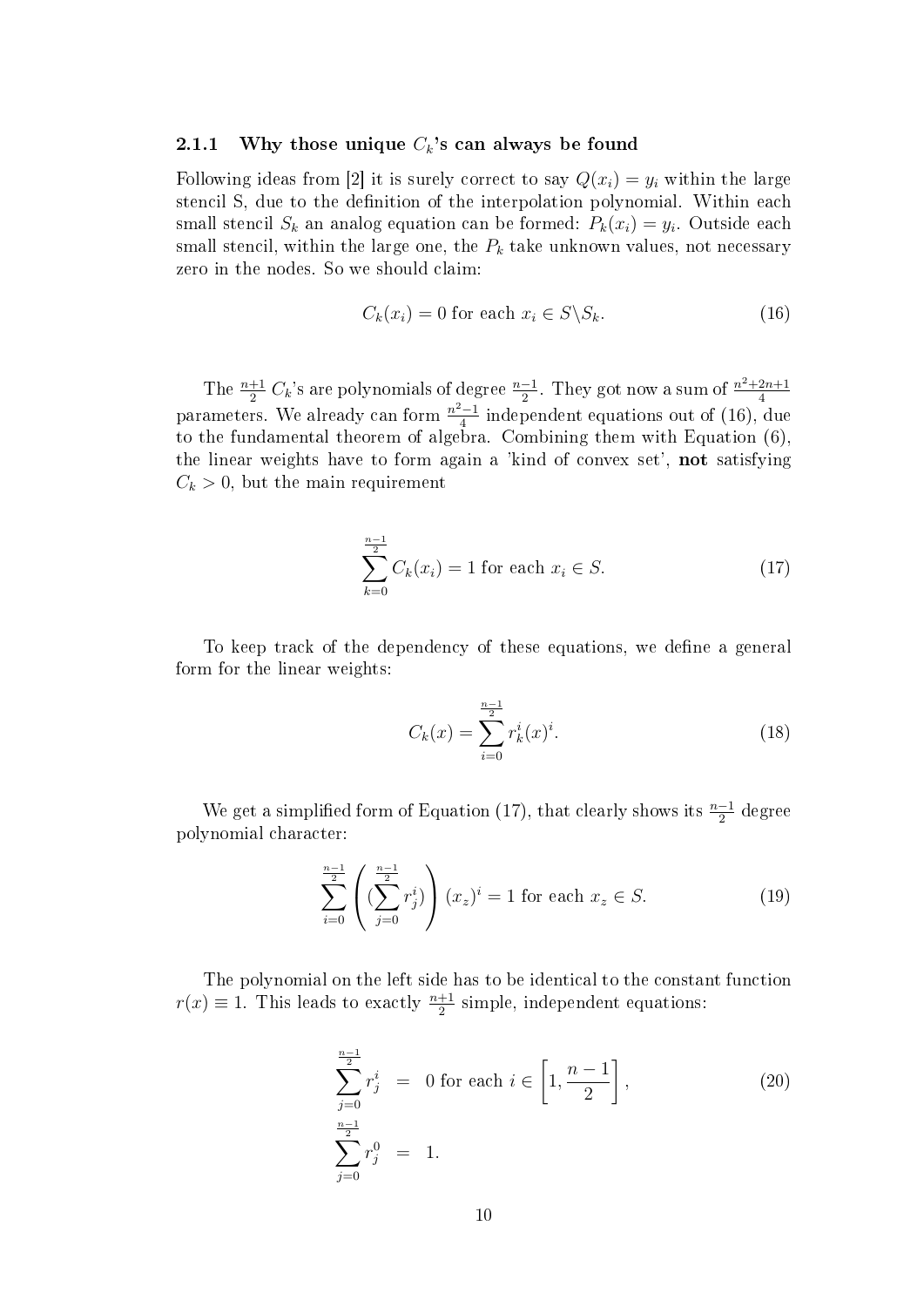Together with Equation (16) we get  $\frac{n^2+2n+1}{4}$  $\frac{2n+1}{4}$  independent equations for the same number of parameters. The system of  $C_k(x)$  got a unique solution. We will now discuss a short example of a 5th order interpolation. At first we define the general form for our 3 second degree polynomials  $C_k(x)$ :

$$
C_k(x) = a_k(x)^2 + b_k x + c_k.
$$
 (21)

So we got all in all 9 parameters to determine. 6 independent fixing equations are formed out of (16):

$$
a_0(x_i)^2 + b_0x_i + c_0 = 0 \text{ for } i \in \{j+2, j+3\},
$$
  
\n
$$
a_1(x_i)^2 + b_1x_i + c_1 = 0 \text{ for } i \in \{j-2, j+3\},
$$
  
\n
$$
a_2(x_i)^2 + b_2x_i + c_2 = 0 \text{ for } i \in \{j-2, j-1\}.
$$
\n(22)

Furthermore Equation (17) turns into:

$$
(a_0 + a_1 + a_2)(x_i)^2 + (b_0 + b_1 + b_2)x_i + (c_0 + c_1 + c_2) = 1
$$
 for each  $x_i \in S$ . (23)

This is a simple polynomial of degree two, coinciding on 6 points with the constant polynomial  $v(x) \equiv 1$ . Both sides have to be identical and a comparison of coefficients gives us the remaining 3 equations, to compute the unique solution:

$$
(a_0 + a_1 + a_2) = 0,
$$
  
\n
$$
(b_0 + b_1 + b_2) = 0,
$$
  
\n
$$
(c_0 + c_1 + c_2) = 1.
$$
\n(24)

At least we want to mention, that the set of  $C_k$  even forms a basis of  $\mathbb{P}_{\frac{n-1}{2}}$ . This easily can be seen as following definition, based on Equation (16) and the fundamental theorem of algebra, forms a maximal, independent set:

$$
C_k(x) = \gamma_k \prod_{x_i \in S \setminus S_k} (x - x_i) \text{ with } \gamma_k \in \mathbb{R}.
$$
 (25)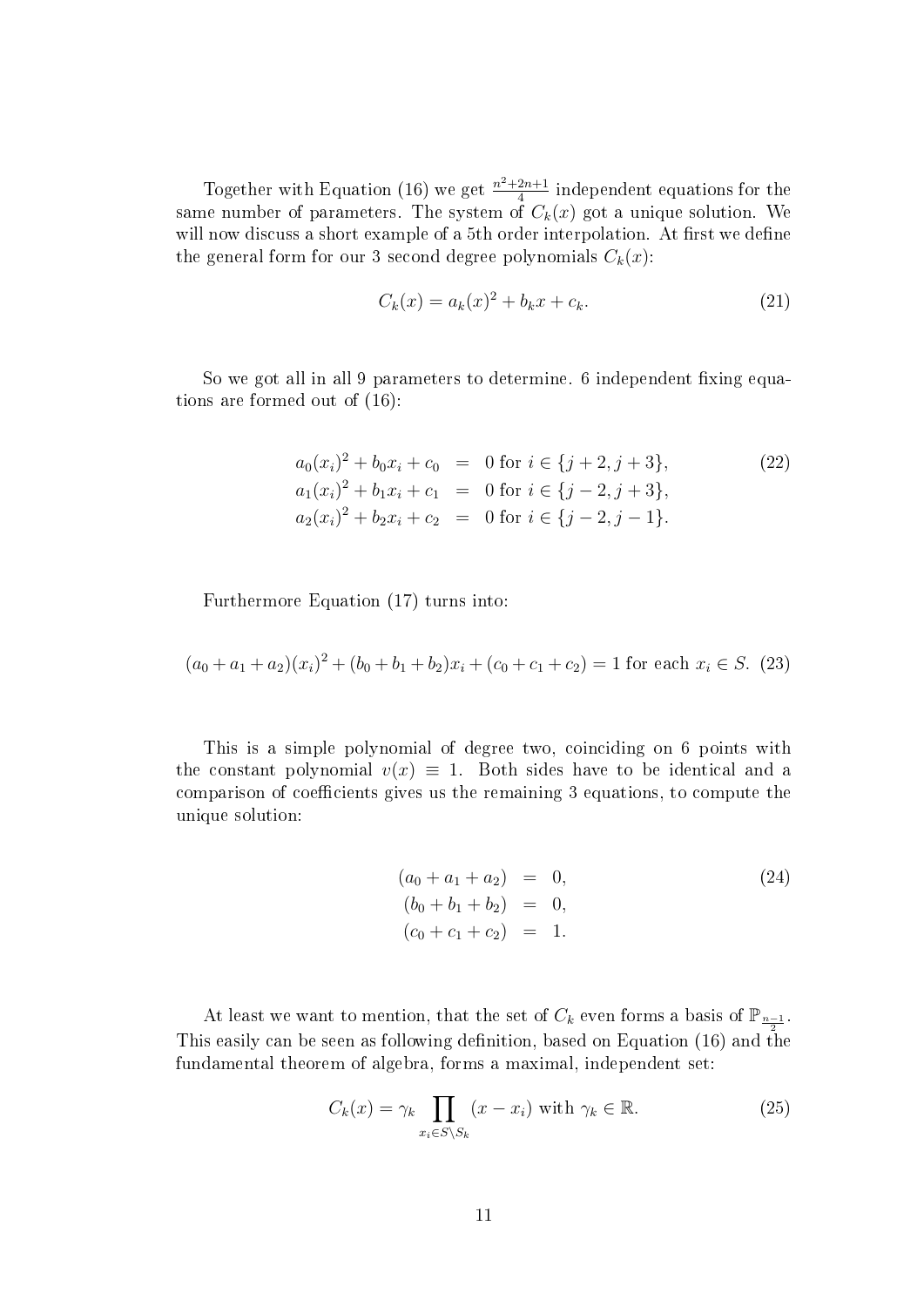With this definition and Equation  $(17)$  we also got an additional way to calculate the linear weights:

$$
\sum_{i=1}^{k} \gamma_i \prod_{x_m \in S \setminus S_i} \left( x_{j - \frac{n-1}{2} + k} - x_m \right) = 1 \text{ for all } k \in \left[ 1; \frac{n-1}{2} \right]. \tag{26}
$$

The so defined system only includes the minimal, independent set of equations and clearly shows again the unique solvability. As you will simply check, all statements are equal and compatible with the explicit 5th-order form given in (8).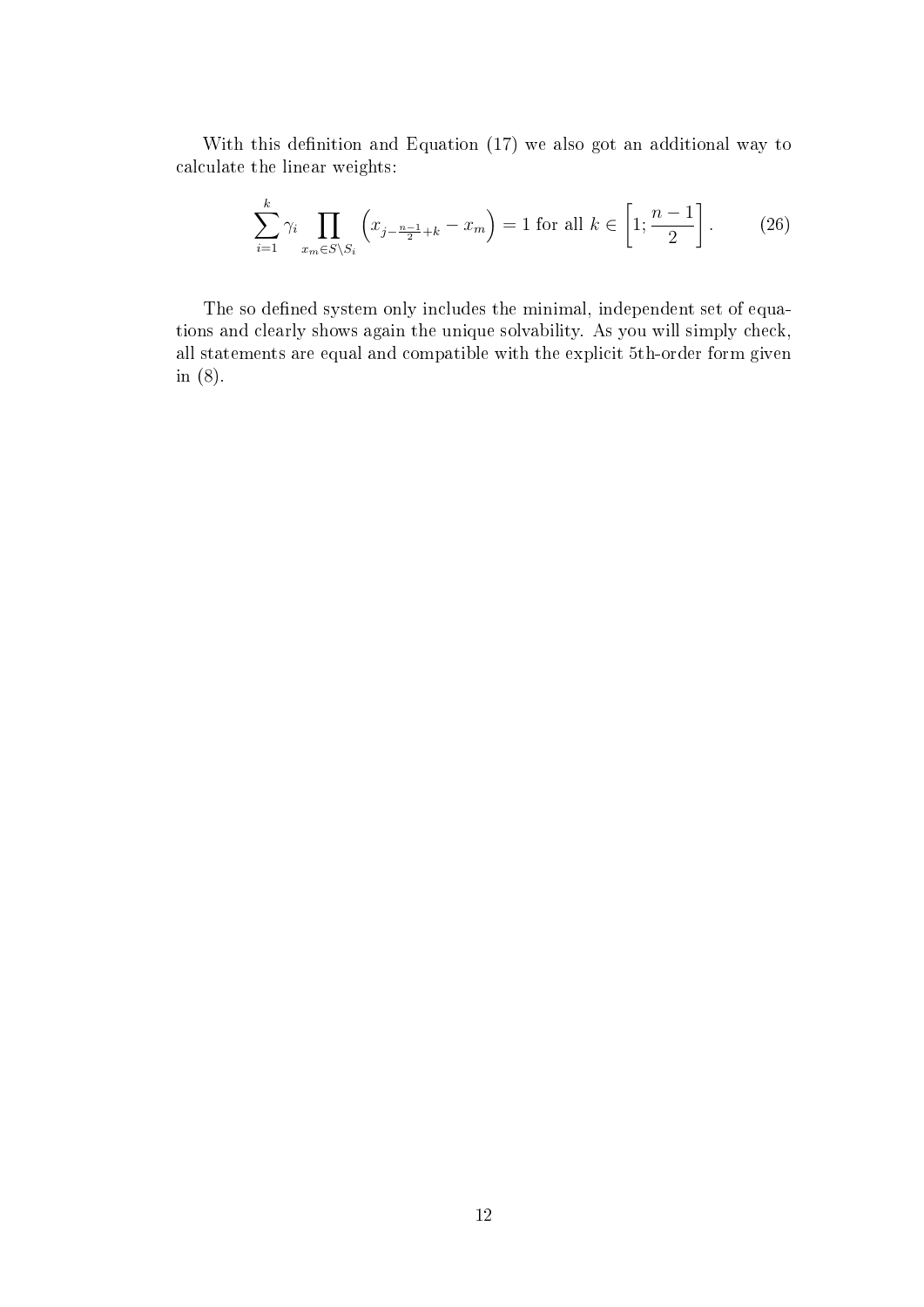#### 2.2 The Reconstruction Problem

In addition to the interpolation task, the WENO method also can be used for reconstructing functions. The aim of such a reconstruction is also a smooth estimation of a certain value between two known grid points. The difference lays in the starting conditions. Within a reconstruction not the values at the nodes are given, but the cell average of the function. Those types of problems are usually called Finite Volume (FV) methods. The general setting still is the same as during the interpolation part. Within this report the cell average of the function  $u(x)$  within the interval  $[x_i, x_{i+1}]$  is defined as:

$$
\overline{y}_i = \frac{1}{d_{i+1,i}} \int_{x_i}^{x_{i+1}} u(x) \, dx.
$$
 (27)

Since we don't want to develop the whole WENO construction from scratch, it should be helpful to use our knowledge from the WENO interpolation. If we can calculate all grid values out of the given cell averages we could completely use the formulas given in Section 2.1. To reach this, another auxiliary function is introduced, like it is done in [3]. This function is generated out of the function  $f(x)$ , which we want to reconstruct:

$$
U_k(x) = \int_{x_{j-2+k}}^{x} u(z) \, \mathrm{d}z. \tag{28}
$$

This is an integral function with its variable in the upper limit. The lower limit is not important and can be chosen as any optional fixed point. We will always choose  $x_k$  as most left node point of the used stencil. While later-on  $U_k(x)$  shall be based on the small stencil  $S_k$ , we will set  $U(x)$  to be the analog function based on the large stencil S with  $U(x)$  as  $x_k = \inf S$ . The outcome is a relation between the given cell averages  $y_j$  and the grid values of our previously defined function  $U_k(x)$  in all relevant points  $x_i$  within the used stencil:

$$
U_k(x_i) = \int_{x_{j-2+k}}^{x_i} u(z) dz = \sum_{j=j-2+k}^{i-1} \int_{x_j}^{x_{j+1}} u(z) dz = \sum_{j=j-2+k}^{i-1} d_{j+1,j} \overline{y}_j.
$$
 (29)

Furthermore the corresponding derivative interpolates the not known function  $u(x)$ , with  $\tilde{u}(x)$  being a primitive of it:

$$
\frac{d}{dx}U_k(x) = \frac{d}{dx}\left(\int_{x_{j-2+k}}^x u(z) \,dz\right) = \frac{d}{dx}\left(\tilde{u}(x) - \tilde{u}(x_{j-2+k})\right) = u(x). \tag{30}
$$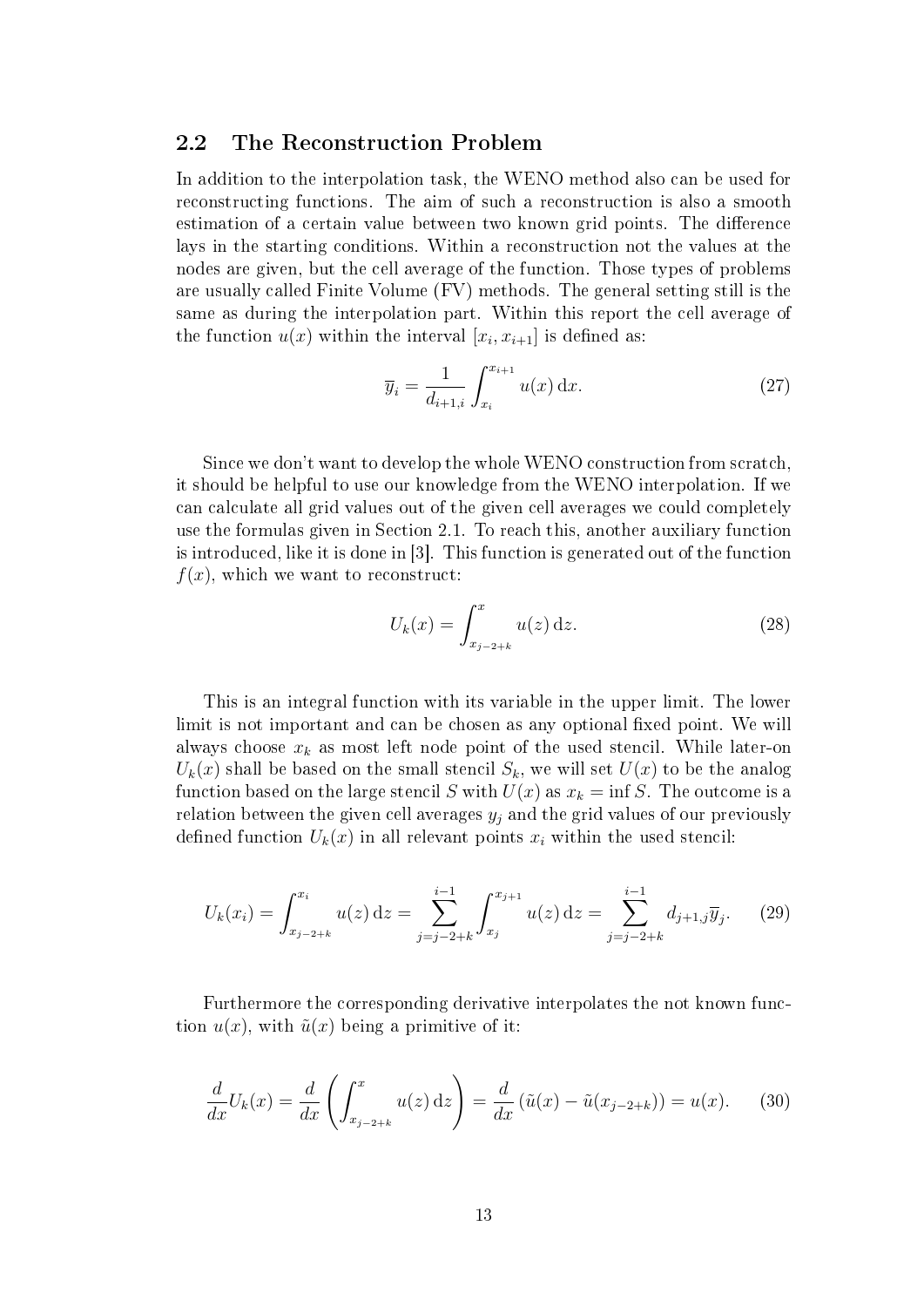Especially this holds for the node points. Surely this derivative also satisfies the reconstruction of the cell averages defined in  $(27)$ .

$$
\frac{1}{d_{i+1,i}} \int_{x_j}^{x_{j+1}} \frac{d}{dx} U_k(x) \, \mathrm{d}x = \frac{1}{d_{i+1,i}} \int_{x_j}^{x_{j+1}} u(x) \, \mathrm{d}x = \overline{y}_i. \tag{31}
$$

Now we take again the stencils and interpolating polynomials used before and shown in Figure 1. But this time the functions  $P_k(x)$  and  $Q(x)$  shall reconstruct the 'real' function  $u(x)$  out of Equation (27) within the corresponding stencil. This means precisely that both got the same average values concerning the grid cells. We have just shown, that the derivative  $\frac{d}{dx}U_k(x)$ fulfills this requirement. All we have to do is to construct an interpolation polynomial  $\tilde{P}_k(x)$  for the node points of  $U_k(x)$  within the stencil  $S_k$ , so that  $\tilde{P}_k(x_i) = U_k(x_i)$  for  $x_i \in S_k$ . The derivative  $\frac{d}{dx}\tilde{P}_k(x) = P_k(x)$  of this function can be used as reconstruction function for the values of  $u(x)$ . This works analogously for the reconstructing polynomial  $Q(x) = \frac{d}{dx}\tilde{Q}(x)$  within the large stencil, with  $\tilde{Q}(x_i) = U(x_i)$  for  $x_i \in S$ . This leads to:

$$
\int_{x_j}^{x_{j+1}} P_k(z) dz = \int_{x_j}^{x_{j+1}} \frac{d}{dx} U_k(x) dx = d_{j+1,j} \overline{y_i},
$$
\n(32)\n
$$
\int_{x_j}^{x_{j+1}} Q(z) dz = \int_{x_j}^{x_{j+1}} \frac{d}{dx} U(x) dx = d_{j+1,j} \overline{y_i}.
$$

To summarize, we just have to calculate the node points of the function  $U_k(x)$  (respectively  $U(x)$ ) with Equation (29). Then we interpolate them in terms of the Lagrange polynomial in (3). At last we determine the derivative of that interpolation polynomial and use it as reconstruction (in terms of same cell averages) for the unknown function  $u(x)$ . The general equation for the interpolation of the primitive auxiliary function  $U_k(x)$ , based on the stencil  $S_k$ and a order 5 reconstruction is:

$$
U_k(x) = \sum_{i=j-2+k}^{k+3} \left( \sum_{h=j-2+k}^{i-1} d_{h+1,h} \overline{y}_h \right) \prod_{\substack{s=j-2+k \\ s \neq i}}^{j+1+k} \frac{x - x_s}{x_i - x_s},
$$
(33)  

$$
U(x) = \sum_{i=j-2}^{j+3} \left( \sum_{h=j-2}^{i-1} d_{h+1,h} \overline{y}_h \right) \prod_{\substack{s=j-2 \\ s \neq i}}^{j+3} \frac{x - x_s}{x_i - x_s}.
$$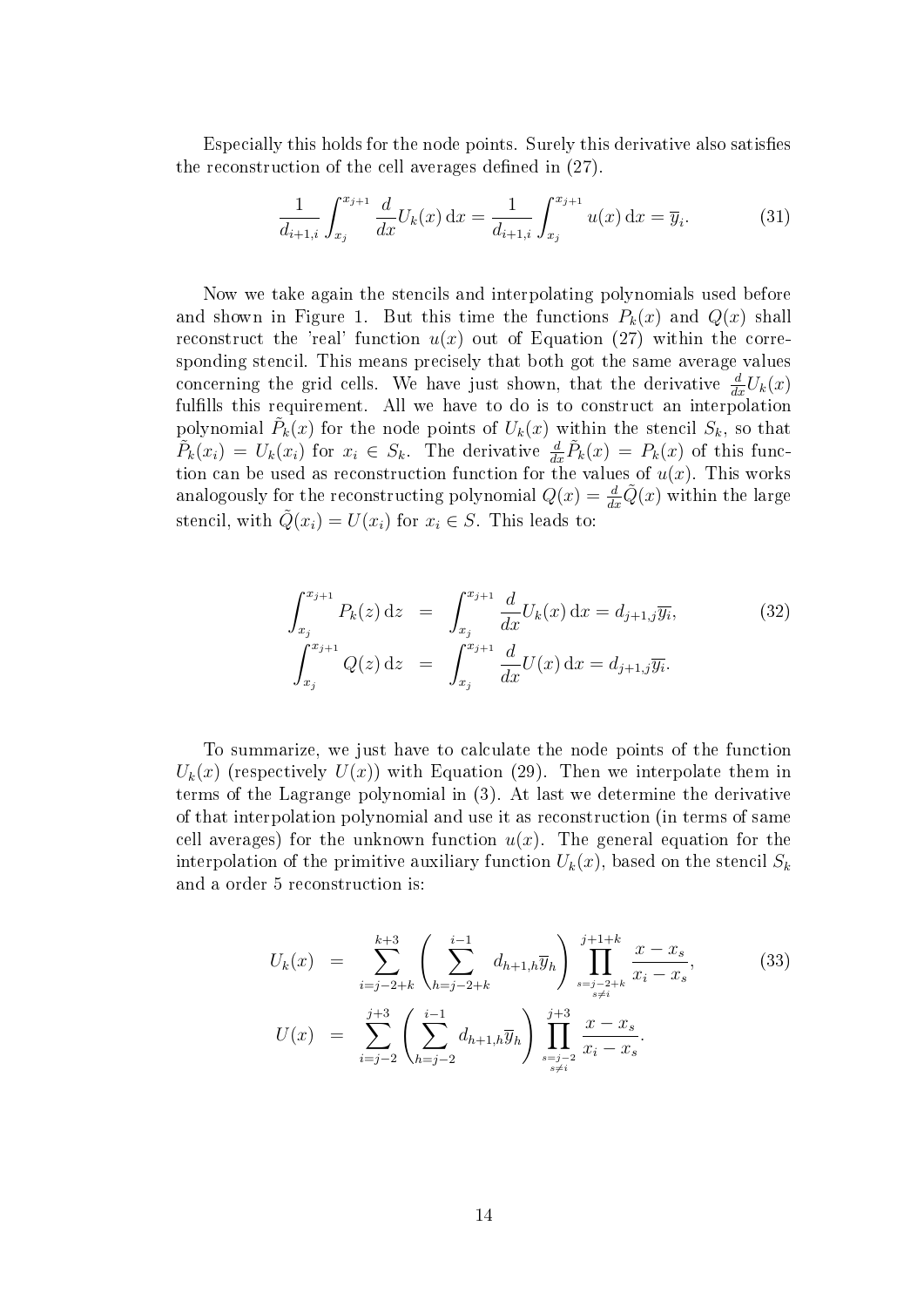This leads to the general 3rd and 5th order reconstruction polynomial as its derivative for the same stencil and point combination:

$$
P_k(x) = \sum_{i=j-2+k}^{j+1+k} \left( a_i^k \left( \sum_{h=j-2+k}^{i-1} d_{h+1,h} \overline{y}_h \right) \sum_{t=j-2+k}^{j+1+k} \prod_{\substack{s=j-2+k \\ s \neq i; s \neq t}}^{j+1+k} (x - x_s) \right), (34)
$$
  

$$
Q(x) = \sum_{i=j-2}^{j+3} \left( a_i^k \left( \sum_{h=j-2}^{i-1} d_{h+1,h} \overline{y}_h \right) \sum_{t=j-2}^{j+3} \prod_{\substack{s=j-2 \\ s \neq i; s \neq t}}^{j+3} (x - x_s) \right).
$$

With  $a_i^k$  and  $a_i$  from Equation (10) and (11). These complicated looking functions are just the combination of the Equations  $(3),(10), (28), (29), (30),$ and  $(31)$ . They reconstruct the polynomial of degree three or five with given cell averages. Please note, that e.g. the polynomial  $Q_k$  has an order of accuracy of n, if  $n+1$  points and n cells are used, though it is just a polynomial of degree  $n-1$ . This is, because it is a reconstruction and not an interpolation. To satisfy the main requirement (32) it has to be integrated and gets a degree of  $n$ , counting as interpolating function for the given cell averages.

the next step is to find the explicit forms of the linear weights  $C_k(x)$ . Again they shall be the linking part between the reconstruction functions based on the small stencils  $S_k$ , with  $P_k(x)$ , and the high degree polynomial  $Q(x)$ , based on the large stencil S. So the general setting is equal to the interpolation part. Since the reconstruction polynomials all are based on the same reconstruction function  $u(x)$ , they got the same grid values according to Equation (30). So they also count as order  $n-1$  and  $\frac{n-1}{2}$  interpolation polynomials for those grid points based on n and  $\frac{n+1}{2}$  points. The general linear weights have to be polynomials of degree  $\frac{n-1}{2}$  again. According to that, the arguments for their existence and uniqueness are the analog ones as before. The only difference is the much more complicated form they got within the reconstruction problem. So due to simplicity we just calculate them at one special point. In Equation  $(57)$  of the appendix you can find the explicit linear weights, computed at the node point  $x_{j+1}$ .

Actually this was the main point concerning the reconstruction problem. All work left is the calculation of the smoothness indicators. But as you easily can see in Equation  $(12)$  of Section 2.1, their coefficients are not depending of the actual given data, but just on the mesh. Also emember, that our reconstruction polynomials are already the first derivatives of the interpolating auxiliary function. They are based on  $\dot{L}^m_i$  in a fifth order reconstruction. Their derivatives, used to compute the smoothness indicators, are combinations of the given  $\ddot{L}_i^m$  and  $\ddot{L}_i^m$  $i<sup>m</sup>$ , that are also used within the interpolation part to get the coefficients  $g_i^j$  $e_i^j$ . So all we have to do now is to copy the coefficients of the smoothness indicators from Equation (55), but skip the first summand, which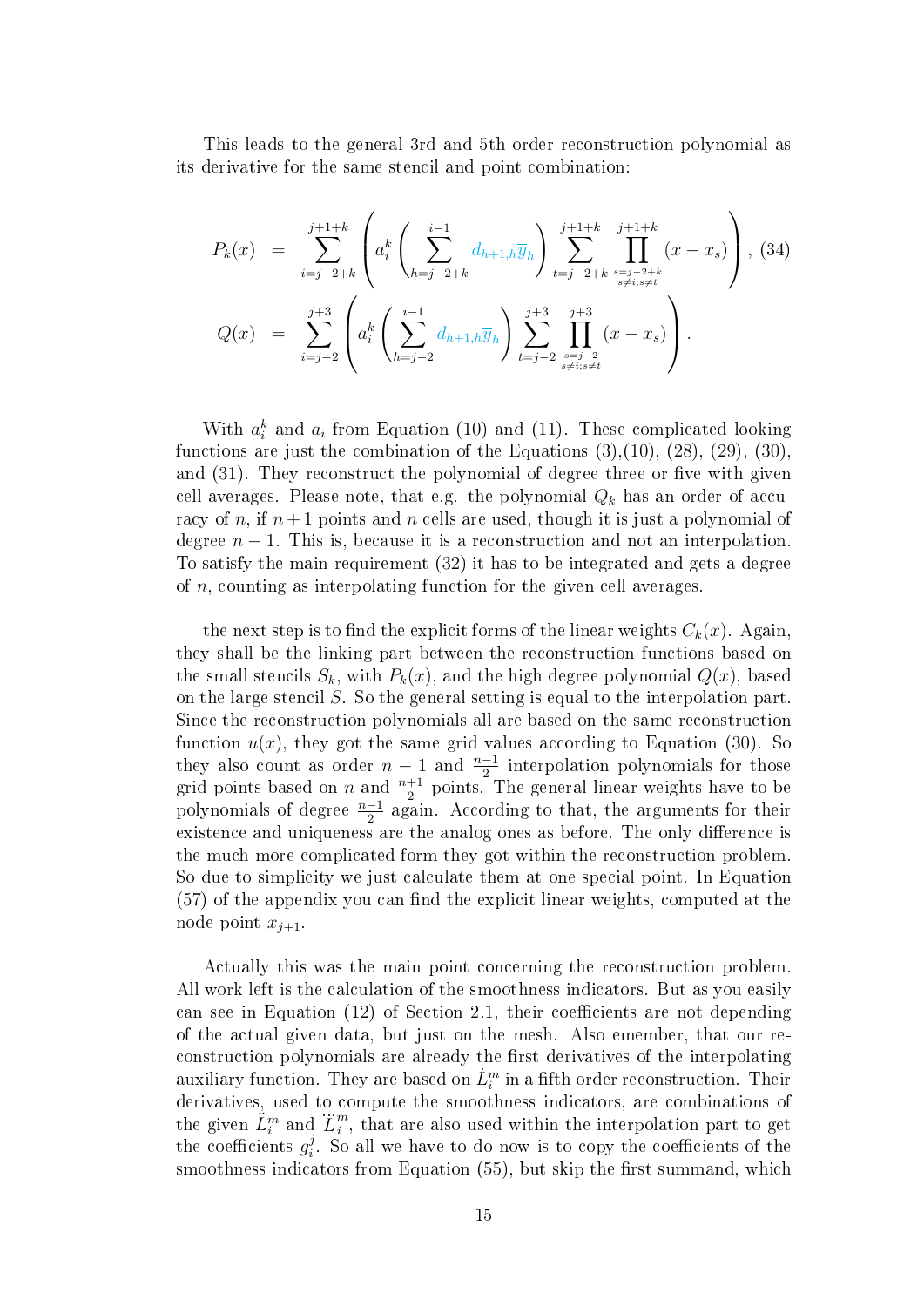is colored red, because it belongs to the not used first derivative. As node points  $y_i$  we take the values of the corresponding auxiliary function  $U_k(x_i)$ . This might not be the most efficient way, but within this report it works good enough to use. The concrete reconstruction values are computed with a formula similar to Equation  $(15)$ , using again Definition  $(13)$  and  $(14)$ .



Figure 2: Reconstruction of cell boundaries. Solid lines: exact function; symbols: aproximations. Left: 5th order WENO; Right: 5th order Traditional<sup>[1]</sup>

As said before, the probably greatest advantage of the WENO schemes over other interpolation and reconstruction methods is in the case of non-smooth functions. In Figure 2, taken from  $[1]$ , the difference between a traditional fifth order reconstruction with Equation (34) and the WENO reconstruction is presented. Like it is characteristic for most reconstruction concepts, around the discontinuity appear quite strong oscillations, while the WENO reconstructed function looks smooth, fits the exact solution and avoids over- and undershoots. In here the reconstructed function was  $u(x) = 2x$  for  $x \le 0$  and  $u(x) = -20$ for  $x > 0$ . The used uniform mesh was constructed by  $x_i = 0.02(i - 0.4965)$ .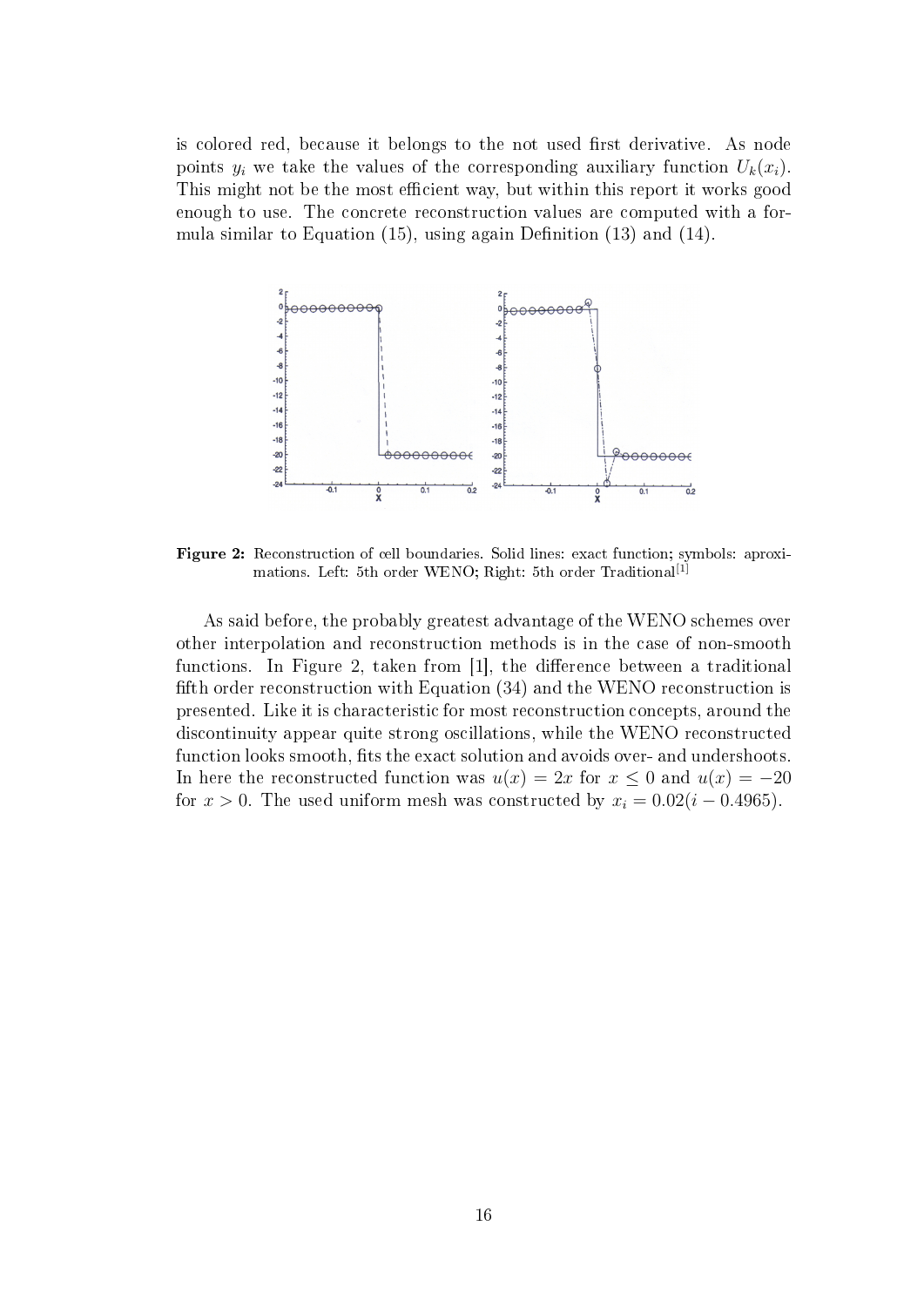## 3 Solving Differential Equations

The main usage of the WENO schemes lays in the field of applied numerical science, especially to solve hyperbolic conservation laws. Those are mostly homogenous partial differential equations. In this report, we will discuss the example of an one-dimensional case with the general form:

$$
\partial_t u(x,t) + \partial_x f(u(x,t)) = 0,\t(35)
$$

where  $u(x, t)$  is the searched function with time coordinate t and a single space dimension  $x, \partial_k = \frac{\partial}{\partial k}$  $\frac{\partial}{\partial k}$  shall be the short term of the partial derivative with respect to k and  $f(z)$  represents the concrete conservation function. We will discuss this problem again for different boundary conditions. As before we call the procedure an  $\overline{F}V$  method for given cell averages, defined in  $(27)$ . For given node values it represents a FD scheme and will be described afterwards.

#### 3.1 The Finite Volume Scheme

If we got given cell averages  $\overline{y}_i$ , in terms of Equation (27) out of Section 2.2, we need a FV method again. Therefore we have to transform the partial differential equation into its integral form, taking  $\frac{1}{d_{i+1,i}} \int_{x_i}^{x_{i+1}} dx'$  on every term:

$$
\partial_t \ \overline{y}_i(t) + \frac{1}{d_{i+1,i}} \left( f[y_{i+1}(t)] - f[y_i(t)] \right) = 0. \tag{36}
$$

Since we can compute the node values from the given cell averages, we can reduce the equation by its space dimension. It actually results in an ordinary differential equation with respect to the time. This type of equation can be solved with other concepts, e.g. the explicit Euler method. This is a low order method and is just use for the simplicity of presentation. In practice one would rather use a 3rd order Runge-Kutta-Method.

The basic idea of the explicit Euler method is simple. We suppose a linear change of each cell averages within a nonuniform time-grid with  $t_{j+1}-t_j = \Delta t_j$ . So we can assume:

$$
\overline{y}_i(t_{j+1}) = \overline{y}_i(t_j) + \Delta t_j \partial_t \ \overline{y}_i(t)|_{t=t_j}.
$$
\n(37)

Using (36), this leads to:

$$
\overline{y}_i(t_{j+1}) = \overline{y}_i(t_j) + \frac{\Delta t_j}{d_{i+1,i}} \left( f[y_i(t_j)] - f[y_{i+1}(t_j)] \right). \tag{38}
$$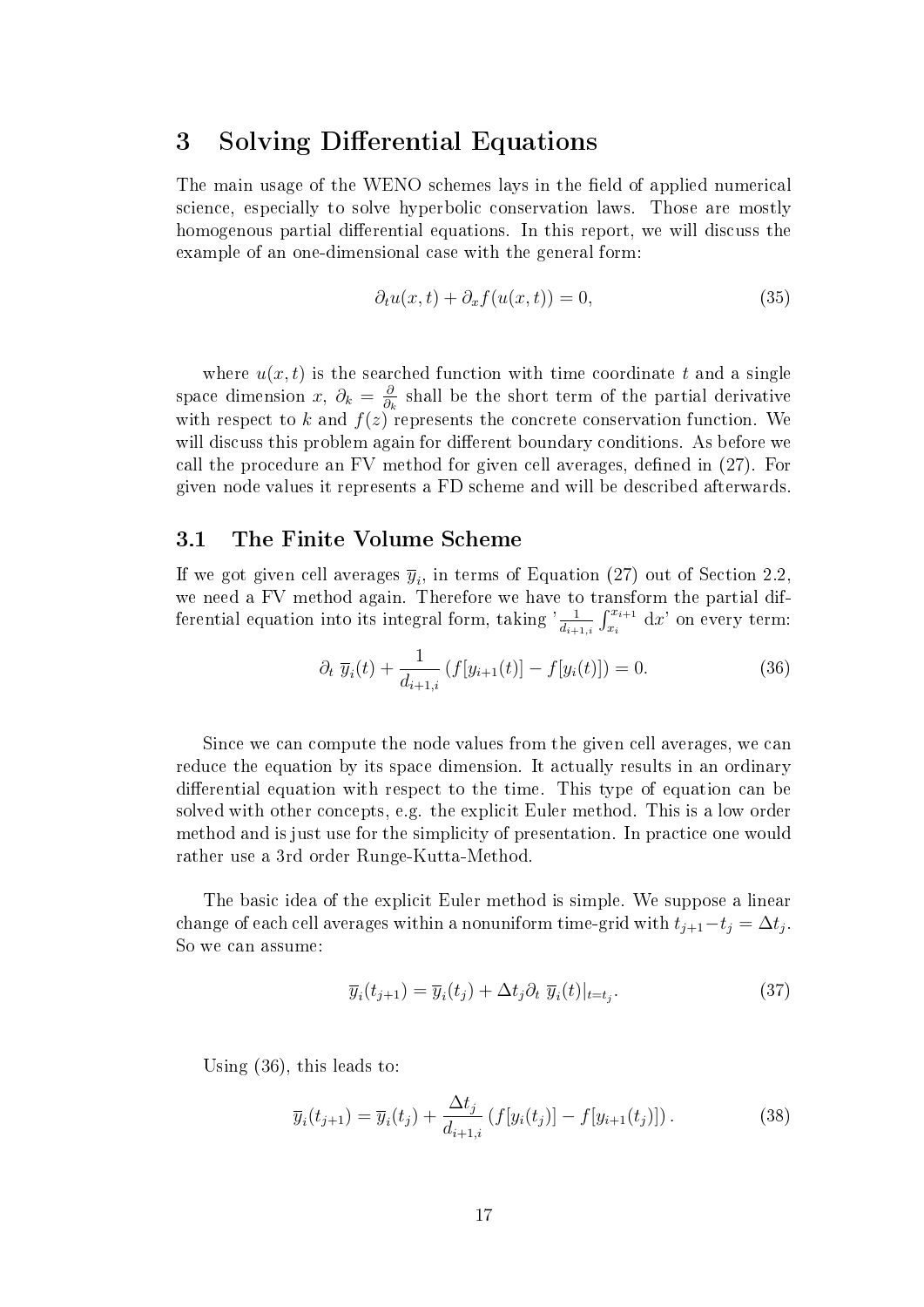This equation is an explicit formula to approximate all desired cell averages at any chosen time coordinate. Of course this method of time discretization is very simple and not used often, but it shows the possibility of using the WENO method to solve such differential equations.

#### 3.2 The Finite Difference Scheme

The FD method is based again on the node values, while cell averages are not given. One simple idea is to use the FV scheme of Section 3.1 and calculate the needed cell averages via numerical quadrature like e.g. Newton's integration. But because of the multiple transformations of the given data the accuracy is suffering.

So it seems best to use just the grid values and take the partial differential equation in its differential form like it is in  $(35)$ . To solve it, we need to compute the derivative of the given, concrete function  $f(u)$ . We will see that the WENO interpolation scheme is a good choice to handle this problem. Just some little adjustments have to be done. First of all the linear weights  $C_k$  change since our Definition (6) changes into a differential analogon, again using  $\dot{f}(x) = \frac{d}{dx} f(x)$ . To show the analogy we also choose related symbols:

$$
\dot{Q}(x) = \sum_{k=0}^{\frac{n-1}{2}} \tilde{C}_k(x) \dot{P}_k(x).
$$
\n(39)

 $n$  is still the order of accuracy concerning the used WENO method, just as of the polynomial  $Q(x)$  based on the large stencil S. As one can see, the general setting stays again exactly the same as in Section 2. Actually this Equation  $(39)$  has the same form as the definition of the linear weights within the reconstruction problem in Section 2.2. There, the reconstruction polynomials  $Q(x)$  and  $P_k(x)$  were derivatives of the auxiliary functions  $U(x)$  and  $U_k(x)$ . which have been interpolated based on the previously computed grid values. And since we just need the derivative values at the grid points, e.g.  $x_{i+1}$ , we can copy the linear weights of Equation  $(57)$  for a fifth order interpolation. We even can nearly copy the polynomials of Equation (34) of Section 2.2 and take them as interpolation polynomials for the searched derivatives  $\dot{P}_k(x)$  and  $Q(x)$ . The summations of the cell averages have to be changed into the now given node values. The concrete Forms are presented in Equation (40). Of course we also just need their values at the node point  $x_{i+1}$ . As you can see, the reconstruction and interpolation problems are really interlaced.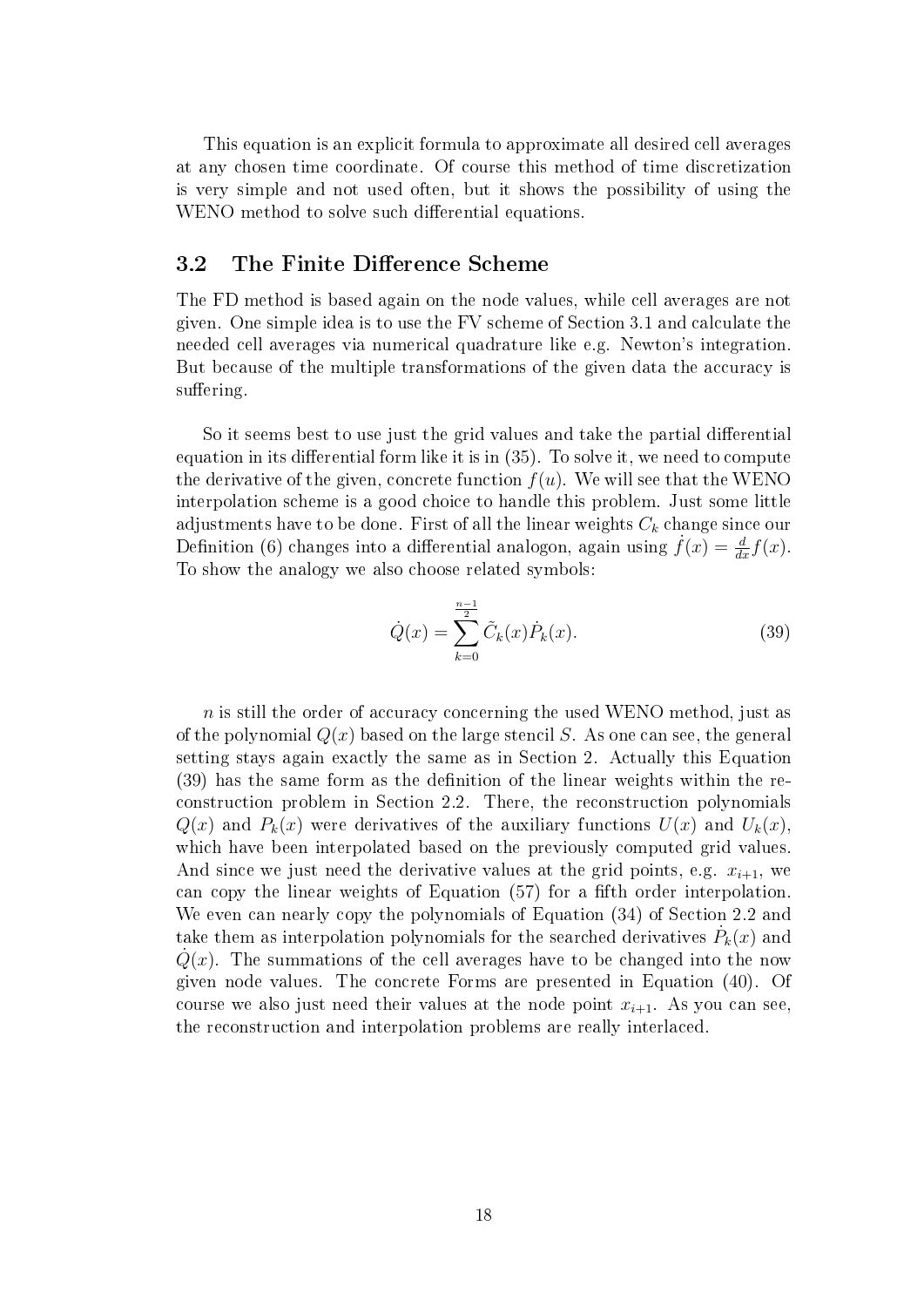The explicit forms of the 5th order polynomials are:

$$
\dot{P}_k(x) = \sum_{i=j-2+k}^{j+1+k} \left( a_i^k y_i \sum_{t=j-2+k}^{j+1+k} \prod_{\substack{s=j-2+k \ s \neq i; s \neq t}}^{j+1+k} (x - x_s) \right),
$$
\n
$$
\dot{Q}(x) = \sum_{i=j-2}^{j+3} \left( a_i^k y_i \sum_{t=j-2}^{j+3} \prod_{\substack{s=j-2 \ s \neq i; s \neq t}}^{j+3} (x - x_s) \right).
$$
\n(40)

The next change concerns the smoothness indicators, which are now called  $\tilde{\beta}_k$ . Unlike Definition (9), the sum of integrals starts with the second derivative of the corresponding  $P_k$ .

$$
\tilde{\beta}_k = \sum_{i=2}^{\frac{n+1}{2}} \int_{x_j}^{x_{j+1}} (\Delta x)^{2i+1} \left(\frac{d^i}{dx^i} P_k\right)^2 dx.
$$
 (41)

This arises from the fact, that we actually want to interpolate the first derivative and its smoothness is measured with higher derivatives. Furthermore the polynomial  $P_k$  got an order of  $\frac{n+1}{2}$  and at most that much derivatives, not using its own, concrete function values. So that has to be the end of the summation. Fortunately we don't need to compute the explicit fth order equations for the smoothness indicators again, but roughly can take the ones from the WENO interpolation part in Section 2.1. We just need to delete the first of the three summands, which belongs to the first derivative and is colored red within this paper. The concrete calculation of the derivative values is done with a similar formula as before, using the analogon to Definition  $(13)$  and  $(14)$ :

$$
\partial_x u(x)|_{x=x_i} = \dot{I}(x_i) = \sum_{k=0}^{\frac{n-1}{2}} \tilde{\omega}_k(x_i) \dot{P}_k(x_i).
$$
 (42)

With this approximation we are able to solve our differential equation. The approximation for the derivative of the differential function  $f(u)$  computed at  $x_i$  is given by:

$$
\partial_x f[u(x, t_j)]|_{x=x_i} = (\partial_u f(u)|_{u=u(x_i, t_j)}) \left( \sum_{k=0}^{\frac{n-1}{2}} \tilde{\omega}_k(x_i) \dot{P}_k(x_i) \right). \tag{43}
$$

Note that on the right side the addiction to  $t$  is given by the fact, that all used node values belong to the special  $t_i$ -coordinate from the left side of the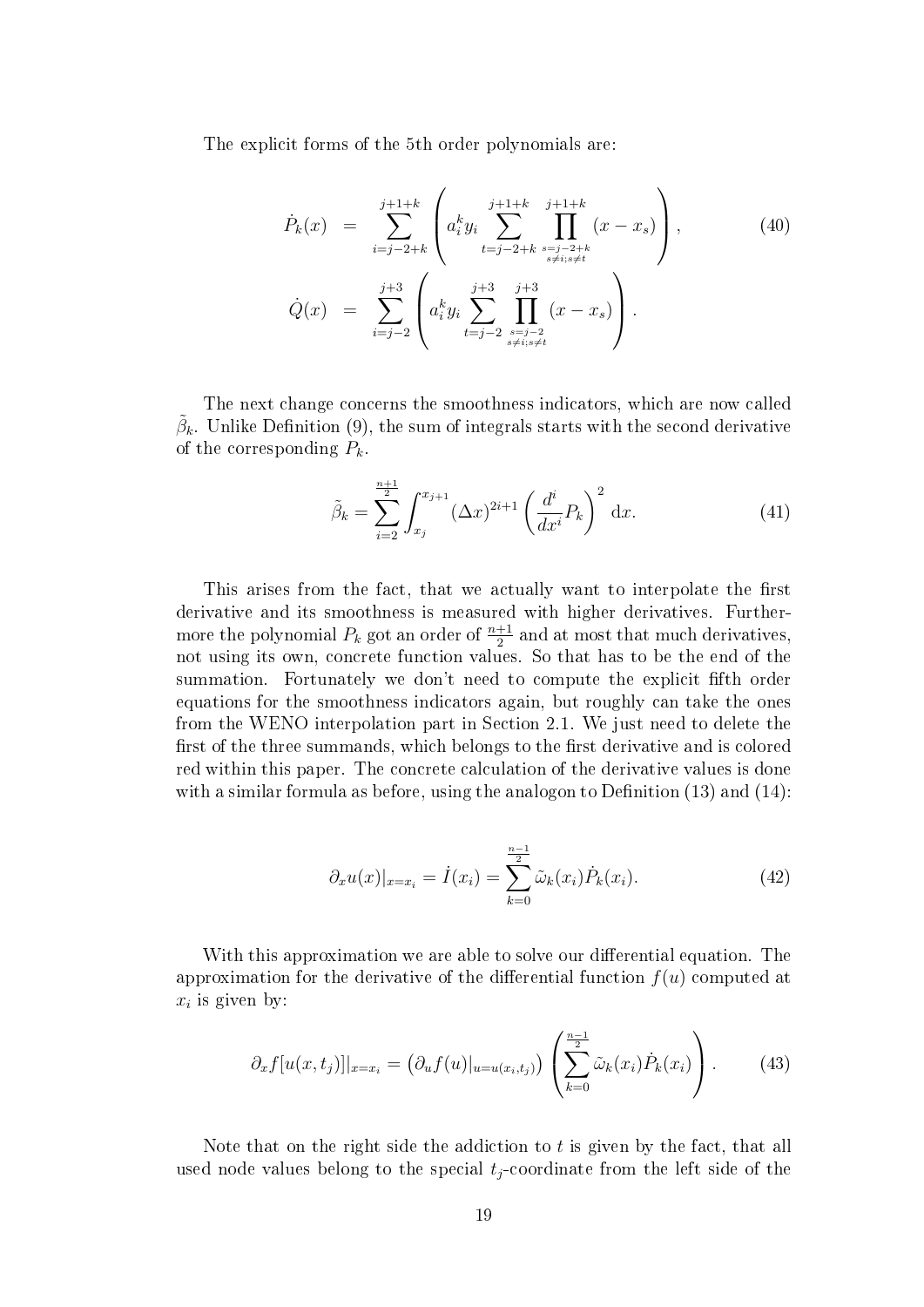equation. So also the used polynomials and weights actually depend on t. Now we choose again an explicit Euler method for the part of time discretization, as it is discussed in section 3.1. But this time we assume:

$$
y_i(t_{j+1}) = y_i(t_j) + \Delta t_j \partial_t y_i(t)|_{t=t_j}.\tag{44}
$$

Combining this with Equation  $(35)$  and  $(42)$  gives us the final formula:

$$
y_i(t_{j+1}) = y_i(t_j) - \Delta t_j \left( \partial_u f(u) \vert_{u=u(x_i,t_j)} \right) \sum_{k=0}^{\frac{n-1}{2}} \tilde{\omega}_k(x_i) \dot{P}_k(x_i). \tag{45}
$$

## 4 The Implementation

Now we want to present the practical use of the WENO method. Therefore we implemented a c-program for reconstruction, in terms of Section 2.2, and solving partial differential equations  $(PDE)$ , in terms of Section 3.1. The whole program can be seen in the appendix. The implementation just consists of formulas and functions described in this report. The results will be shown in a qualitative way, quantitative error values will not be computed.

Note that this is just a prototype program. Its only use is to show that the presented concepts do not just work theoretically, but also in practice. So it is not optimized and got a lot of opportunities for improvement.

#### 4.1 WENO Reconstruction of a Step-Function

As example for a reconstructed function we take the piecewise defined polynomial presented in Section 2.2:

$$
u(x) = \begin{cases} 2x & , x \le 0 \\ -20 & , else \end{cases}.
$$
 (46)

The used mesh includes the same amount of points within the analysed range of [−0.2; 0.2], as one in Section 2.2 did. But we use a non equidistant mesh, manually adjusted to the discontinuity. So the highest point density is set around the  $x = 0$  and the grid can be referred to as adapted. Using the general form of Definition  $(1)$  the grid is given by the recursive formula for  $i > 0$ :

$$
x_i = x_{i-1} + 0.06(1 - 0.93e^{-130x_{i-1}^2}), x_0 = -0.19993.
$$
 (47)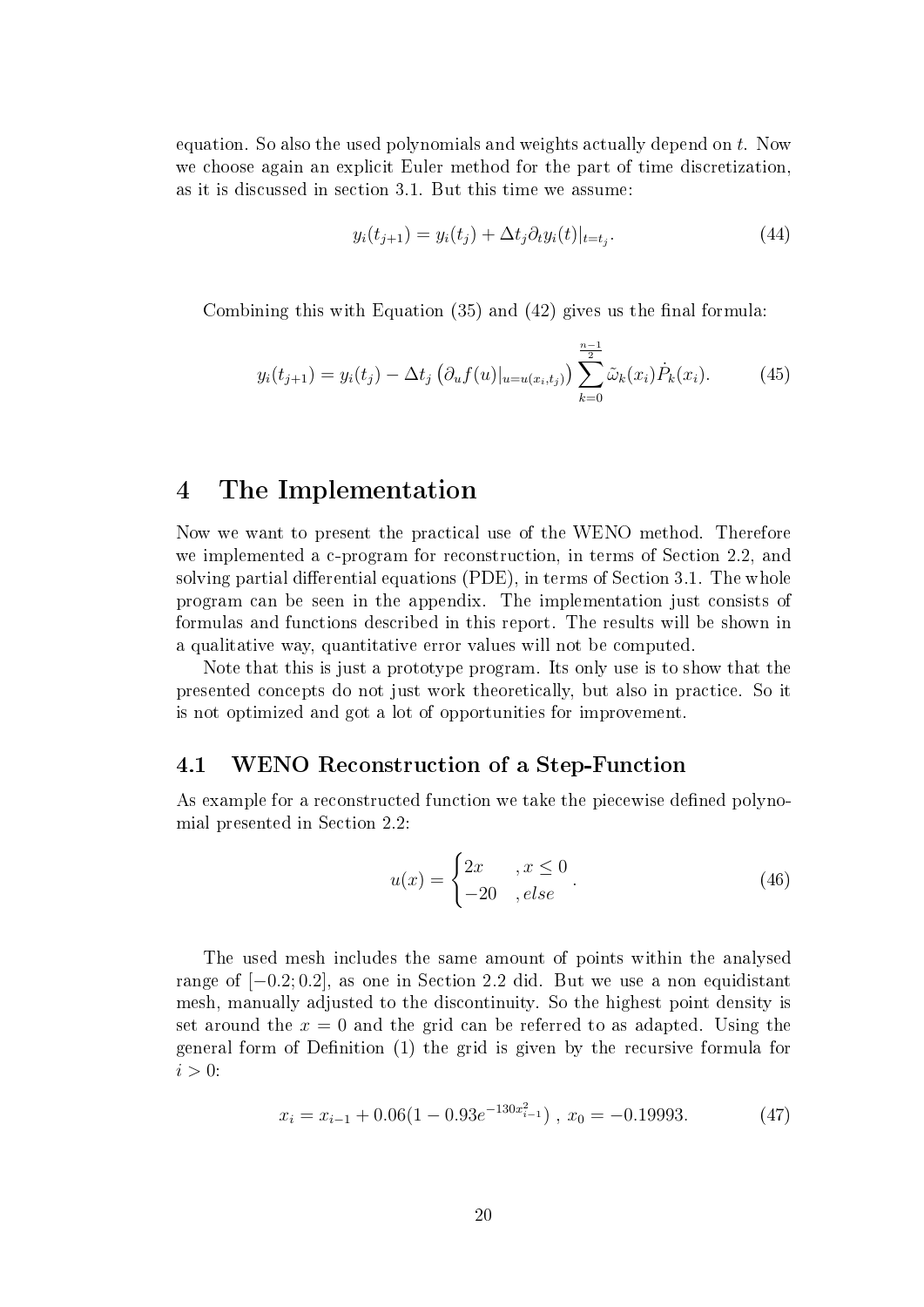Due to generalisation and simplicity, the cell averages, used as start values in the implementation, were computed with a 6th order Newton's integration. The analytical formula for calculating the cell averages of function (46) within the cell  $[x_i; x_{i+1}]$  would be:

$$
\overline{y}_{i} = \begin{cases}\nx_{i+1} + x_{i} & , x_{i+1} \leq 0 \\
-20 & , x_{i} \geq 0 \\
\frac{-(x_{i})^{2} - 20x_{i+1}}{d_{i+1,i}} & , else\n\end{cases}
$$
\n(48)

The results of the reconstruction process can be seen in Figure 3. The equidistant reconstruction result uses the same grid as it is used in [1] and Section 2.2, but still is computed with our general, non-equidistant version of the WENO program. As said before, both reconstructions are based on the same number of node points. Though, the non equidistant mesh, which is adapted to the discontinuity, produce much better results.



Figure 3: Reconstruction of Function (46) with our implementation of the WENO method compared to the equidistant case

Please note, that we actually just implemented a program to solve PDE's. The reconstruction can be achieved by manually setting the range of the time approximation with 'endt = 0' to zero. With this modification, just one simple reconstruction is performed, and the actual PDE-solving-part of the implementation is skipped.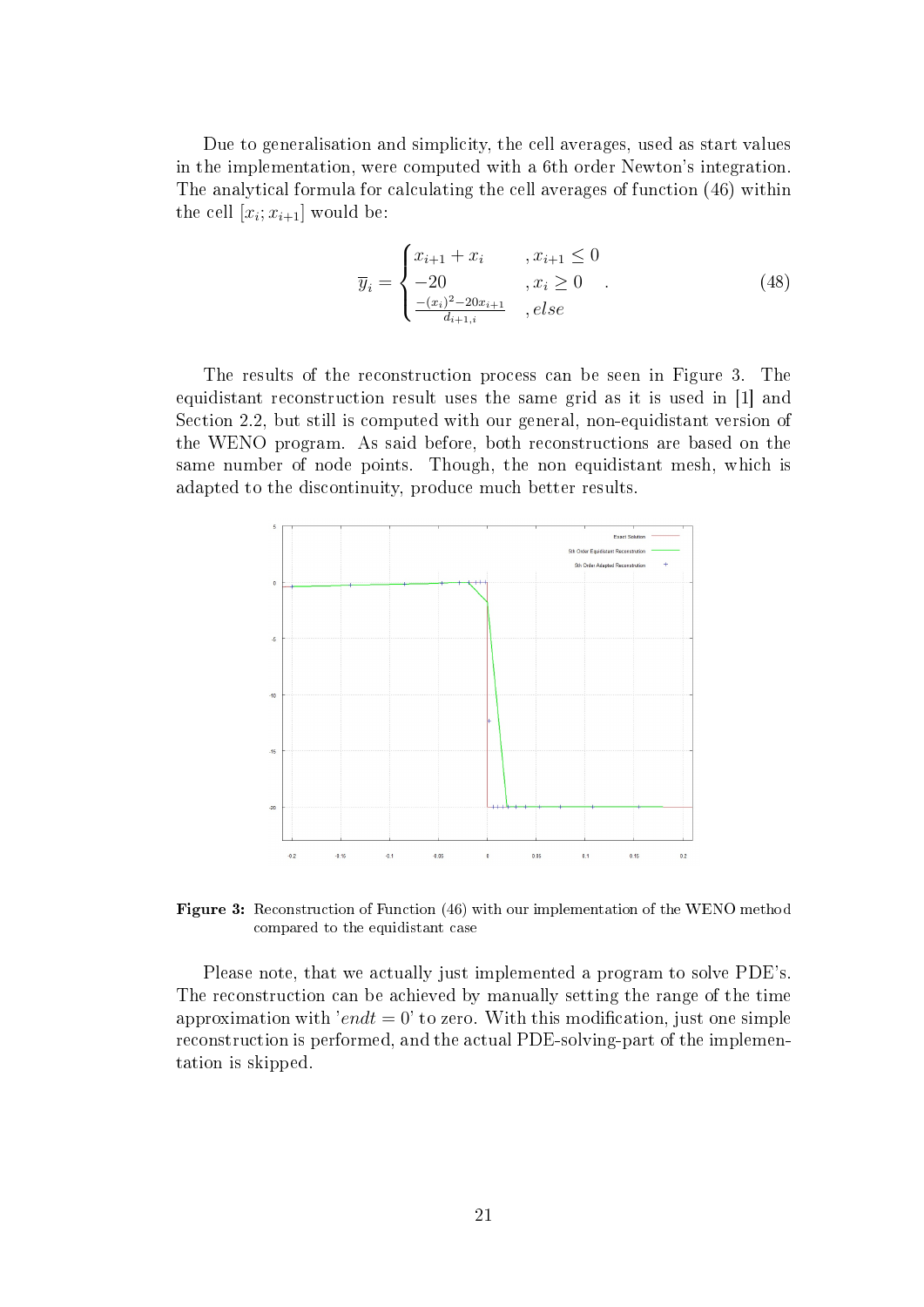#### 4.2 Solution of the Linear Transport Equation

As the main usage of the WENO method is to solve partial differential equations, we also want to present a simple implementation and their results. We have chosen a quite simple physical conservation law called 'linear transport equation'. The complete initial boundary value problem is given by its general form as:

$$
\partial_t u(x,t) + \partial_x u(x,t) = 0,
$$
  
\n
$$
u(x,0) = g(x).
$$
\n(49)

The analytical and exact solution in general is given as:

$$
u(x,t) = g(x-t). \tag{50}
$$

As one can see, the initial function  $g(x)$  is simply shifted to the right, as the time increases. This fact explains the name of the used PDE and gives us a comparable function for the solutions of our WENO implementations. The physical interpretation of the linear transport equation could be a salt concentration in a smooth river, that is transported by its flow, or dust, carried by a steady wind. Of course within this simple model all kinds of diffusion or turbulences are neglected.

We want to present the example of the following initial function for  $t_0 = 0$ :

$$
g(x) = \begin{cases} \frac{x}{2} & , |x| \le 2 \\ 0 & , else \end{cases}.
$$
 (51)

Obviously  $g(x)$  got 2 discontinuities at  $x = \pm 2$ , where the function makes a relatively huge step from a linear function, to the constant polynomial of zero. The analytical formula for calculating the cell averages of the interval  $[x_i; x_{i+1}]$  is:

$$
\overline{y}_{i} = \begin{cases}\n0 & , x_{i+1} < -2 \\
0 & , x_{i} > 2 \\
\frac{x_{i} + x_{i+1}}{4d_{i+1,i}} & , x_{i} \ge -2 \& x_{i+1} \le +2 \\
\frac{1}{d_{i+1,i}} (\frac{(x_{i+1})^{2}}{4} - 1) & , x_{i} < -2 \& x_{i+1} \ge -2 \\
\frac{1}{d_{i+1,i}} (1 - \frac{(x_{i})^{2}}{4}) & , x_{i} \le +2 \& x_{i+1} > +2\n\end{cases}
$$
\n(52)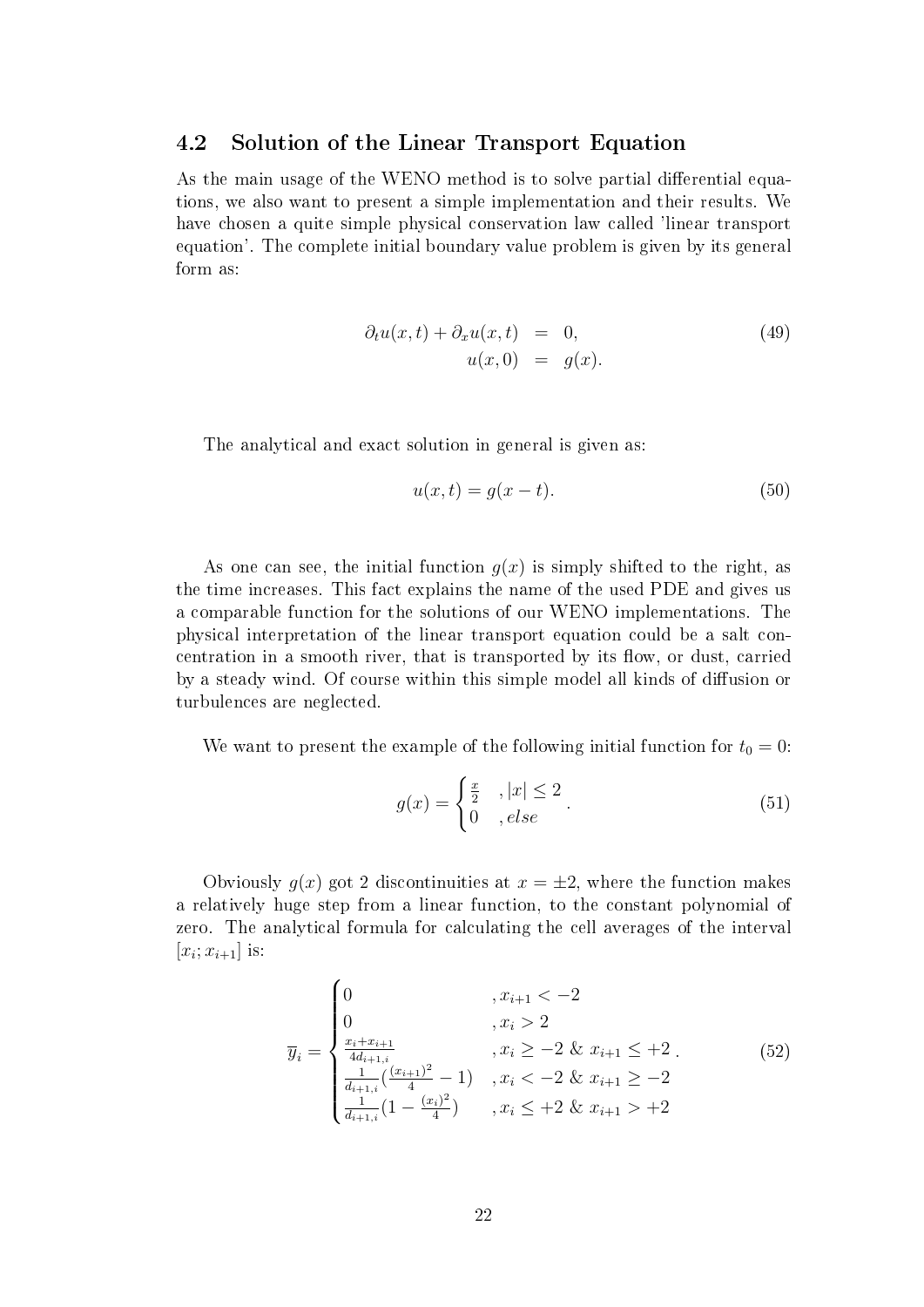As Equation (50) shows, the exact solution for the initial value problem is a shifted version of the start function:



$$
u(x,t) = \begin{cases} \frac{x-t}{2} & , |x-t| \le 2 \\ 0 & , else \end{cases} \tag{53}
$$

**Figure 4:** Solution of the PDE (49) with the initial function (51) for  $t = 0.3$  using an adapted and non-equidistant grid

This quite extreme example is shown in Figure 4., with the reconstructed initial condition at  $t = 0$  and the computed solution for  $t = 3$ . Here we have chosen another type of equidistant grid, recursive defined for  $i > 0$  as:

$$
x_i = x_{i-1} + 0.2k, x_0 = -3,
$$
  
\n
$$
k = \begin{cases} 0.3, -2.5 < x < 5.5 \\ 1, else \end{cases}
$$
 (54)

This mesh got a small cell range within the movement area of the discontinuities for  $t \in [0, 3]$  and a bigger cell range outside. The time discretisation was done with an equidistant grid, using the parameter  $\Delta t = 0.005$ . As obvious, the reconstruction at  $t = 0$  fits much better at the exact solution than the approximation for  $t = 3$ . Especially the sharp edges of the discontinuity became round and smooth. That phenomenon is characteristic for the multiple polynomial reconstructions during the approximation procedure. However, neither the initial function, nor the end approximation shows visible overshoots.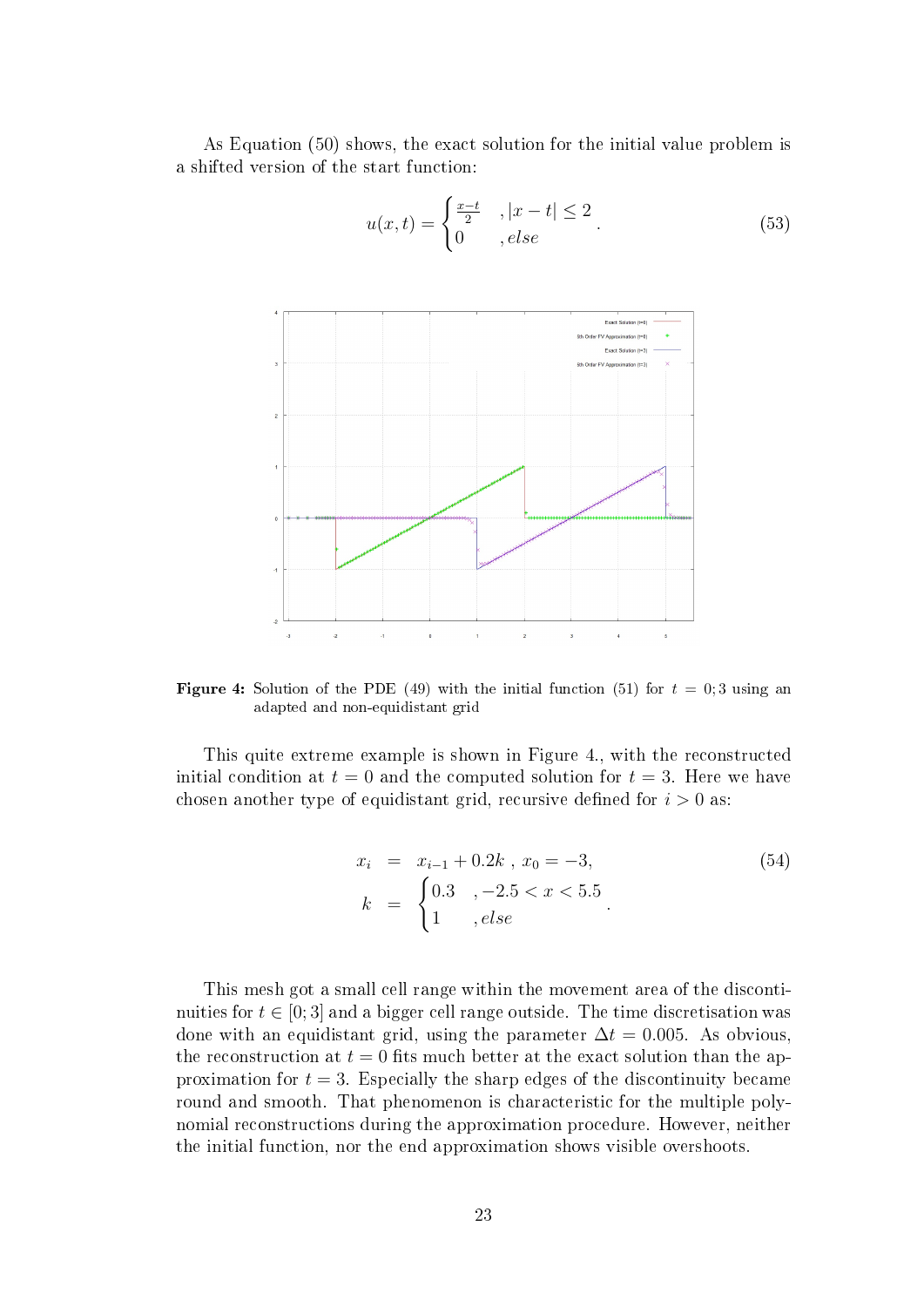## 5 Conclusion and Future Prospects

To summarise the results of this report, the WENO method is a good choice to interpolate or reconstruct non smooth functions. The convex combination including linear and non-linear weights reduces overshoots and oscillations near discontinuities to a minimum. The general, non-equidistant equations are mostly long and complicated functions, but contain just simple algebra. Also the different concepts of e.g. interpolation and reconstruction, with different boundary values, have a lot in common and are closely related to each other. Combined with time discretisation priciples, like the Runge-Kutta method or the used explicit Euler method, the WENO concept is also well-suited to solve PDE's.

further the simple, but significant, examples showed the practical use of the introduced WENO method. It was proven, that a implementation of the presented procedures is able to reconstruct functions out of given cell averages and can solve partial differential equations. Even if we did not explicitly compare the WENO method with traditional polynomial reconstruction concepts, the results are free of overshoots and do not show any kind of oscillation around their discontinuities. This makes the WENO method a strong tool in the area of numerical calculation, which should be worked on to improve it even more.

As last point we want to give some proposals for potential future researches on the topic of non-equidistant WENO methods. They mainly include improvements of the concepts presented in this report and our corresponding implementation.

- The whole implementation is just a rough prototype program. Its only use was to show the possibility of a working WENO method. So there is much space for correction and perfection. E.g. the parameter, which do not depend on the concrete values, but on the grid, could be computed within a separated, outsourced function. The equations for all quantities might also be reworked to increase their numerical accuracy.
- We presented the ordinary formulas for the smoothness indicators in Equation (9). But actually this special form was designed and tested for equidistant meshes. There are several ideas to improve the accuracy or computation time of the WENO concept, by using different smoothness indicators. N.  $\check{C}rnjari\acute{c} - \check{Z}ic$ , S. Maćešić and Bojan Crnković e.g.described a different method for the smoothness indication based on non-uniform meshes.<sup>1</sup>

<sup>&</sup>lt;sup>1</sup>Efficient implementation of WENO schemes to nonuniform meshes - Università degli Studi di Ferrara - Oct. 2007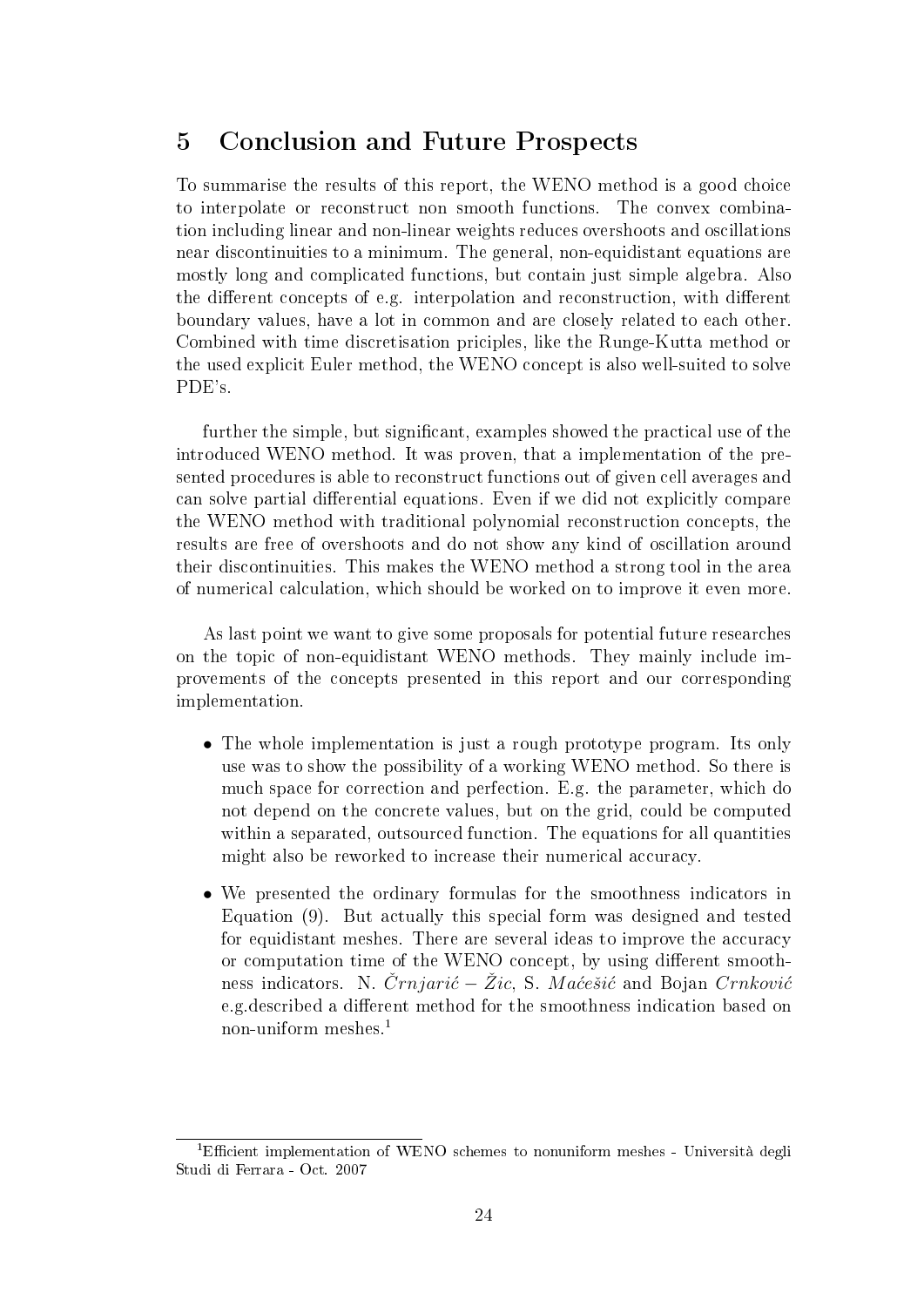- The principle of time discretisation can surely be optimised. As mentioned before, the explicit Euler method is actually not used. An implemented Runge-Kutta-Method would extremely raise the accuracy of the PDE solutions. Also an effective implementation of temporal adaptive grids could increase the whole efficiency. The focus of high point density could be shifted to the area of highest interest during the computation. Therefore a lot of optimisation is needed. But the main problem might be to implement a concept to adapt the given cell averages to the newly generated mesh cells.
- We just introduced the WENO method for the starting conditions of given node values and cell averages. Surely, the WENO concept can be specialized also to different kinds of given quantities. Also different types of interpolation and reconstruction polynomials could be used. One could analise, weather it would make sense to change several parts of the discussed WENO method to improve e.g. the accuracy for special problems.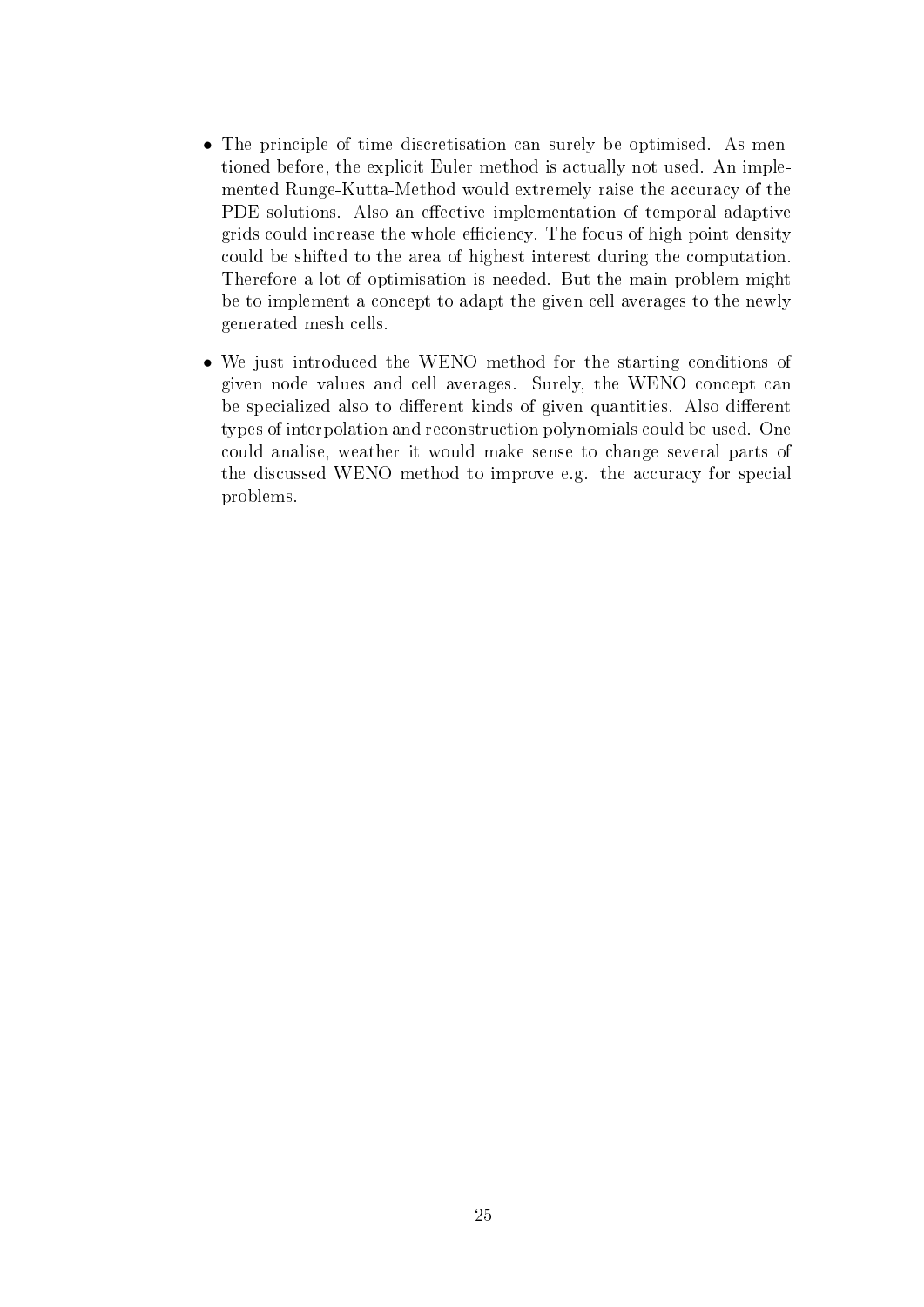# 6 Appendix

The coefficients of the smoothness indicators out of the interpolation problem of Section 2.1. They also can be modified and used for the reconstruction problem in Section 2.2 and are closely related to the smoothness indicators for the first derivative interpolation of Section 3.2:

$$
g_{j-2,j-2}^{0} = (a_{j-2}^{0})^{2} \left[ \frac{(d_{j+1,j})^{3} \Delta x}{15} (5d_{j,j-1}d_{j+1,j-1} + 2(d_{j+1,j})^{2}) \right]
$$
\n
$$
+ \frac{4(\Delta x)^{3}}{9} ((d_{j+1,j} - d_{j,j-1})^{3} + (d_{j+1,j-1} + d_{j+1,j})^{3})
$$
\n
$$
+ 36d_{j+1,j}(\Delta x)^{5} \right],
$$
\n
$$
g_{j-1,j-1}^{0} = (a_{j-1}^{0})^{2} \left[ \frac{(d_{j+1,j})^{3} \Delta x}{15} (5d_{j,j-2}d_{j+1,j-2} + 2(d_{j+1,j})^{2}) + \frac{4(\Delta x)^{3}}{9} ((d_{j+1,j} - d_{j,j-2})^{3} + (d_{j+1,j-2} + d_{j+1,j})^{3}) + 36d_{j+1,j}(\Delta x)^{5} \right],
$$
\n
$$
g_{j,j}^{0} = (a_{j}^{0})^{2} \left[ \Delta x \left( \frac{9((x_{j+1})^{5} - (x_{j})^{5})}{5} \right) + 3((x_{j})^{4} - (x_{j+1})^{4})(x_{j-2} + x_{j-1} + x_{j+1}) + \frac{2((x_{j+1})^{4} - (x_{j+1})^{4})(x_{j-2} + x_{j-1} + x_{j+1})}{3} + \frac{2((x_{j})^{2} - (x_{j+1})^{2})(x_{j-2} + x_{j-1} + x_{j+1})}{3} + \frac{2(x_{j})^{2} - (x_{j+1})^{2}(x_{j-2} + x_{j-1} + x_{j+1})(x_{j-2}(x_{j-1} + x_{j+1}) + (x_{j-1}x_{j+1}) + (x_{j+1} - x_{j})(x_{j-2}(x_{j-1} + x_{j+1}) + x_{j-1}x_{j+1})^{2}) + \frac{4(\Delta x)^{3}}{9} ((d_{j+1,j} - d_{j,j-2} - d_{j,j-1})^{3} + (d_{j+1,j-2} + d_{j+1,j-1})^{3}) + 36d_{j+1,j}(\Delta x)^{5
$$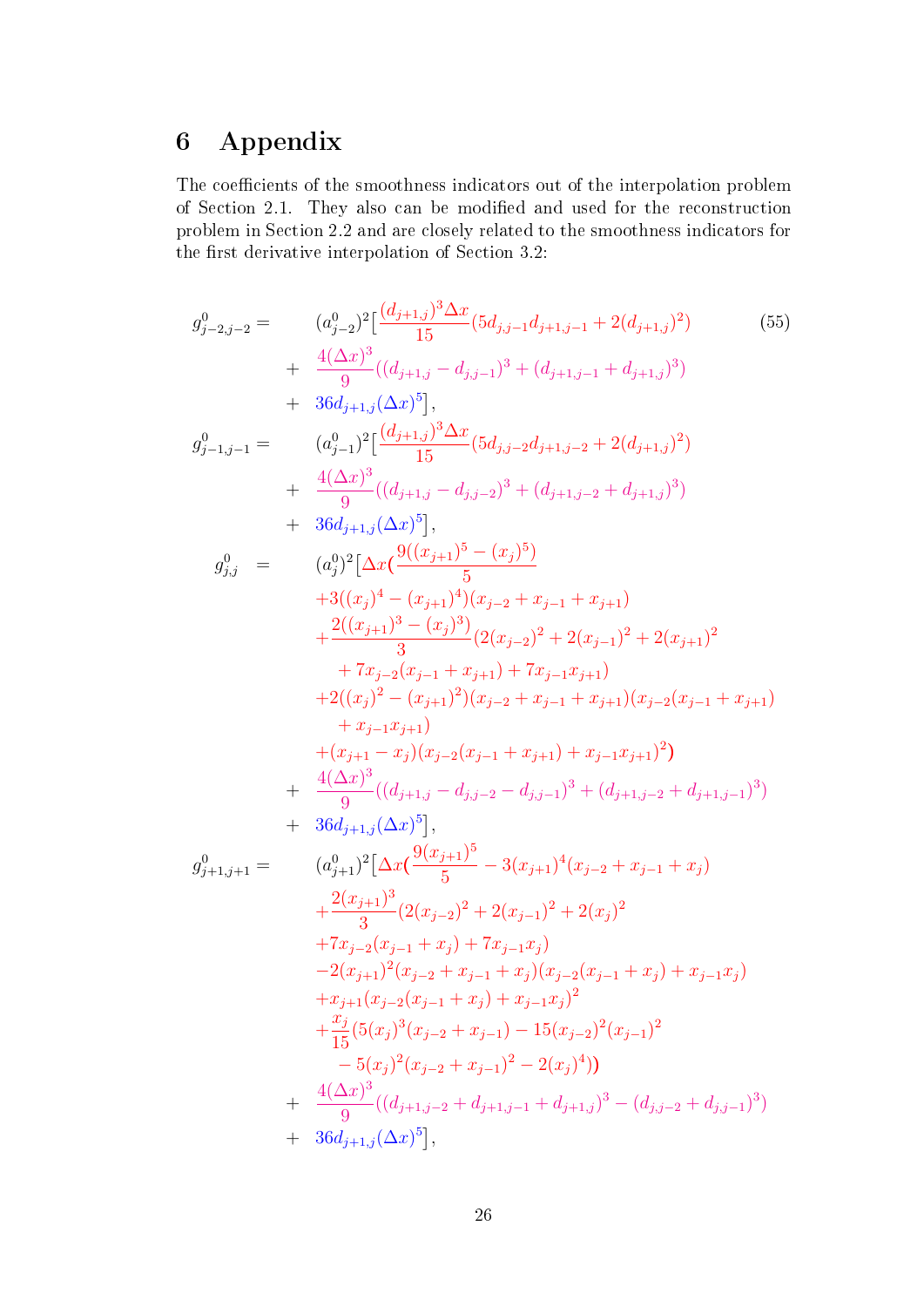$$
\begin{array}{llll} g_{j-2,j-1}^0=&2a_{j-2}^0a_{j-1}^0\Big[\frac{(d_{j+1,j})^3\Delta x}{30}(5d_{j+1,j-2}d_{j,j-1}+5d_{j,j-2}d_{j+1,j-1}+4(d_{j+1,j})^2)\\&+2d_{j+1,j}(\Delta x)^3(d_{j,j-1}d_{j+1,j-2}+d_{j,j-2}d_{j+1,j-1}+2(d_{j+1,j})^2)\\&+36d_{j+1,j}(\Delta x)^5],\\ g_{j-2,j}^0=&2a_{j-2}^0a_j^0\Big[\frac{(d_{j+1,j})^3\Delta x}{30}(2(d_{j+1,j})^2+2(d_{j+1,j-1})^2+7(d_{j,j-1})^2\\&+5d_{j,j-2}d_{j+1,j-1}+5d_{j+1,j-2}d_{j,j-1}+d_{j,j-1}d_{j+1,j-1})\\&+(d_{j+1,j}(\Delta x)^3(d_{j,j-2}(d_{j,j-1}+d_{j+1,j-1})\\&+(d_{j+1,j}(\Delta x)^5],\\ g_{j-2,j+1}^0=&2a_{j-2}^0a_{j+1}^0\Big[\frac{(d_{j+1,j})^3\Delta x}{30}(2(d_{j+1,j})^2+7(d_{j+1,j-1})^2+2(d_{j,j-1})^2\\&+36d_{j+1,j}(\Delta x)^5\Big],\\ g_{j-2,j+1}^0=&2a_{j-2}^0a_{j+1}^0\Big[\frac{(d_{j+1,j})^3\Delta x}{30}(2(d_{j+1,j})^2+7(d_{j+1,j-1})^2\\&+2d_{j+1,j}(\Delta x)^3(d_{j,j-1}d_{j+1,j-2}+d_{j+1,j-1}d_{j+1,j-2})\\&+36d_{j+1,j}(\Delta x)^5\Big],\\ g_{j-1,j}^0=&2a_{j-1}^0a_j^0\Big[\frac{(d_{j+1,j})^3\Delta x}{30}(2(d_{j+1,j})^2+2(d_{j+1,j-2})^2+7(d_{j,j-2})^2\\&+3d_{j,j-1}d_{j+1,j-2}+5d_{j+1,j-1}d_{j-2}+d_{j+1,j-2})\\&+2d_{j+1,j}
$$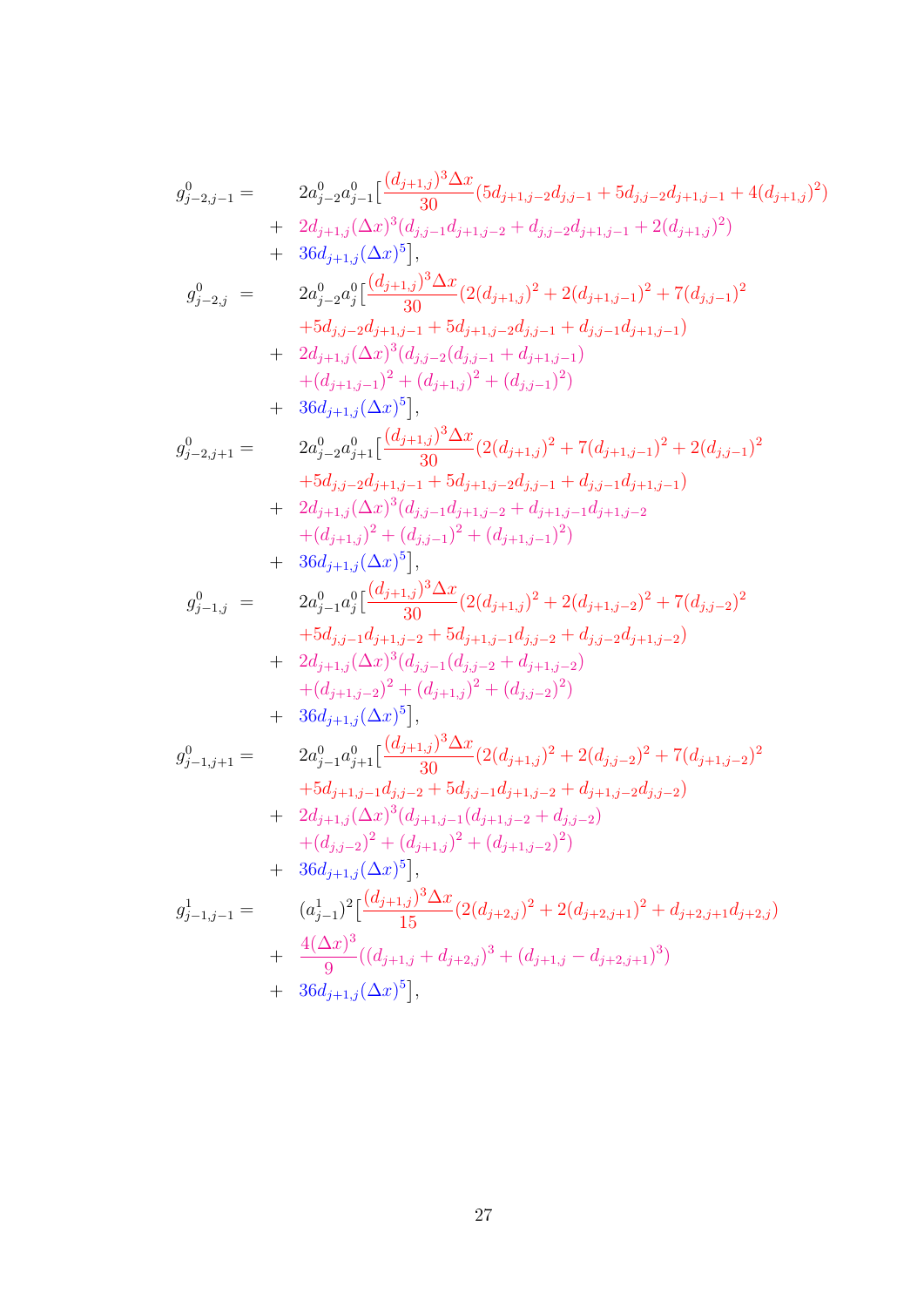$$
\begin{array}{ll}g_{j,j+1}^{0} & = & 2a_{j}^{0}a_{j+1}^{0}[ \Delta x (\frac{3((x_{j+1})^{5}-(x_{j})^{5})}{10}\\& & -\frac{2((x_{j+1})^{4}-(x_{j})^{4})}{3}(x_{j-2}+x_{j-1})\\& & +\frac{((x_{j+1})^{3}-(x_{j})^{3})}{3}((x_{j-2})^{2}+5x_{j-2}x_{j-1}+(x_{j-1})^{2}-\frac{x_{j}x_{j+1}}{2})\\& & -((x_{j+1})^{2}-(x_{j})^{2})(x_{j-2}(x_{j-1})^{2}+x_{j-1}(x_{j-2})^{2}\\& & -\frac{x_{j}x_{j+1}}{3}(x_{j-2}+x_{j-1}))\\& & + (x_{j+1}-x_{j})((x_{j-2})^{2}(x_{j-1})^{2}-x_{j-2}x_{j-1}x_{j}x_{j+1}))\\& +2d_{j+1,j}(\Delta x)^{3}(3d_{j,j-2}d_{j,j-1}+2(d_{j+1,j-1})^{2}+(d_{j+1,j-2})^{2}\\& & +d_{j,j-2}d_{j+1,j-2}+d_{j+1,j-1}d_{j,j-2})\\& & +36d_{j+1,j}(\Delta x)^{5}],\\ g_{j,j}^{1} & = & (a_{j+1}^{1})^{2}\big[\Delta x (\frac{9((x_{j+1})^{5}-(x_{j})^{5})}{5}\\& & -3((x_{j+1})^{4}-(x_{j})^{4})(x_{j-1}+x_{j+1}+x_{j+2})\\& & +\frac{2((x_{j+1})^{2}-(x_{j})^{3})}{3}(2(x_{j-1})^{2}+2(x_{j+1})^{2}+2(x_{j+2})^{2}\\& & +7x_{j-1}(x_{j+1}+x_{j+2})+7x_{j+1}x_{j+2})\\& & +x_{j+2}+(x_{j+1}-x_{j})\big(x_{j-1}^{0}+(x_{j+1}+x_{j+2})(x_{j-1}(x_{j+1}+x_{j+2})\\& & +x_{j+2}+(x_{j+1}-x_{j})\big(x_{j-1}^{0}+(x_{j+1}+x_{j+2})\big)\\& & +\frac{4(\Delta x
$$

28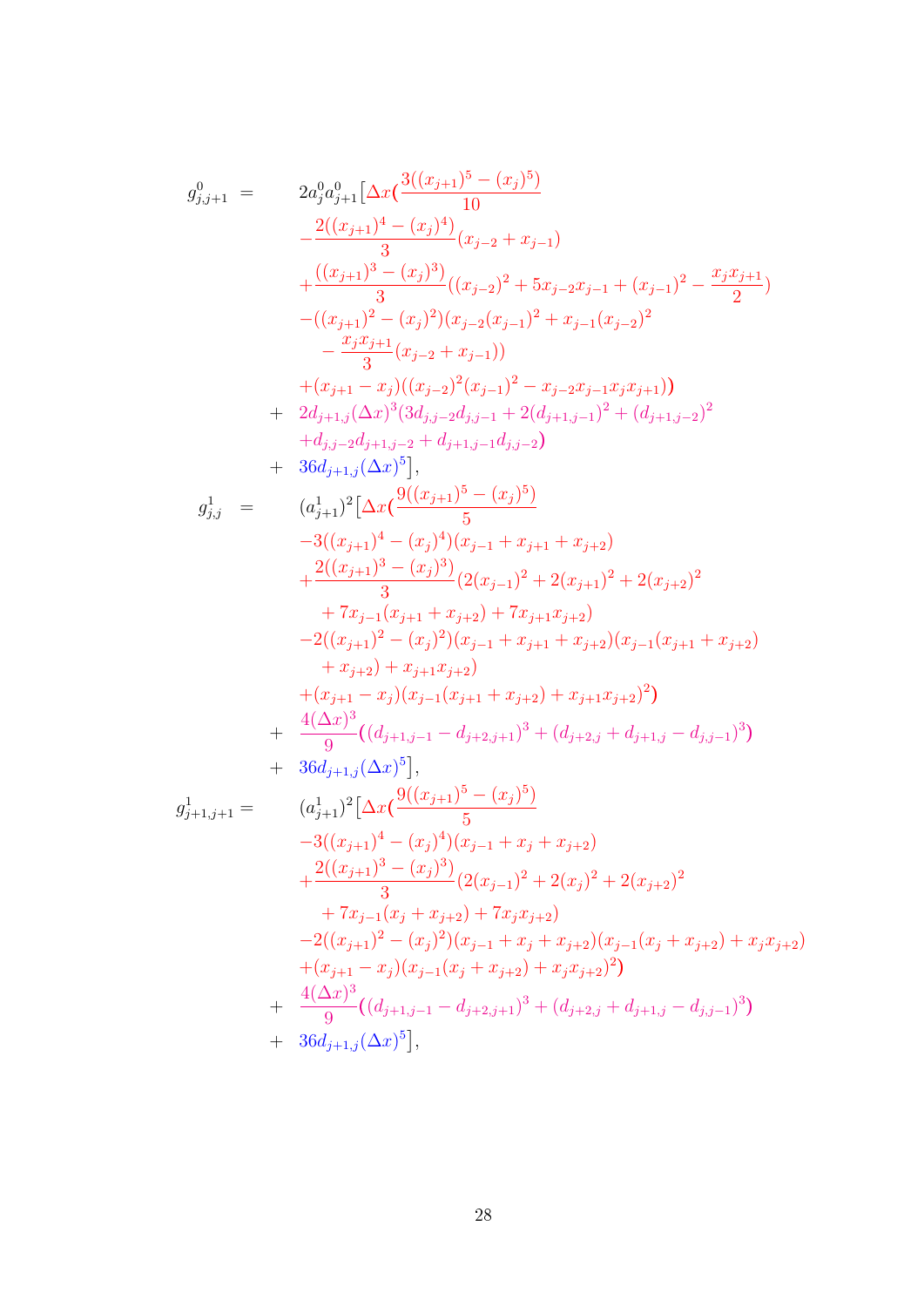$$
\begin{array}{llll} g_{j+2,j+2}^{1} & (a_{j+2}^{1})^{2}\left(\frac{(d_{j+1,j})^{3}\Delta x}{15}(2(d_{j,j-1})^{2}+2(d_{j+1,j-1})^{2}+d_{j+1,j-1}d_{j,j-1}) \\ & + \frac{4(\Delta x)^{3}}{9}((d_{j+1,j}-d_{j,j-1})^{3}+(d_{j+1,j}+d_{j+1,j-1})^{3}) \\ & + 36d_{j+1,j}(\Delta x)^{5}\big],\\ g_{j-1,j}^{1} & = & 2a_{j-1}^{1}a_{j}^{1}\left[\frac{(d_{j+1,j})^{3}\Delta x}{30}(2(d_{j+1,j})^{2}+2(d_{j+2,j+1})^{2}+7(d_{j+2,j})^{2} \\ & & -5d_{j,j-1}d_{j+2,j+1}-5d_{j+1,j-1}d_{j+2,j}+d_{j+2,j}d_{j+2,j+1}) \\ & + 2d_{j+1,j}(\Delta x)^{3}((d_{j+2,j+1})^{2} \\ & & + (d_{j+1,j})^{2}+(d_{j+2,j})^{2}-d_{j,j-1}(d_{j+2,j}+d_{j+2,j+1})) \\ & + 36d_{j+1,j}(\Delta x)^{5}\big],\\ g_{j-1,j+1}^{1} & = & 2a_{j-1}^{1}a_{j+1}^{1}\left[\frac{(d_{j+1,j})^{3}\Delta x}{30}(2(d_{j+1,j})^{2}+2(d_{j+2,j})^{2}+7(d_{j+2,j+1})^{2} \\ & & -5d_{j+1,j-1}d_{j+2,j}^{2}-(d_{j+2,j+1}+d_{j+2,j+1})^{2} \\ & & + 2d_{j+1,j}(\Delta x)^{3}((d_{j+2,j})^{2}+(d_{j+1,j})^{2}+ (d_{j+2,j+1})^{2} \\ & & -d_{j+1,j-1}(d_{j+2,j+1}+d_{j+2,j+1}) \\ & & + 36d_{j+1,j}(\Delta x)^{3}\big).\\ g_{j-1,j+2}^{1} & = & 2a_{j+2}^{1}a_{j-1}^{1}\left[\frac{(d_{j+1,j})^{3}\Delta x}{30}(-5d_{j+2,j+1}d_{j,j-1}-5d_{j+2,j}d_{j+1
$$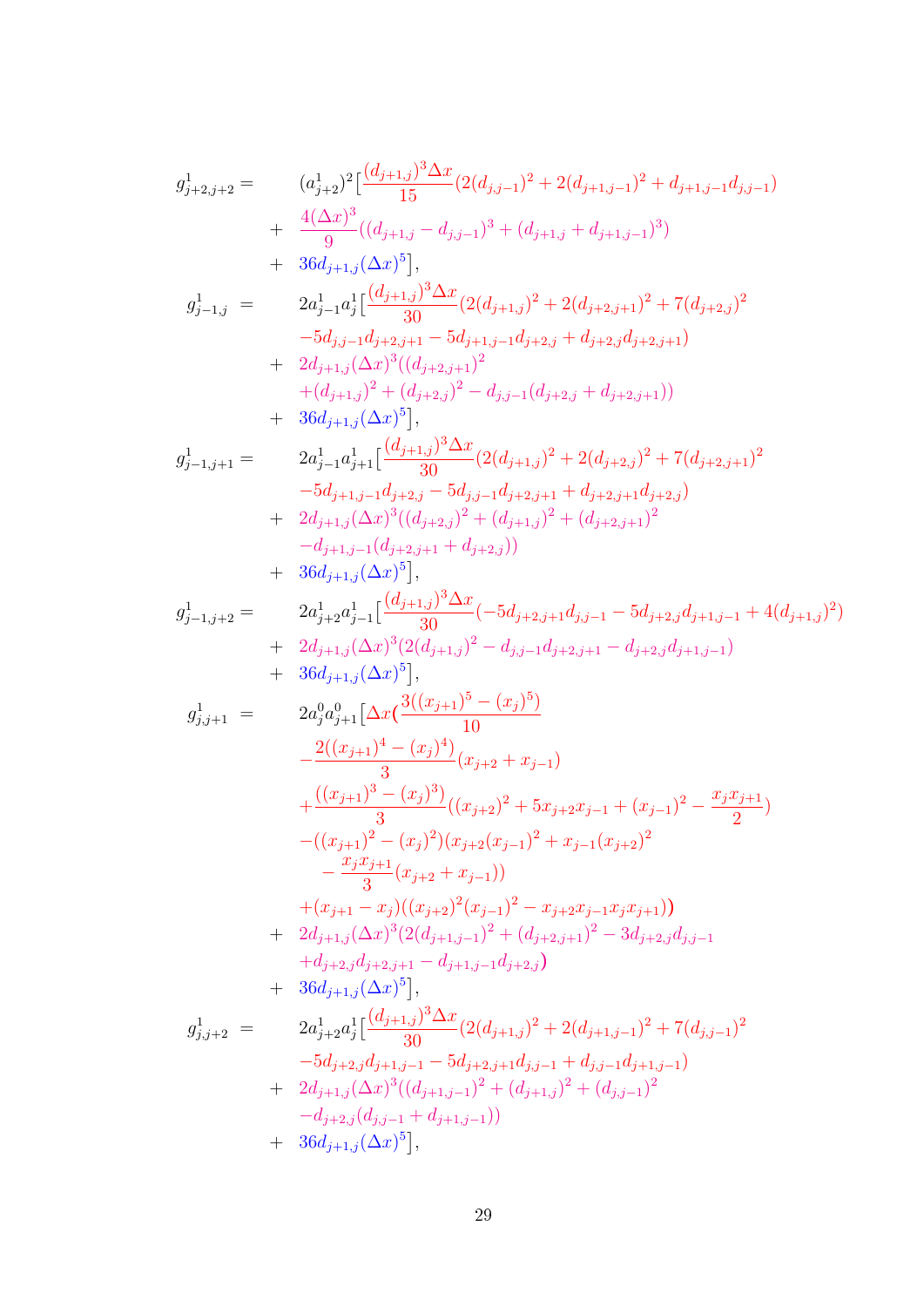$$
g_{j+1,j+2}^{1} = 2a_{j+2}^{1}a_{j+1}^{1}\left[\frac{(d_{j+1,j})^{3}\Delta x}{30}(2(d_{j+1,j})^{2} + 7(d_{j+1,j-1})^{2} + 2(d_{j,j-1})^{2}\right.\n-5d_{j+2,j}d_{j+1,j-1} - 5d_{j+2,j+1}d_{j,j-1} + d_{j,j-1}d_{j+1,j-1})\n+ 2d_{j+1,j}(\Delta x)^{3}(-d_{j,j-1}d_{j+2,j+1} - d_{j+1,j-1}d_{j+2,j+1})\n+ (d_{j+1,j})^{2} + (d_{j,j-1})^{2} + (d_{j+1,j-1})^{2})\n+ 36d_{j+1,j}(\Delta x)^{5}],
$$
\n
$$
g_{j+3,j+3}^{2} = (a_{j+3}^{2})^{2}\left[\frac{(d_{j+1,j})^{3}\Delta x}{15}(2(d_{j+1,j})^{2} + 5d_{j+2,j+1}d_{j+2,j}) + \frac{4(\Delta x)^{3}}{9}((d_{j+2,j+1} - d_{j+1,j})^{3} + (d_{j+2,j} + d_{j+1,j})^{3})\right.\n+ 36d_{j+1,j}(\Delta x)^{5}],
$$
\n
$$
g_{j+2,j+2}^{2} = (a_{j+2}^{2})^{2}\left[\frac{(d_{j+1,j})^{3}\Delta x}{15}(5d_{j+3,j+1}d_{j+3,j} + 2(d_{j+1,j})^{2}) + \frac{4(\Delta x)^{3}}{9}((d_{j+1,j} + d_{j+3,j})^{3} + (d_{j+1,j} - d_{j+3,j+1})^{3})\right.\n+ 36d_{j+1,j}(\Delta x)^{5}],
$$
\n
$$
g_{j+1,j+1}^{2} = (a_{j+1}^{0})^{2}\left[\Delta x(\frac{9(x_{j+1})^{5}}{5} - 3(x_{j+1})^{4}(x_{j+3} + x_{j+2} + x_{j}) + \frac{2(x_{j+1})^{3}}{3}(2(x_{j+3})^{2} + 2(x_{j+2})^{2} + 2(x_{j})^{2} + 2(x_{j+1})^{2}(x_{j+2} + x
$$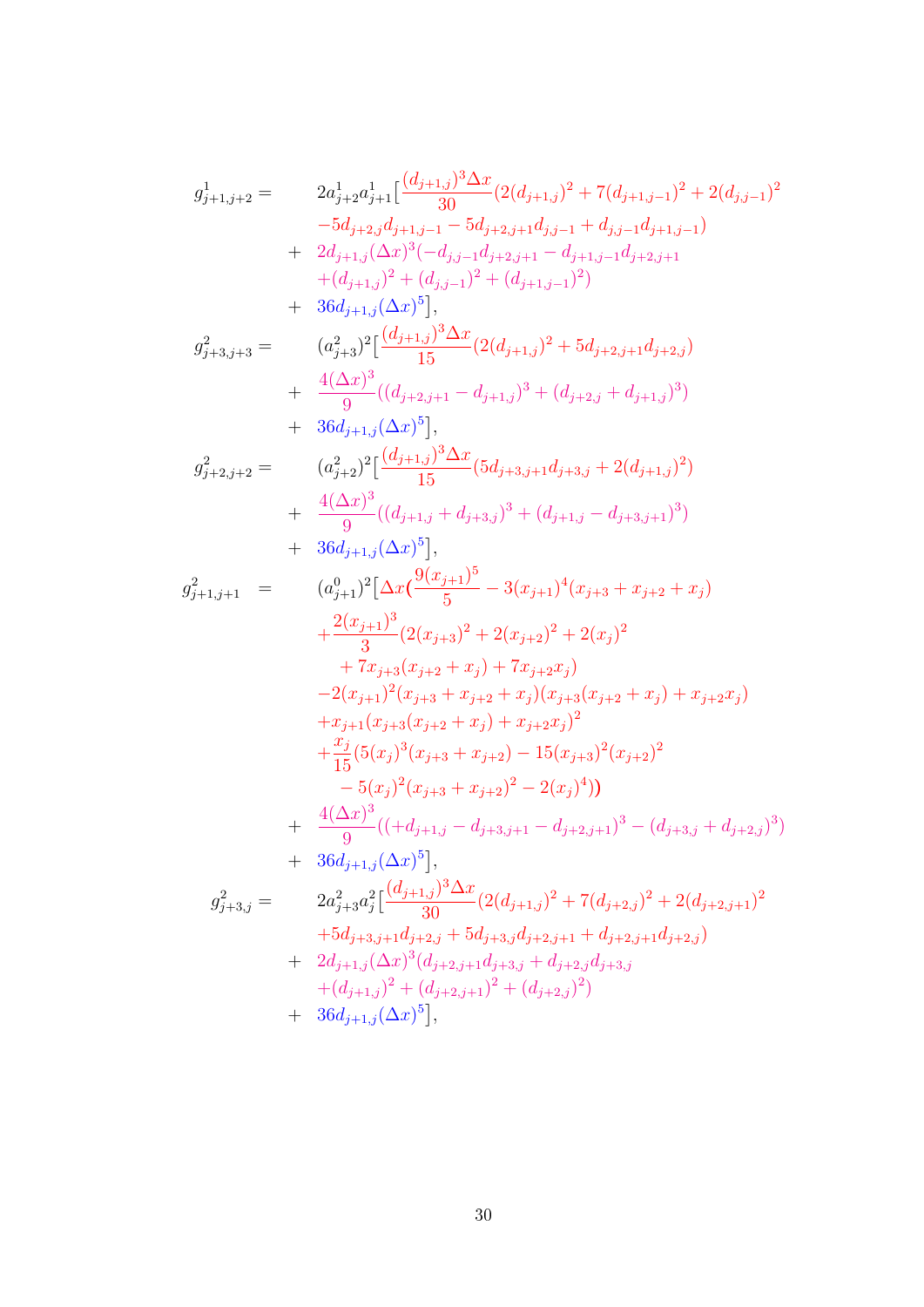$$
\begin{array}{llll} g_{j,j}^2=&\qquad (a_j^2)^2\big[\Delta x(\frac{9((x_{j+1})^5-(x_j)^5)}{5}\\&+3((x_j)^4-(x_{j+1})^4)(x_{j+3}+x_{j+2}+x_{j+1})\\&+\frac{2((x_{j+1})^3-(x_j)^3)}{3}(2(x_{j+3})^2+2(x_{j+2})^2+7x_{j+3}(x_{j+2}+x_{j+1})\\&+7x_{j+2}x_{j+1})\\&+2((x_j)^2-(x_{j+1})^2)(x_{j+3}+x_{j+2}+x_{j+1})(x_{j+3}(x_{j+2}+x_{j+1})\\&+x_{j+2}x_{j+1})\\&+\frac{4(\Delta x)^3}{9}((d_{j+1,j}+d_{j+3,j}+d_{j+2,j})^3-(d_{j+3,j+1}+d_{j+2,j+1})^3)\\&+36d_{j+1,j}(\Delta x)^5\big],\\ g_{j+3,j+2}^2=&\qquad 2a_{j+3}^2a_{j+2}^2\big[\frac{(d_{j+1,j})^3\Delta x}{30}(5d_{j+3,j}d_{j+2,j+1}+5d_{j+3,j+1}d_{j+2,j}+4(d_{j+1,j})^2)\\&+2d_{j+1,j}(\Delta x)^5\big],\\ g_{j+3,j+1}^2=&\qquad 2a_{j+3}^2a_{j+1}^2\big[\frac{(d_{j+1,j})^3\Delta x}{30}(2(d_{j+1,j})^2+2(d_{j+2,j})^2+7(d_{j+2,j+1})^2\\&+36d_{j+1,j}(\Delta x)^5\big],\\ g_{j+3,j+1}^2=&\qquad 2a_{j+3}^2a_{j+1}^2\big[\frac{(d_{j+1,j})^3\Delta x}{30}(2(d_{j+1,j})^2+2(d_{j+2,j})^2+7(d_{j+2,j+1})^2\\&+3d_{j+1,j}(\Delta x)^3(d_{j+2,j+1}+d_{j+2,j})\\&+(d_{j+2,j})^2+(d_{j+1,j})^2\big)\\&+36d_{j+1,j}(\Delta x)^3(d_{j+3,j+1}(d_{j+2,j+1})^2)\\&+36d_{j+1,j}(\Delta x)^5\
$$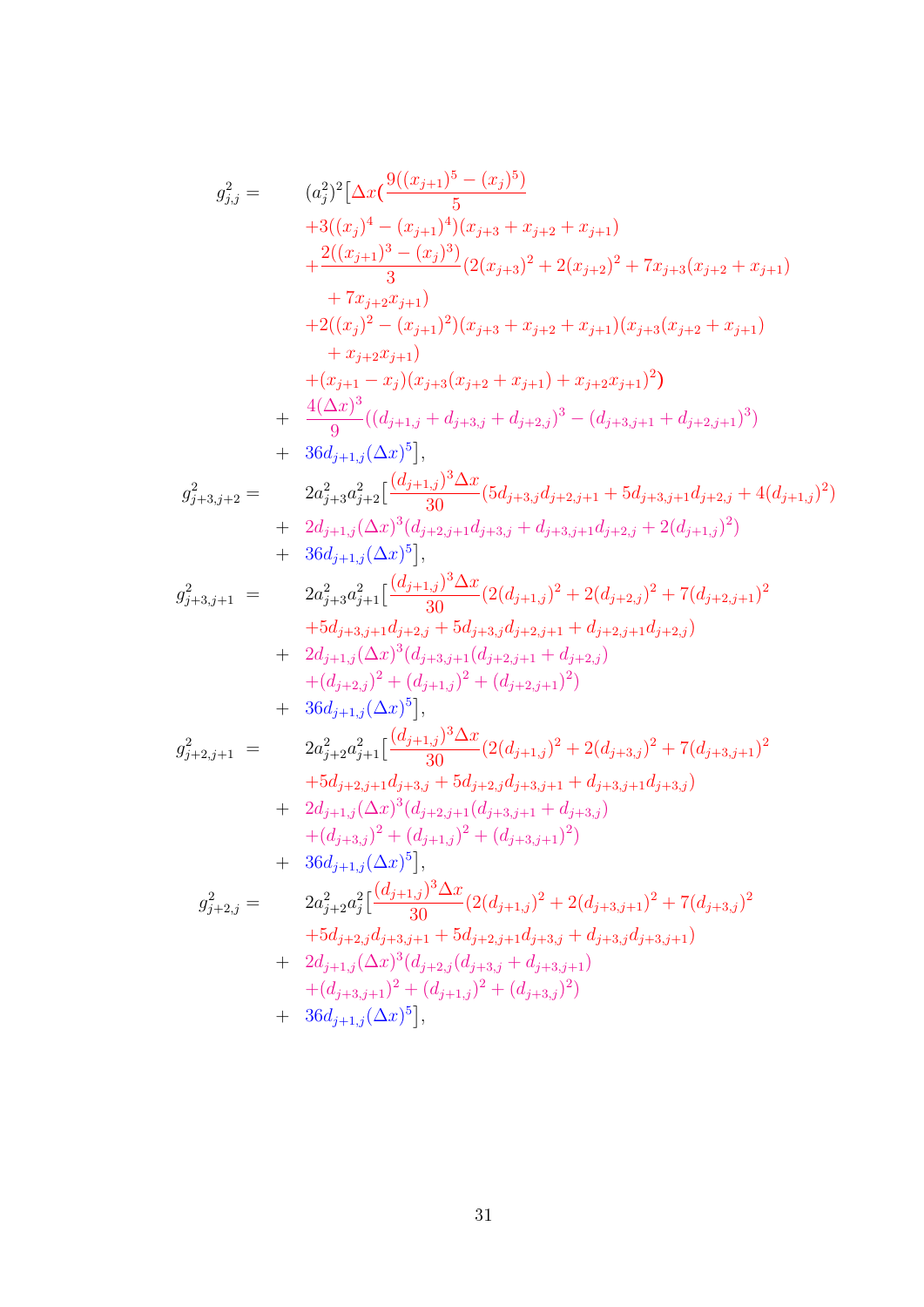$$
g_{j,j+1}^{2} = 2a_{j}^{2}a_{j+1}^{2} \left[ \Delta x \left( \frac{3((x_{j+1})^{5} - (x_{j})^{5})}{10} \right) \right.\n- \frac{2((x_{j+1})^{4} - (x_{j})^{4})}{3}(x_{j+3} + x_{j+2})\n+ \frac{((x_{j+1})^{3} - (x_{j})^{3})}{3}((x_{j+3})^{2} + 5x_{j+3}x_{j+2} + (x_{j+2})^{2} - \frac{x_{j}x_{j+1}}{2})\n- ((x_{j+1})^{2} - (x_{j})^{2})(x_{j+3}(x_{j+2})^{2} + x_{j+2}(x_{j+3})^{2})\n- \frac{x_{j}x_{j+1}}{3}(x_{j+3} + x_{j+2}))\n+ (x_{j+1} - x_{j})((x_{j+3})^{2}(x_{j+2})^{2} - x_{j+3}x_{j+2}x_{j}x_{j+1}))\n+ 2d_{j+1,j}(\Delta x)^{3}(3d_{j+3,j}d_{j+2,j} + 2(d_{j+2,j+1})^{2} + (d_{j+3,j+1})^{2}\n+ d_{j+3,j}d_{j+3,j+1} + d_{j+2,j+1}d_{j+3,j})\n+ 36d_{j+1,j}(\Delta x)^{5}.
$$

The reconstruction polynomials of Section 2.2, computed at the node  $x_{j+1}$ :

$$
P_0(x_{j+1}) = d_{j-1,j-2}[a_{j-1}^0 d_{j+1,j-2} d_{j+1,j} + a_j^0 d_{j+1,j-2} d_{j+1,j-1} \t\t(56)
$$
  
\n
$$
+ a_{j+1}^0 (d_{j+1,j-2} d_{j+1,j-1} + d_{j+1,j-2} d_{j+1,j} + d_{j+1,j-1} d_{j+1,j})] \overline{y}_{j-2}
$$
  
\n
$$
+ d_{j,j-1}[a_j^0 d_{j+1,j-2} d_{j+1,j-1} + d_{j+1,j-2} d_{j+1,j} + d_{j+1,j-1} d_{j+1,j})] \overline{y}_{j-1}
$$
  
\n
$$
+ d_{j+1,j}[a_{j+1}^0 d_{j+1,j-2} d_{j+1,j-1} + d_{j+1,j-2} d_{j+1,j} + d_{j+1,j-1} d_{j+1,j})] \overline{y}_j,
$$

$$
P_{1}(x_{j+1}) = d_{j,j-1}[-a_{j}^{1}d_{j+2,j+1}d_{j+1,j-1} + a_{j+1}^{1}(d_{j+1,j-1}d_{j+1,j} - d_{j+2,j+1}d_{j+1,j} - d_{j+2,j+1}d_{j+1,j-1}) + a_{j+2}^{1}d_{j+1,j}d_{j+1,j-1}]\overline{y}_{j-1} + d_{j+1,j}[-a_{j+1}^{1}(d_{j+1,j-1}d_{j+1,j} - d_{j+2,j+1}d_{j+1,j} - d_{j+2,j+1}d_{j+1,j-1}) + a_{j+2}^{1}d_{j+1,j}d_{j+1,j-1}]\overline{y}_{j} + d_{j+2,j+1}[-a_{j+2}^{1}d_{j+1,j}d_{j+1,j-1}]\overline{y}_{j+1},
$$

$$
P_2(x_{j+1}) = d_{j+1,j}[a_{j+1}^2(d_{j+2,j+1}d_{j+3,j+1} - d_{j+1,j}d_{j+3,j+1} - d_{j+1,j}d_{j+2,j+1})
$$
  
\n
$$
-a_{j+2}^2d_{j+3,j+1}d_{j+1,j} - a_{j+3}^2d_{j+2,j+1}d_{j+1,j}\overline{y}_j
$$
  
\n
$$
- d_{j+2,j+1}[a_{j+2}^2d_{j+3,j+1}d_{j+1,j}]
$$
  
\n
$$
+a_{j+3}^2d_{j+2,j+1}d_{j+1,j}\overline{y}_{j+1}
$$
  
\n
$$
- d_{j+3,j+2}[a_{j+3}^2d_{j+2,j+1}d_{j+1,j}]\overline{y}_{j+2},
$$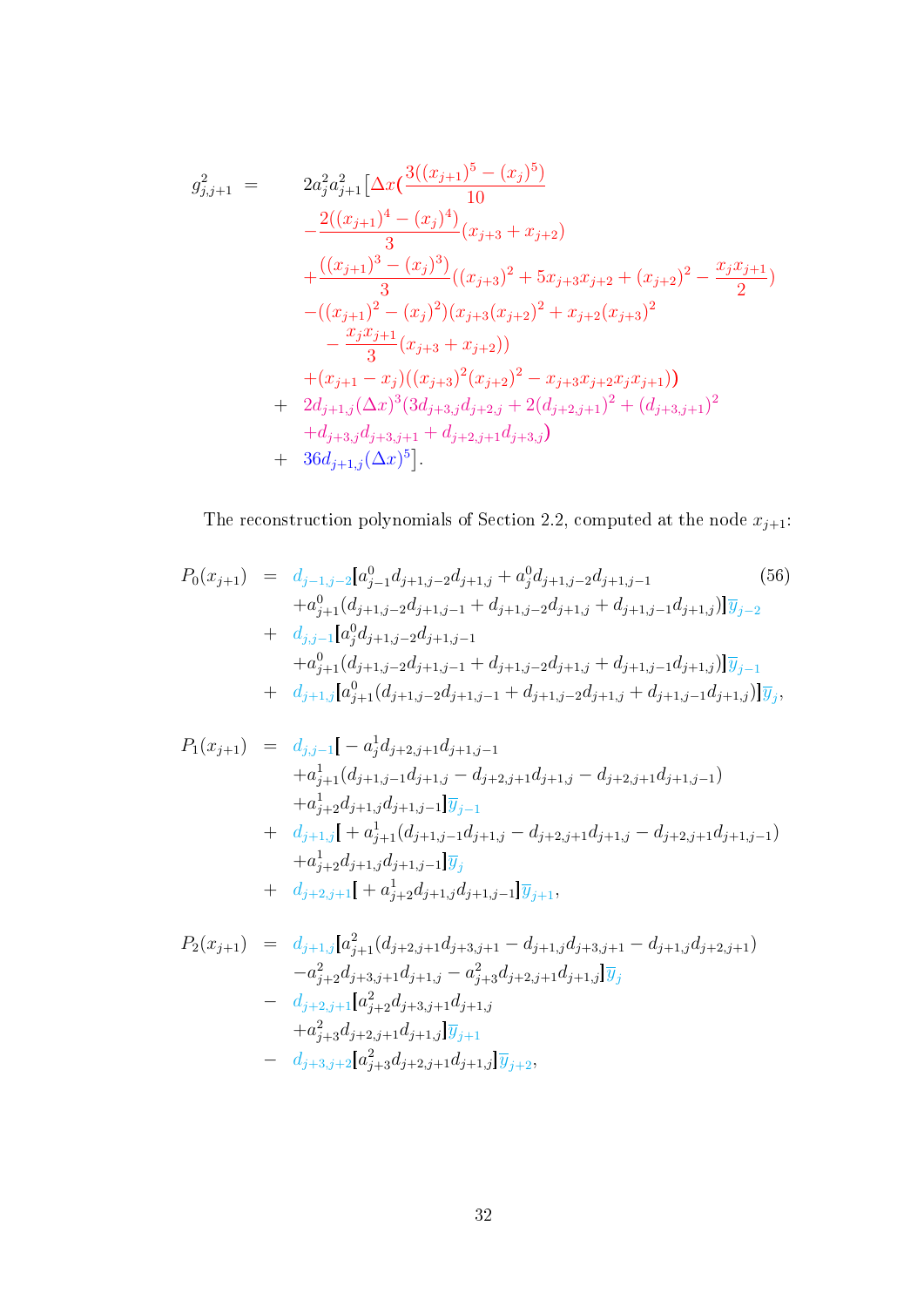$$
\begin{array}{lcl} Q(x_{j+1}) & = & d_{j-1,j-2}[a_{j-1}d_{j+1,j-2}d_{j+1,j}d_{j+2,j+1}d_{j+3,j+1} \\ & & + a_{j}d_{j+1,j-2}d_{j+1,j-1}d_{j+2,j+1}d_{j+3,j+1} \\ & & + a_{j+1}(d_{j+1,j-2}d_{j+1,j-1}d_{j+2,j+1}d_{j+3,j+1} + d_{j+1,j-2}d_{j+1,j}d_{j+2,j+1}d_{j+3,j+1} \\ & & + d_{j+1,j-1}d_{j+1,j}d_{j+2,j+1}d_{j+3,j+1} - d_{j+1,j-2}d_{j+1,j-1}d_{j+1,j}d_{j+2,j+1} \\ & & - d_{j+1,j-2}d_{j+1,j-1}d_{j+1,j}d_{j+3,j+1} \\ & & - a_{j+2}d_{j+1,j-2}d_{j+1,j-1}d_{j+1,j}d_{j+3,j+1} \\ & & - a_{j+3}d_{j+1,j-2}d_{j+1,j-1}d_{j+1,j}d_{j+2,j+1}d_{j-2} \\ & & + d_{j,j-1}[a_{j}d_{j+1,j-2}d_{j+1,j-1}d_{j+2,j+1}d_{j+3,j+1} + d_{j+1,j-2}d_{j+1,j}d_{j+2,j+1}d_{j+3,j+1} \\ & & + a_{j+1}(d_{j+1,j-2}d_{j+1,j-1}d_{j+2,j+1}d_{j+3,j+1} + d_{j+1,j-2}d_{j+1,j-1}d_{j+1,j}d_{j+2,j+1} \\ & & - d_{j+1,j-2}d_{j+1,j-1}d_{j+1,j}d_{j+3,j+1} \\ & & - a_{j+2}d_{j+1,j-2}d_{j+1,j-1}d_{j+1,j}d_{j+3,j+1} \\ & & - a_{j+3}d_{j+1,j-2}d_{j+1,j-1}d_{j+1,j}d_{j+2,j+1}d_{j+3,j+1} \\ & & - a_{j+3}d_{j+1,j-2}d_{j+1,j-1}d_{j+1,j}d_{j+2,j+1}d_{j+3,j+1} \\ & & + d_{j+
$$

$$
+a_{j+3}d_{j+1,j-2}d_{j+1,j-1}d_{j+1,j}d_{j+2,j+1}|\overline{y}_{j+1}|
$$

$$
- d_{j+3,j+2}[a_{j+3}d_{j+1,j-2}d_{j+1,j-1}d_{j+1,j}d_{j+2,j+1}]\overline{y}_{j+2}.
$$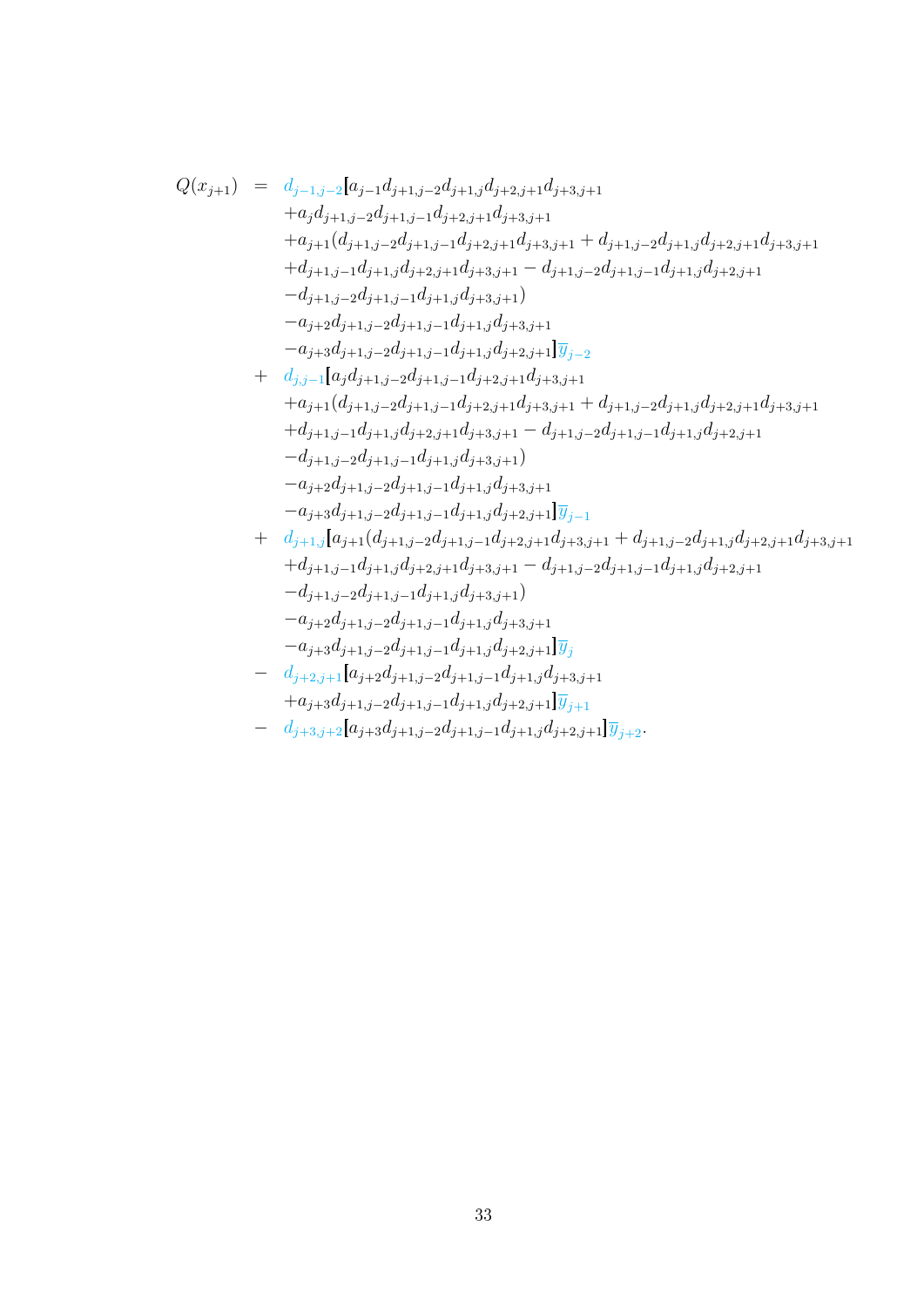The linear weights for the reconstruction problem of Section 2.2 and the FD PDE solving method of 3.2, computed at the node  $x_{j+1}$ :

$$
C_{0}(x_{j+1}) = [a_{j-1}d_{j+1,j-2}d_{j+1,j}d_{j+2,j+1}d_{j+3,j+1} + a_{j}d_{j+1,j-2}d_{j+1,j-1}d_{j+2,j+1}d_{j+3,j+1} + a_{j+1}(d_{j+1,j-2}d_{j+1,j-1}d_{j+2,j+1}d_{j+3,j+1} + d_{j+1,j-2}d_{j+1,j}d_{j+2,j+1}d_{j+3,j+1} + d_{j+1,j-1}d_{j+1,j}d_{j+2,j+1}d_{j+3,j+1} - d_{j+1,j-2}d_{j+1,j-1}d_{j+1,j}d_{j+2,j+1} - d_{j+1,j-2}d_{j+1,j-1}d_{j+1,j}d_{j+3,j+1} - a_{j+2}d_{j+1,j-2}d_{j+1,j-1}d_{j+1,j}d_{j+3,j+1} + a_{j+3}d_{j+1,j-2}d_{j+1,j-1}d_{j+1,j}d_{j+2,j+1}] \cdot [a_{j-1}^{0}d_{j+1,j-2}d_{j+1,j} + a_{j}^{0}d_{j+1,j-2}d_{j+1,j-1} + d_{j+1,j-2}d_{j+1,j-1} + d_{j+1,j-2}d_{j+1,j-1} + d_{j+1,j-1}d_{j+1,j-1}]^{-1},
$$

$$
C_1(x_{j+1}) = \left( [a_{j+2}^2 d_{j+3,j+1} d_{j+1,j} + a_{j+3}^2 d_{j+2,j+1} d_{j+1,j} \right] C_2 + [a_{j+2} d_{j+1,j-2} d_{j+1,j-1} d_{j+1,j} d_{j+3,j+1} + a_{j+3} d_{j+1,j-2} d_{j+1,j-1} d_{j+1,j} d_{j+2,j+1}] \right)
$$
  
 
$$
\cdot [a_{j+2}^1 d_{j+1,j} d_{j+1,j-1}]^{-1},
$$

$$
C_2(x_{j+1}) = [a_{j+3}d_{j+1,j-2}d_{j+1,j-1}d_{j+1,j}d_{j+2,j+1}]
$$
  

$$
\cdot [a_{j+3}^2d_{j+2,j+1}d_{j+1,j}]^{-1}.
$$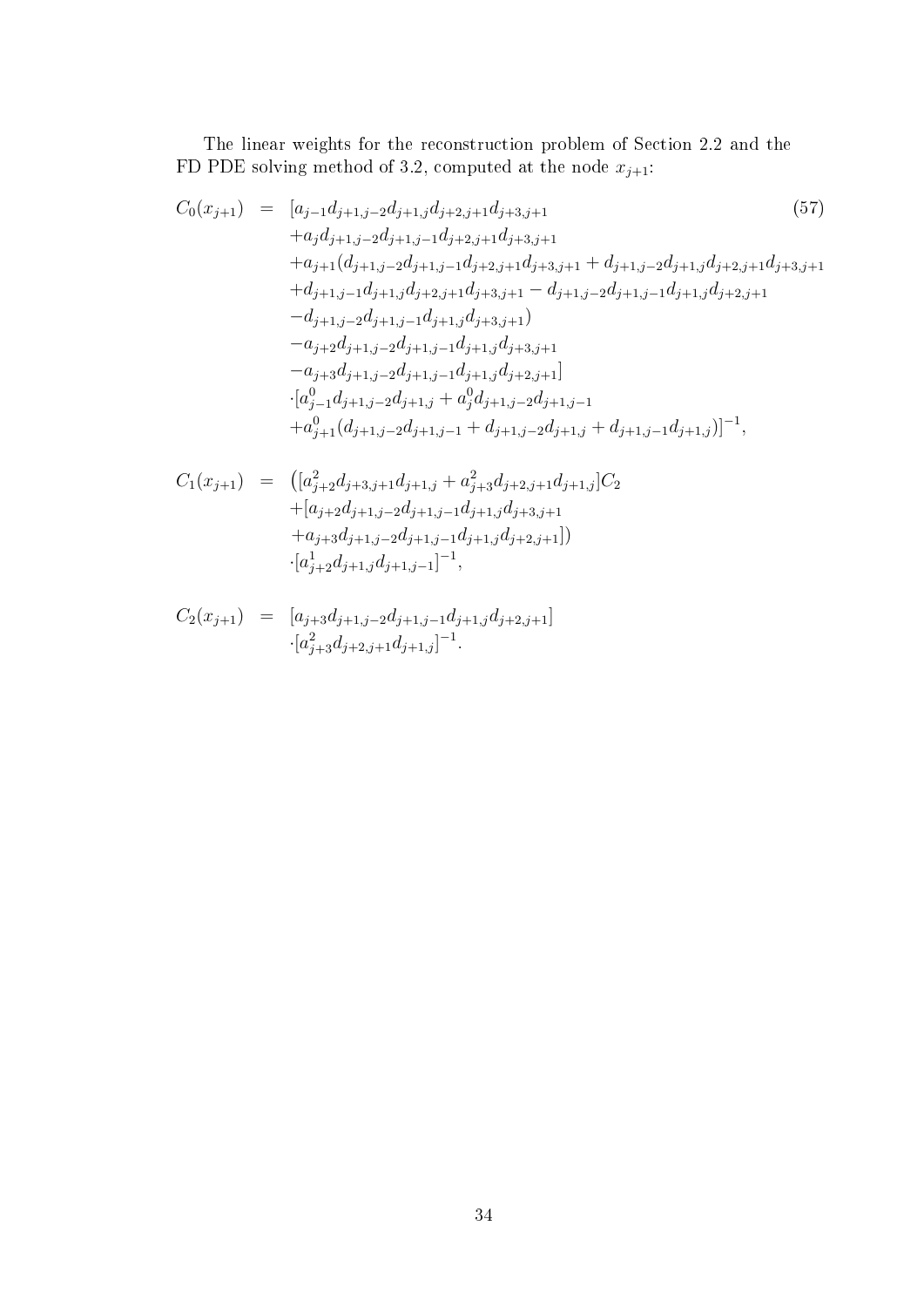'solving pde.c'

```
/* PDE solving program – Philip Rupp – 9\11\12 */
  \#include <stdio.h>
  \#include <math.h>
  \# \texttt{include} " \texttt{reconstruction} . \texttt{c}"
7
  /* This is a prototype program to solve partial differential
     equations. Therefore a combination of the
     WENO method and the explicite Euler method was implemented. All
         used functions are outsourced into a file
\begin{array}{c|c} \text{10} & \text{called} & \text{reconstruction.c} \end{array}. */
13
16 /∗ Used Parameters :
      startv: Start value of the grid
19 endv: End value of the grid
      endt : End time of the PDE computation
      timer: Timestep of the PDE computation
\begin{array}{c|c} \text{22} & \text{x} : \end{array} A uxiliary quantity
      calc v : Function values for determining of
          the cell averages via Newton integration
      i, j: Indices for while−routines
25 n: Number of used grid points
      nt : Number of computed timesteps
      grid : x-values of the grid-steps
28 aval: aaval : average values of the used cells
      reulst: Endvalues of the computation
      cellr: Parameter for the grid scaling
31
   ∗/
34
  int main (void) {
37
  long\ i,j,n,nt;double x, cell r =0.2, start v = -3, end v = 7, endt = 3, time r = 0.005;
40
      /* Determining of the necessary node points and time steps */_{43} i = 0;
  x=s t a r t v ;
  while (x < endv) {
\begin{array}{c} 46 \mid x=x+c \text{ }e \text{ }l \text{ }l \text{ }r * \text{ } \text{mod} \text{ }u \text{ }f \text{ }(\text{x}) ; \end{array}i + +;
  }
_{49} n=i ;
 \ln t = endt / tim er +1;
```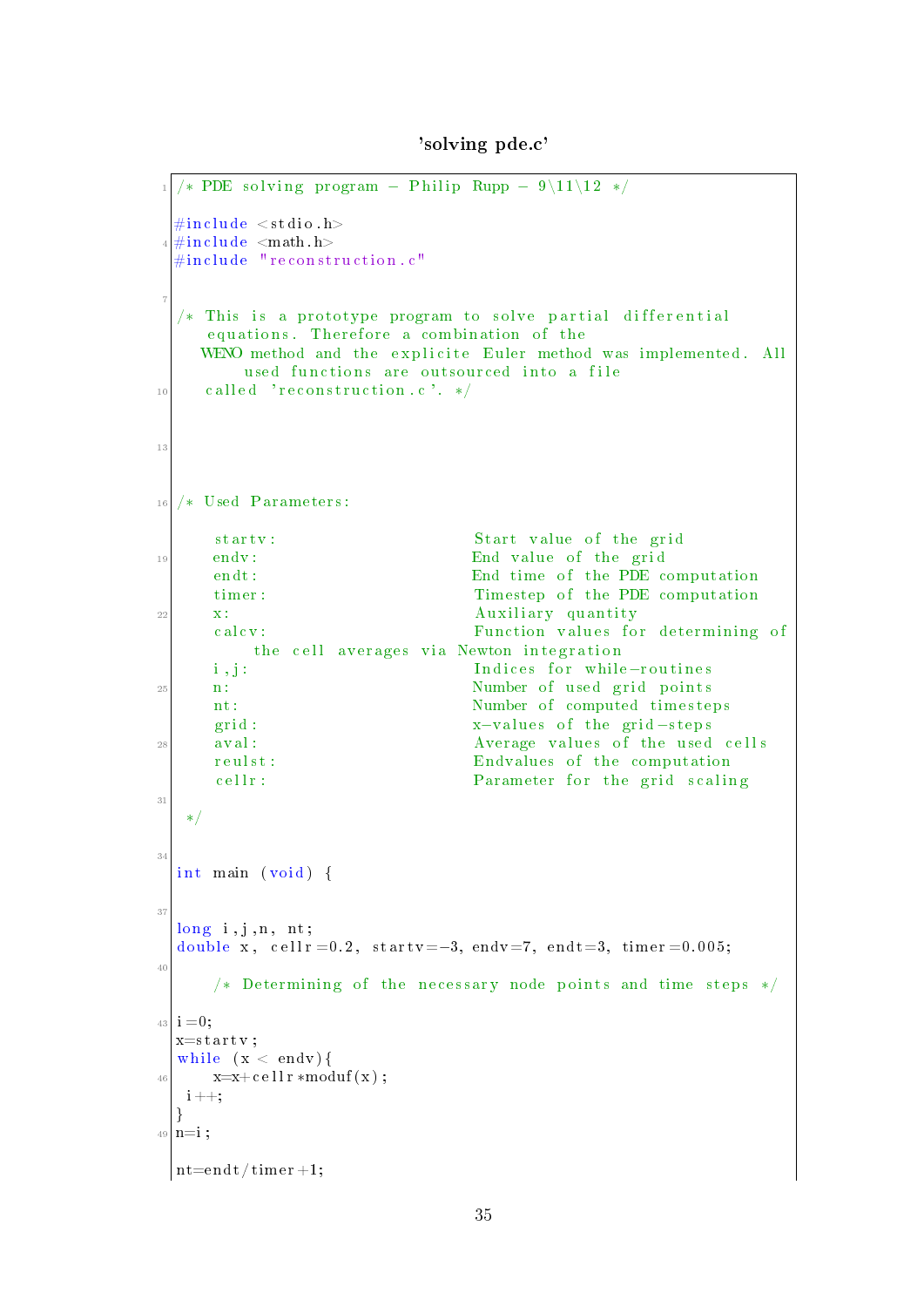```
52
 55 /* Constructing of the used grid and the interpolated function
                values */
   double grid [n], aval [n], result [n], calcv[7*n+7];
 58i = 1;
_{61} grid [0] = startv;
   while (i < n) {
         grid [i] = \text{grid} [i-1] + \text{cellr} * \text{moduf} (\text{grid} [i-1]);
64
         i + +;
    }
67
   i = 0:
   while (i < n) {
 70
         \text{calcv} [7 \ast i] = val (grid [i]);
         \text{calcv} [7*i+1]= val (grid [i]+(grid [i+1]-grid [i]) /6.);
 \begin{array}{cc} \text{realcv} \ [7 * i + 2] = \text{val} \ (\text{grid} \ [i] + 2 * (\text{grid} \ [i+1] - \text{grid} \ [i]) / 6.) \; ; \end{array}c al c v [7 * i +3] = v al (g rid [i] +3 * (grid[i+1] - grid[i]) / 6.);
         \text{calcv} [7*i+4]= val (grid [i]+4*(grid [i+1]-grid [i]) /6.);
 \begin{array}{cc} \text{realcv} \ [7 * i + 5] = \text{val} \ (\text{grid} \ [i] + 5 * (\text{grid} \ [i + 1] - \text{grid} \ [i]) / 6.) \ \end{array}c al c v [7 * i + 6] = v al (g r i d [i + 1]);
79 \mid i++;}
82 / * Determining of the average values */
   average (color, n, avail);85
    /* Start of the PDE solving algorithsm */88
   i = 0:
   while (i < nt) {
91
         /* Reconstructing of the given cell averages */
|94| reconstruct (n, grid, avail, result, cell r);97 j = 0;while (j < n) {
100 /* The fundamental PDE solving equation */
               aval [j] = \text{aval}[j] - \text{timer} * (1./(\text{grid}[j+1] - \text{grid}[j])) * (\text{pde}(\text{result}))[j+1])-pde(result[j]));
103
               j + +;
```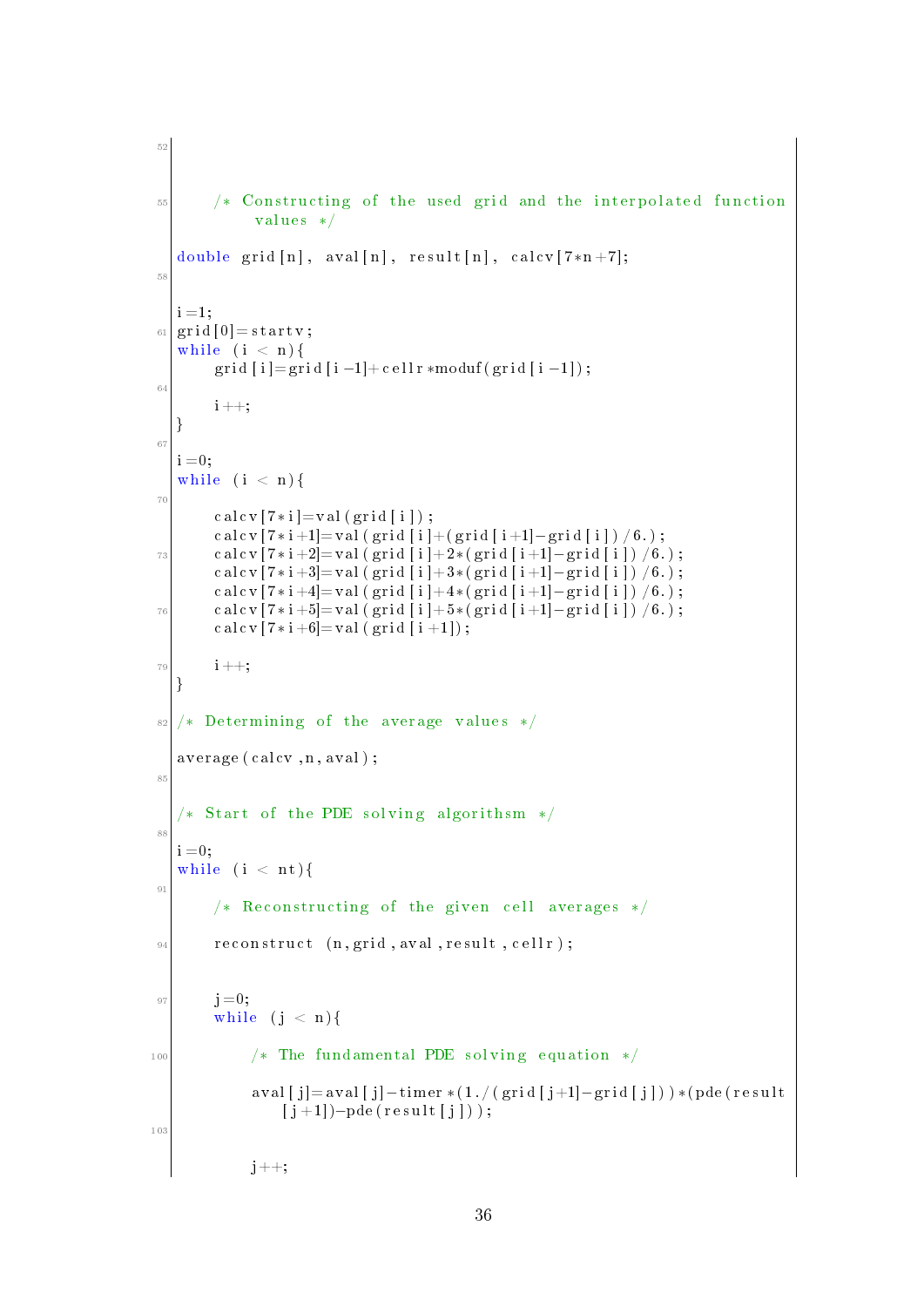```
106 }
109 i ++;
    }
112
115 /* Output of the computed results */_{118} output (n, \text{grid}, \text{result});
121
   printf (\sqrt[n]{n}\n\setminus n);
   printf ("The approximation _ was _ successfully _computed!\langle n'' \rangle;
_{124} printf ("All results are stored in a file called \cdot 'output . txt '\n");
   printf ("The_used_grid_had_%d_nodes,_while_the_PDE_computation_used
        \mathcal{A}d tim et eps \setminus n", n, nt);
   printf (\sqrt[m]{n}\sqrt{n^n};
127
130 return 0;
    }
```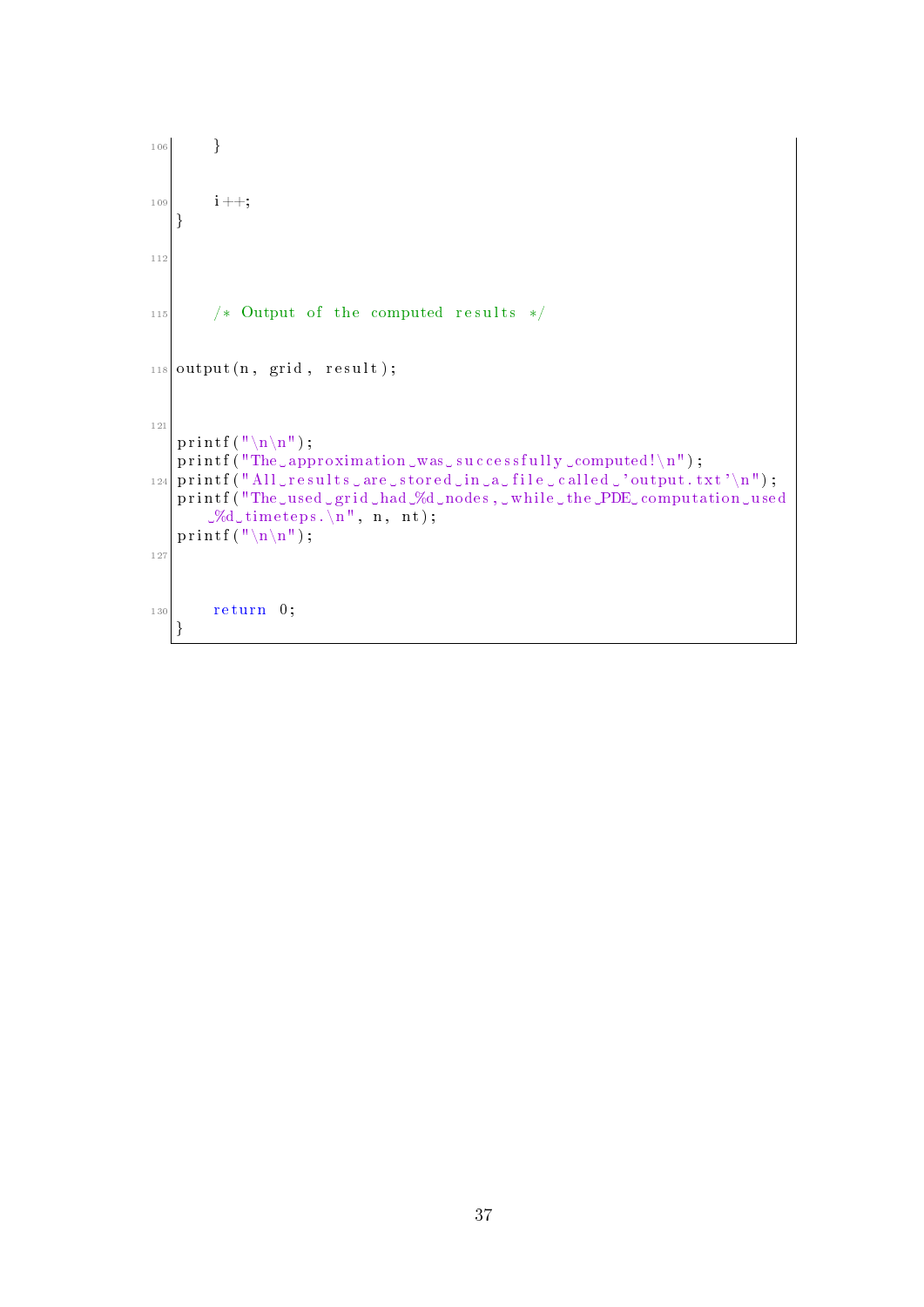#### 'reconstruction.c'

```
\sqrt{\frac{1}{2} \cdot \frac{1}{12}} * PDE solving program − Philip Rupp − 9\11\12 */
 4
  /* This is an include-file for the main implementation 'solving
      pde . c ' . ∗/
 7
  /* The explicit partial dirrerential equation function */_{10} double pde (double x) {
       double y;
13
       y=x;
16 return y;
  }
19
  /* Data Output in txt-file */
22
  void output (long range, double *grid, double *value) {
                     \ln g i =0;
25 FILE * \text{datei} = \text{fopen("output.txt", "w");while (i < range) {
\begin{array}{c|c|c|c} \text{28} & \text{fprintf (datei, "%g\t{%g\n}n", grid[i], value[i])} \end{array};
                            i + +;}
31}
34 /* Non-equidistant grid modulation function */
  double moduf (double x) {
37
            double y;
40 y = (1 - 0.93* (\exp(-130* \text{pow}(0+x, 2))) ;
            if (x < -2.5 | | x > 5.5 } {
43
            y=1;
            }
_{46} e l s e {
             y = 0.3;49 }
52
```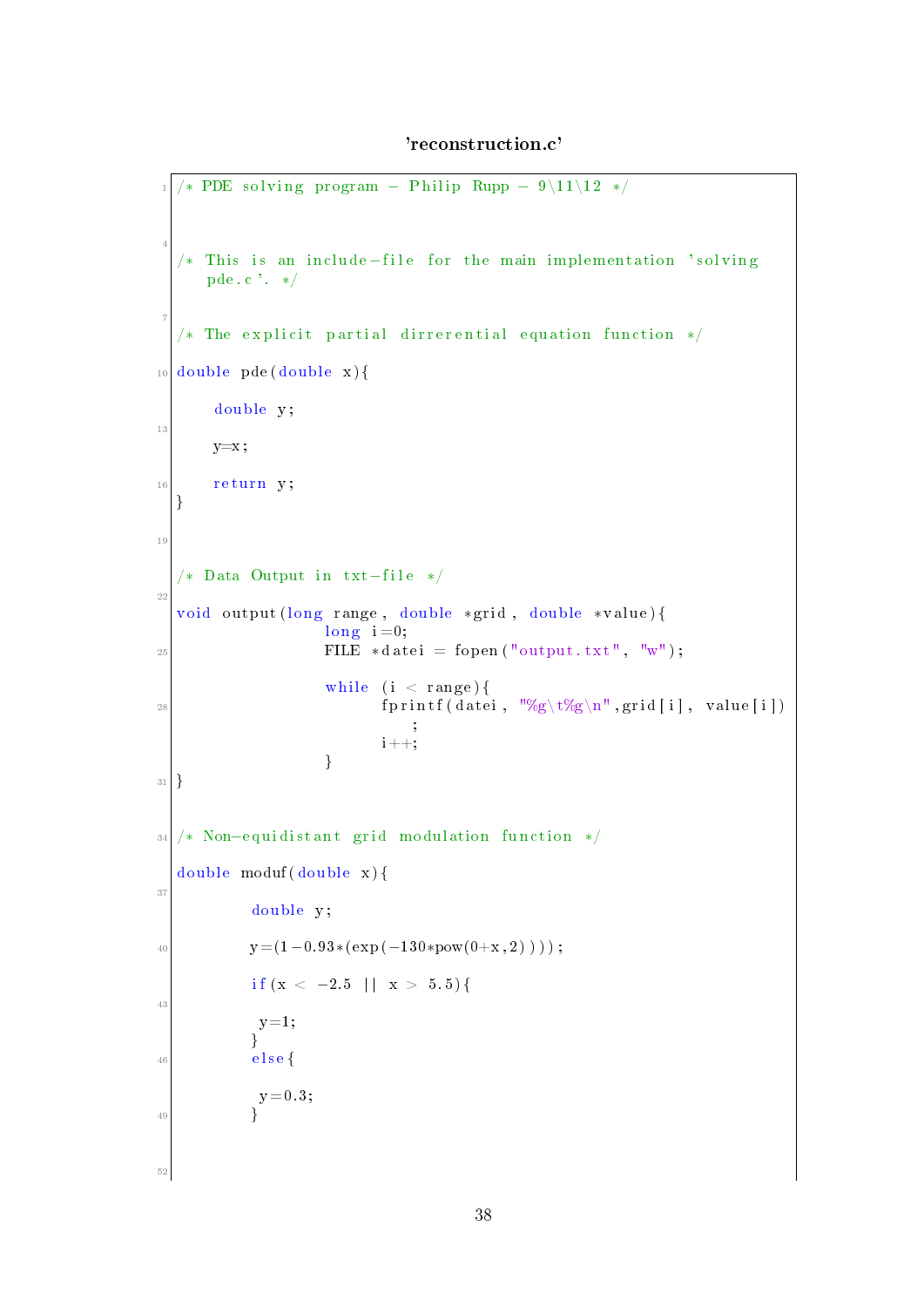```
return y;
   }
55
   '* Initial condition for the reconstructed function */
58 | d ouble val (double x) {
           double y;
61 if (f \, abs(x) \leq 2) {
           y=x / 2 .;
       }
64 else {
           y=0;}
67
           return y;
70 }
73
   /* Cell average determining via Newton Integration */
76 void average (double *calcval, long n, double *aval) {
       \ln g i =0;
\sigma_{79} double x, c [7] = {41. /840, 216. /840, 27. /840, 272. /840,
           27./840, 216./840, 41./840};while (i < n) {
82 aval [i] = (c [0] * c \, a \, c \, v \, a \, l \, [7 * i] + c \, [1] * c \, a \, c \, v \, a \, l \, [7 * i + 1] + c \, [2] *c a l c v a l [7 * i +2] + c [3] * c a l c v a l [7 * i +3] + c [4] * c a l c v a l [7 * i +4] +c [5] * caleval [7 * i + 5] + c [6] * caleval [7 * i + 6]);i + +;85 }
   }
88
91
   /* Reconstruction of the node points out of given cell averages −
      Boundries are neglected */94 /∗ Used Parameters :
       value0, value1, value2: Auxiliary quantity
97 a, a2: Coefficients of the interpolation
          polynomials (a2 for the large stencil)
       alpha: Auxiliary quantity for the end
          computation of the convex combination
       x, b: Auxiliary quantity
100 beta: Coefficients of the smoothness
          indicators
       c : Linear weights
```

```
39
```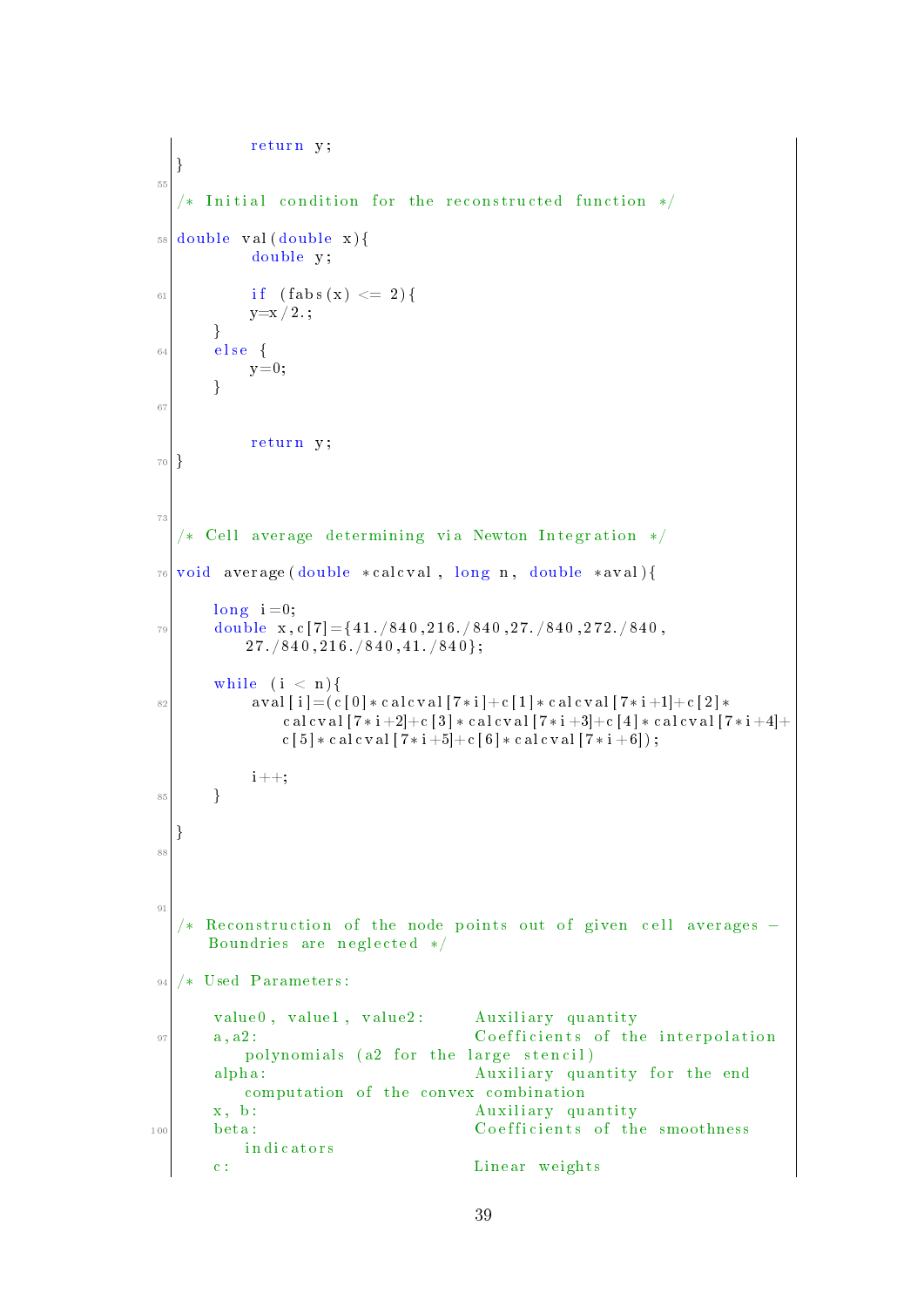i, k, j: Indices for while−routines 103 pcoeff: Coefficients of the calculated p ol y n omi al s Transfered Parameters: 106 n: Number of used grid points grid : x-values of the grid-steps 109 aval: <br>Average values of the used cells reulst: Endvalues of the computation cell r: Parameter for the grid scaling 112 ∗/ 115 void reconstruct (long n, double \*grid, double \*aval, double \* r e sult, double c ell r ) {  $_{118}$  l ong i = 0, k = 0, j = 0; double value0  $[4] [n]$ , value1  $[4] [n]$ , value2  $[4] [n]$ , a $[4] [n-3]$ , a2 $[6] [$ n−5], w[3], alpha[4], pcoeff [9][n−2], x[3], b[3], c[3][n], beta  $[30] [n];$ 121 /\* Computing of the grid-depending parameters a k and the co efficients of beta and P k  $*$ /  $124 \times$  Determining of a k – a2 belongs to the large stencil \*/  $i = 0$ ;  $k=0;$  $_{127}$  j =0; while  $(k < n-3)$ {  $_{130}$  while (i < 4) {  $a[i] [k] = 1;$  $j = 0;$  $\begin{array}{c|c}\n & \text{while} & (j < 4)\n\end{array}$ if  $(i := i)$  { a [ i ]  $\lfloor k \rfloor = a$  [ i ]  $\lfloor k \rfloor * 1$  . / ( g rid  $\lfloor k + i \rfloor - g$  rid  $\lfloor k + j \rfloor$  ); 136 }  $j$  + +; }  $139 \mid i++;$ }  $i = 0$ ;  $142$  k++; } 145  $i = 0$ ;  $k=0;$  $_{148}$  j =0; while  $(k < n-5)$ {  $_{151}$  while (i < 6) {  $a2$  [ i ] [ k ] = 1;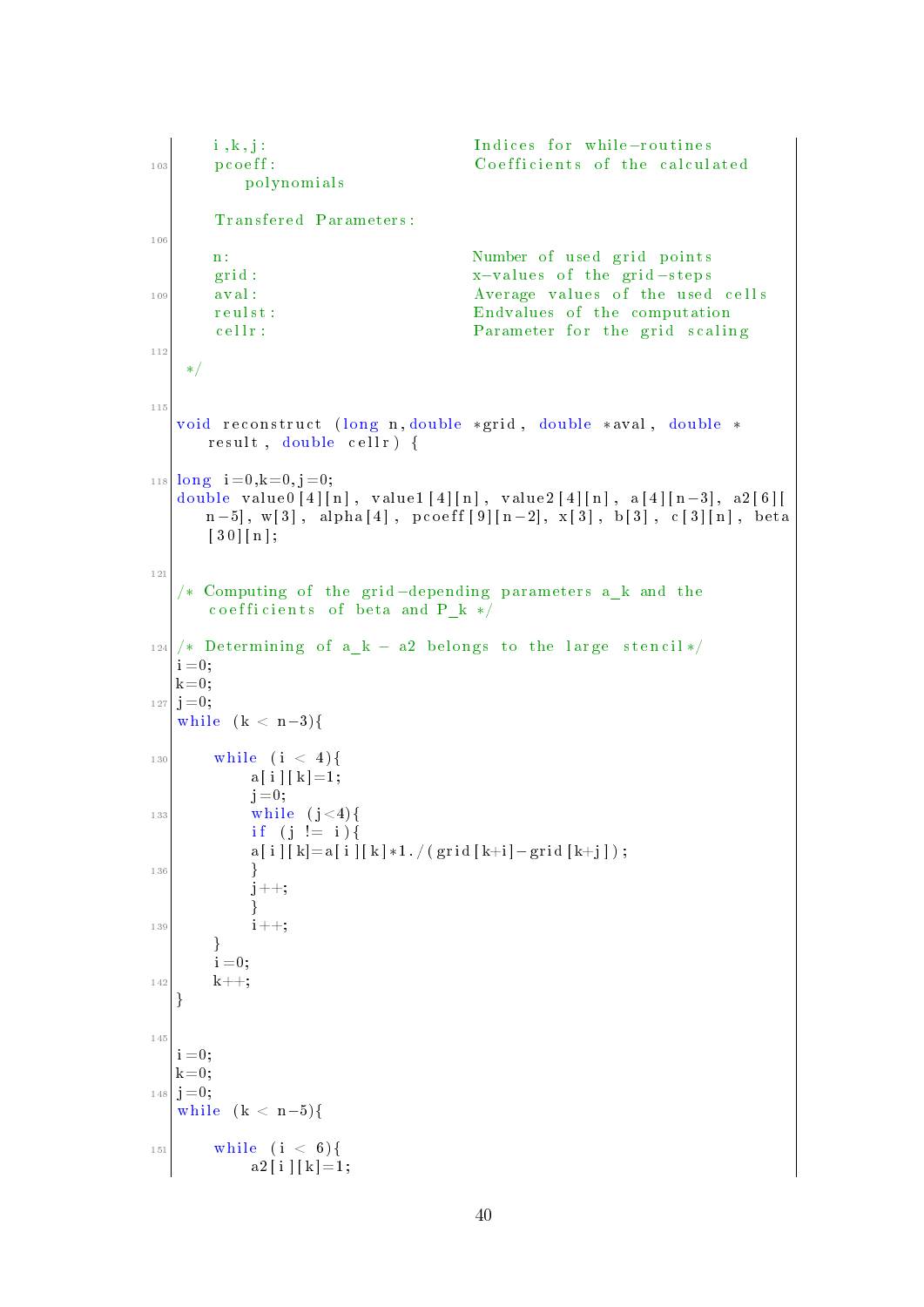```
j = 0;\text{while } (i < 6) {
              if (j \neq i)a2 [i][k]=a2[i][k]*1. / (grid [k+i]-grid[k+j]);
157 }
              j + +;}
160 i ++;
         }
         i = 0;
163 k++;
    }
166 /* Determining of the coefficients of P k – Boundries are
        n eglected ∗/
   j = 2;_{169} while (j < n-2){
   b[0] = a[1][j-2] * (grid[j+1]-grid[j-2]) * (grid[j+1]-grid[j]) ;_{172} b[1]= a [2][ j -2]*( g rid [ j +1]-g rid [ j -2]) *( g rid [ j +1]-g rid [ j -1]);
   b[2] = a[3][j-2] * ((grid[j+1]-grid[j-2]) * (grid[j+1]-grid[j-1]) + (grid[j-1]))j+1|−grid [j-2]) *(grid [j+1]−grid [j]) +(grid [j+1]−grid [j-1]) *(grid
        [j+1]-grid[j]);
175 pc o e f f [0][j+1] = (grid[j-1]-grid[j-2]) * (b[0]+b[1]+b[2]);
   p c o e f f [1] [j+1] = (grid [j] - grid [j-1]) * (b[1] + b[2]);
   p c o e f f [2][j+1] = (grid[j+1]-grid[j]) *b[2];178
   b[0] = -a [1] [j -1] * (grid [j +2] - grid [j +1]) * (grid [j +1] - grid [j -1]);b[1] = a[2][j-1] * ((grid[j+1]-grid[j-1]) * (grid[j+1]-grid[j]) - (grid[j])+2[-\text{grid} [ j+1] ) * (\text{grid} [ j+1] - \text{grid} [ j] ) - (\text{grid} [ j+2] - \text{grid} [ j+1] ) * (\text{grid} [ j+1] )j+1] – grid [j-1]);
_{181} b[2] = a [3] [ j -1]*( g rid [ j +1]-g rid [ j ] ) *( g rid [ j +1]-g rid [ j -1]);
_{184} p c o e f f [3][j+1] = (grid[j]-grid[j-1]) * (b[0]+b[1]+b[2]);
   p \, \text{coeff} \, [4] \, [j+1] = (\, \text{grid} \, [j+1] - \, \text{grid} \, [j] \,) * (b \, [1] + b \, [2] \,) ;p c o e f f [5][j+1]=(\text{grid}[j+2]-\text{grid}[j+1]) * b [2];
187
   b[0] = a[1][j] * ((grid[j+2]-grid[j+1]) * (grid[j+3]-grid[j+1])-(grid[j+3])+1]−grid [j]) *(grid [j+3]−grid [j+1])-(grid [j+1]−grid [j]) *(grid [j
        +2] – grid [j+1]);
   b[1]=-a[2][j] (grid [j+3]-grid [j+1]) *(grid [j+1]-grid [j]);
190 b[2]=−a [3] [ j ] * ( g rid [ j +2]−g rid [ j +1]) * ( g rid [ j +1]–g rid [ j ]);
193 | p c o e f f [6] [j+1] = (grid [j+1] - grid [j]) * (b[0] + b[1] + b[2]);
   p \, \text{coeff} \, [\,7\,]\, [\,j+1] = (\, \text{grid} \, [\,j+2] - \text{grid} \, [\,j+1] \,) * (\,b \, [\,1] + b \, [\,2\,]) \,\,;p c o e f f [8] [ j +1]=(g rid [ j +3]-g rid [ j +2]) * b [2];
196
         j + +;}
199
      Determining of the concrete values of the C k at the node -
```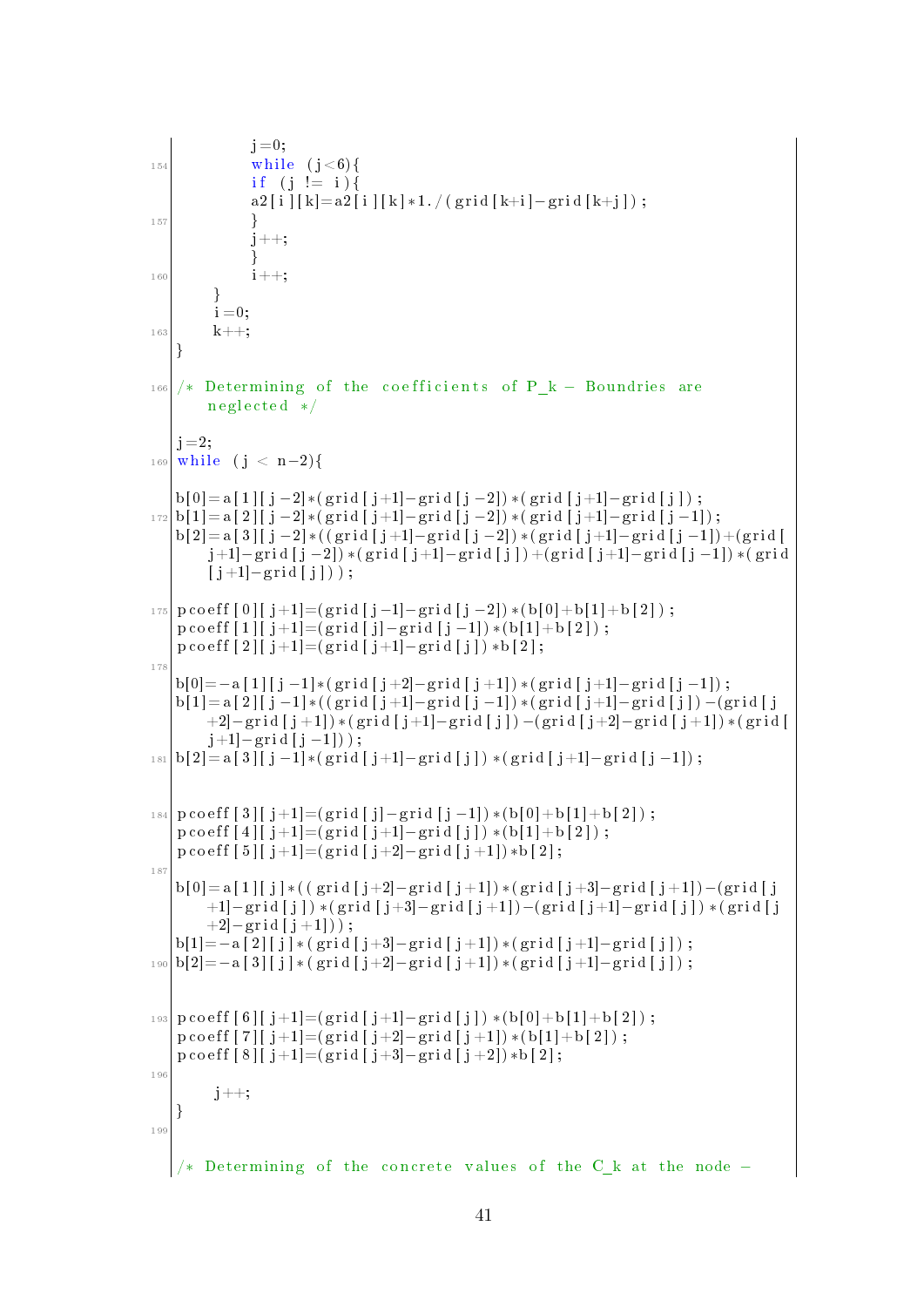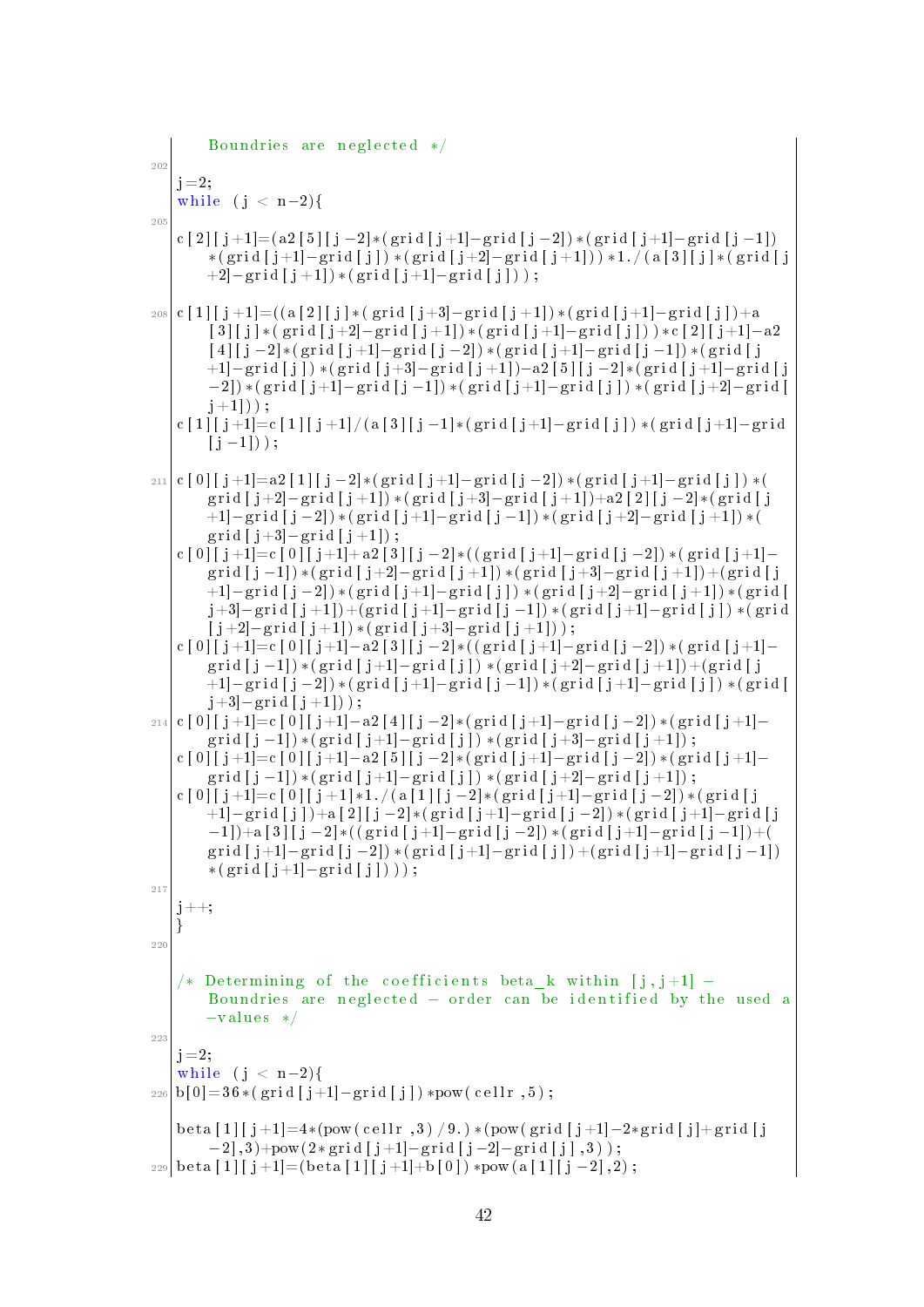| 232 | beta $[2][j+1] = (4 * pow(cellr, 3) / 9.) * (pow(grid[j+1] + grid[j-2] - 3 * grid[j$<br>$\vert + \text{grid} \, [\, j-1\,], 3 \rangle + \text{pow}(2 \cdot \text{grid} \, [\, j+1] - \text{grid} \, [\, j-1] - \text{grid} \, [\, j-2\,], 3) \, \big)$<br>beta $[2][j+1] = (beta [2][j+1]+b[0]) * pow(a [2][j-2], 2);$                                                                                                              |
|-----|-------------------------------------------------------------------------------------------------------------------------------------------------------------------------------------------------------------------------------------------------------------------------------------------------------------------------------------------------------------------------------------------------------------------------------------|
| 235 | beta $[3][j+1] = (4*pow(cellr, 3)/9.) * (pow(3*grid[j+1]-grid[j]-grid[j])$<br>$-2$  -grid $[j - 1], 3$ )-pow(2*grid $[j]$ -grid $[j - 1]$ -grid $[j - 2], 3)$ );<br>beta $[3][j+1] = (beta [3][j+1]+b[0]) * pow(a [3][j-2], 2);$                                                                                                                                                                                                    |
|     | beta $\lceil 7 \rceil$ $j + 1 \rceil = 2 * (grid [j + 1] - grid [j]) * pow(cellr, 3) * ((grid [j] - grid [j]) )$<br>$(-1)$ * ((grid [j] - grid [j - 2]) + (grid [j + 1] - grid [j - 2]) + pow (grid [j + 1] -<br>grid $[j-2], 2$ +pow (grid $[j+1]$ - grid $[j], 2$ +pow (grid $[j]$ - grid $[j-2], 2)$ )                                                                                                                           |
| 238 | beta $[7][j+1]=2*(beta [7][j+1]+b[0]) *a [1][j-2]*a [2][j-2];$                                                                                                                                                                                                                                                                                                                                                                      |
|     | beta $\lceil 8 \rceil$ $j + 1 \rceil = 2 * (grid [j + 1] - grid [j]) * pow(cellr, 3) * ((grid [j + 1] - grid [j + 1] - grid [j + 1]) ) * pow(cellr, 3) * ((grid [j + 1] - grid [j + 1]) ) * pow(cellr, 4) * (grid [j + 1] - grid [j + 1])$<br>$(-1)$ * ((grid [j+1]-grid [j-2]) + (grid [j]-grid [j -2]) + pow (grid [j]-<br>grid $[j-2], 2$ + pow (grid $[j+1]$ - grid $[j]$ , 2) + pow (grid $[j+1]$ - grid $[j]$<br>$[-2], 2)$ ; |
| 241 | beta $[8][j+1]=2*(beta [8][j+1]+b[0]) *a[1][j-2]*a[3][j-2];$                                                                                                                                                                                                                                                                                                                                                                        |
| 244 | beta $[9][j+1]=4*((grid[j+1]-grid[j])*)pow(cellr,3)/2.)*(3*(grid[j]-$<br>grid $[j-2]$ * (grid $[j]$ - grid $[j-1]$ ) +2*pow (grid $[j+1]$ - grid $[j-1]$ , 2) +pow<br>$(grid[j+1]-grid[j-2],2));$                                                                                                                                                                                                                                   |
|     | beta $[9][j+1] = \text{beta } [9][j+1] + 4 * ((grid [j+1]-grid [j]) * pow(cellr, 3) / 2.)$<br>$*((\text{grid } [j] - \text{grid } [j-2]) * (\text{grid } [j+1] - \text{grid } [j-2]) + (\text{grid } [j+1] - \text{grid } [j$<br>$(-1)$ * (grid [j] - grid [j - 2]));<br>beta $[9][j+1]=2*(beta [9][j+1]+b[0])*a [2][j-2]*a [3][j-2];$                                                                                              |
|     | beta $[11][j+1] = (4*pow(cellr, 3)/9.) * (pow(2*grid[j+1]-grid[j-1]-grid])$                                                                                                                                                                                                                                                                                                                                                         |
| 247 | $j+2$ , 3)+pow(grid [j+2]+grid [j+1]+grid [j-1]-3*grid [j], 3));<br>beta [11] $[j+1] = (b + a [11][j+1]+b [0]) * pow(a [1][j-1], 2);$                                                                                                                                                                                                                                                                                               |
| 250 | beta $[12][j+1] = (4*pow(cellr, 3)/9.) * (pow(2*grid[j+1]-grid[j-1]-grid])$<br>$j+2$ , 3)+pow(grid [j+2]+grid [j+1]+grid [j-1]-3*grid [j], 3));<br>beta $[12][j+1] = (beta [12][j+1]+b [0]) * pow(a [2][j-1], 2);$                                                                                                                                                                                                                  |
| 253 | beta [13] $[j+1] = 4*(pow(cellr, 3)/9.)*(pow(grid[j+1]-2*grid[j]+grid[j])$<br>$[-1], 3$ + pow $(2 * grid [j+1] - grid [j-1] - grid [j], 3)$ ;<br>beta $[13][j+1] = (beta [13][j+1]+b [0]) * pow(a [3][j-1], 2);$                                                                                                                                                                                                                    |
| 256 | beta [17][j+1]=2*(grid [j+1]-grid [j])*pow(cellr,3)*(3*(grid [j]-grid [<br>$(j+2)$ *(grid $[j]$ -grid $[j-1])$ +2*pow(grid $[j+1]$ -grid $[j-1]$ , 2)+pow(grid                                                                                                                                                                                                                                                                      |
|     | $[j+1] - grid [j+2], 2)$ ;<br>beta $[17][j+1]$ =beta $[17][j+1]+2*(grid[j+1]-grid[j])$ *pow(cellr, 3) *((<br>grid $[j] - grid [j + 2]$ * (grid $[j + 1] - grid [j + 2]$ ) + (grid $[j + 1] - grid [j - 1]$ )<br>$*(\text{grid} [j] - \text{grid} [j + 2]))$ ;                                                                                                                                                                       |
| 259 | beta $[17][j+1]=2*(beta [17][j+1]+b[0]) *a [1][j-1]*a [2][j-1];$                                                                                                                                                                                                                                                                                                                                                                    |
|     | beta $\lceil 18 \rceil$ $j + 1 \rceil = 2 * (grid [j + 1] - grid [j]) * pow(cellr, 3) * ((grid [j] - grid [j]) )$<br>$(1+2)$ $*((grid[j]-grid[j-1])+(grid[j+1]-grid[j-1]))+\text{pow}(grid[j+1]-$<br>grid $[j], 2$ + pow $(grid[j]-grid[j-1], 2)$ + pow $(grid[j+1]-grid[j-1], 2)$                                                                                                                                                  |
|     | $\texttt{beta[18][j+1]}{=}2*(\texttt{beta[18][j+1]}{+}\texttt{b[0]}) *a[1][j-1]*a[3][j-1];$                                                                                                                                                                                                                                                                                                                                         |
| 262 | beta [19] $ j+1 =2*($ grid $[j+1]-$ grid $[j]$ $*$ pow $(c$ ellr , 3) $*(($ grid $[j+1]-$ grid $[k+1]-$                                                                                                                                                                                                                                                                                                                             |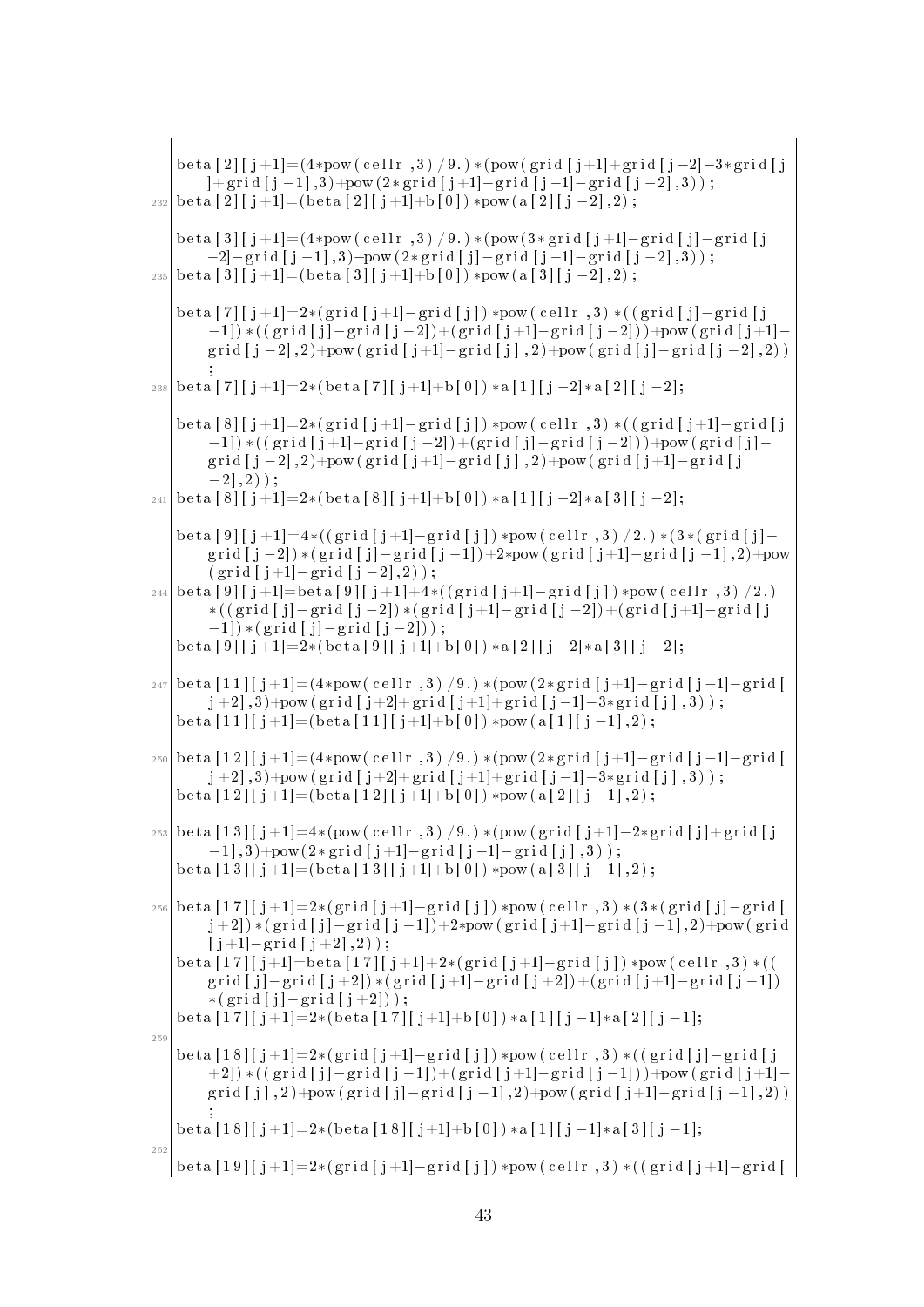$j+2$ ]) \* ((grid  $[j] -$ grid  $[j-1]$ ) + (grid  $[j+1] -$ grid  $[j-1]$ )) + pow (grid  $[j]$ +1]−g ri d [ j ] , 2 )+pow ( g ri d [ j ]− g ri d [ j −1] , 2 )+pow ( g ri d [ j +1]−g ri d [ j  $-11.2)$  ) :  $beta [19][j+1]=2*(beta [19][j+1]+b[0])*a[2][j-1]*a[3][j-1];$ 265 bet a  $[20]$   $[j+1]=4*(pow(cellr, 3) / 9.)*(pow(jrid[j]-2*grid[j+1]+grid[j$  $+ 2$ , 3) – pow  $(2 \times \text{grid} [\text{j}]-\text{grid} [\text{j}+1]-\text{grid} [\text{j}+2], 3))$ ; bet a  $[20][j+1] = (beta [20][j+1]+b [0]) * pow (a [3][j], 2)$ ; 26 bet a  $[21][j+1]=4*(pow(cellr, 3) / 9.)*(pow(grid[j+1]-2*grid[j]+grid[j])$  $+3$ , 3)+pow  $(2 * grid [j+1]-grid [j+3]-grid [j],3)$ ; bet a  $[21][j+1] = (beta [21][j+1]+b [0]) * pow (a [2][j], 2)$ ; 271 bet a  $[22]$   $[j+1]=4*(pow(cellr, 3) / 9.)*(pow(3*grid[j+1]-grid[j]-grid[j])$  $+3$ |−grid  $[$  j +2],3)−pow(2\*grid [j]−grid [j+2]−grid [j+3],3)); bet a  $[22][j+1] = (beta [22][j+1]+b [0]) * pow (a [1][j], 2)$ ; 27  $beta [25][j+1]=2*(grid[j+1]-grid[j])*pow(cellr,3)*((jrid[j+1]-grid[j+1]]-grid[j+1]]$  $|j+2|$ ) \*(grid  $[j]-$ grid  $[j+3])+($ grid  $[j]-$ grid  $[j+2])$  \*(grid  $[j+1]-$ grid  $[j]$  $+3$ ])+2\*pow (grid [j+1]−grid [j],2)); bet a  $[25][j+1]=2*(b$ et a  $[25][j+1]+b[0])$  \* a  $[3][j]*a[2][j]$ ; 27  $beta [ j +1]=2*(grid [ j +1]-grid [ j ])*pow ( cellr, 3) * ((grid [ j +1]-grid [ j$  $j+3$ ]) \* ((grid [j]−grid [j +2]) + (grid [j +1]−grid [j +2])) + pow (grid [j +1]−grid [j],2)+pow (grid [j]−grid [j+2],2)+pow (grid [j+1]−grid [j  $+ 2$ , 2) ) : bet a  $[26][j+1]=2*(b$ et a  $[26][j+1]+b[0])$  \* a  $[1][j]*a [3][j];$ 280  $\beta$  bet a [ 2 7] [ j +1]=2\*(grid [ j +1]−grid [ j | ) \*pow(cellr, 3) \*((grid [ j +1]−grid [  $j+2$ ]) \* ((grid  $[j+1]-$ grid  $[j+3])$  + (grid  $[j]-$ grid  $[j+3])$ ) + pow (grid  $[j]$ grid  $[j+3], 2$  +pow (grid  $[j+1] -$ grid  $[j], 2$  )+pow (grid  $[j+1] -$ grid  $[j]$  $+3$ ,  $2)$  );  $\beta$  bet a [27]  $\lceil j+1 \rceil = 2*(\beta + 1) + 2 + \lceil j \rceil + 1 + \lceil j \rceil + 1 + \lceil j \rceil + 1 + \lceil j \rceil + 1 + \lceil j \rceil + 1 + \lceil j \rceil + 1 + \lceil j \rceil + 1 + \lceil j \rceil + 1 + \lceil j \rceil + 1 + \lceil j \rceil + 1 + \lceil j \rceil + 1 + \lceil j \rceil + 1 + \lceil j \rceil + 1 + \lceil j \rceil + 1 + \lceil j \rceil + 1 + \lceil j \rceil + 1 + \lceil j \$ 283 j ++; <sup>286</sup> }  $\frac{289}{*}$  Calculation of the node values of the used auxiliary-integral function  $U * /$  $j = 2;$ 292 | while (j < n-2){ 295 value 0 [0]  $|j-2|=0;$  $value 0 [1] [j-2] = (grid [j-1]-grid [j-2]) * aval [j-2];$ value0  $[2][j-2]=$ value0  $[1][j-2]+(grid[j]-grid[j-1])*aval[j-1];$ 298 value 0 [3 | [ j −2]= value 0 [2 | [ j −2] + (grid [ j +1] - grid [ j ]) \* aval [ j ]; value1  $[0][j-1]=0;$  $301$  value1  $[1][j-1] = (grid[j]-grid[j-1]) * aval[j-1];$ value1  $[2] [j-1] =$ value1  $[1] [j-1] + (grid [j+1] - grid [j]) * aval[j];$ value1  $[3][j-1]=$ value1  $[2][j-1]+(grid[j+2]-grid[j+1])*aval[j+1];$ 304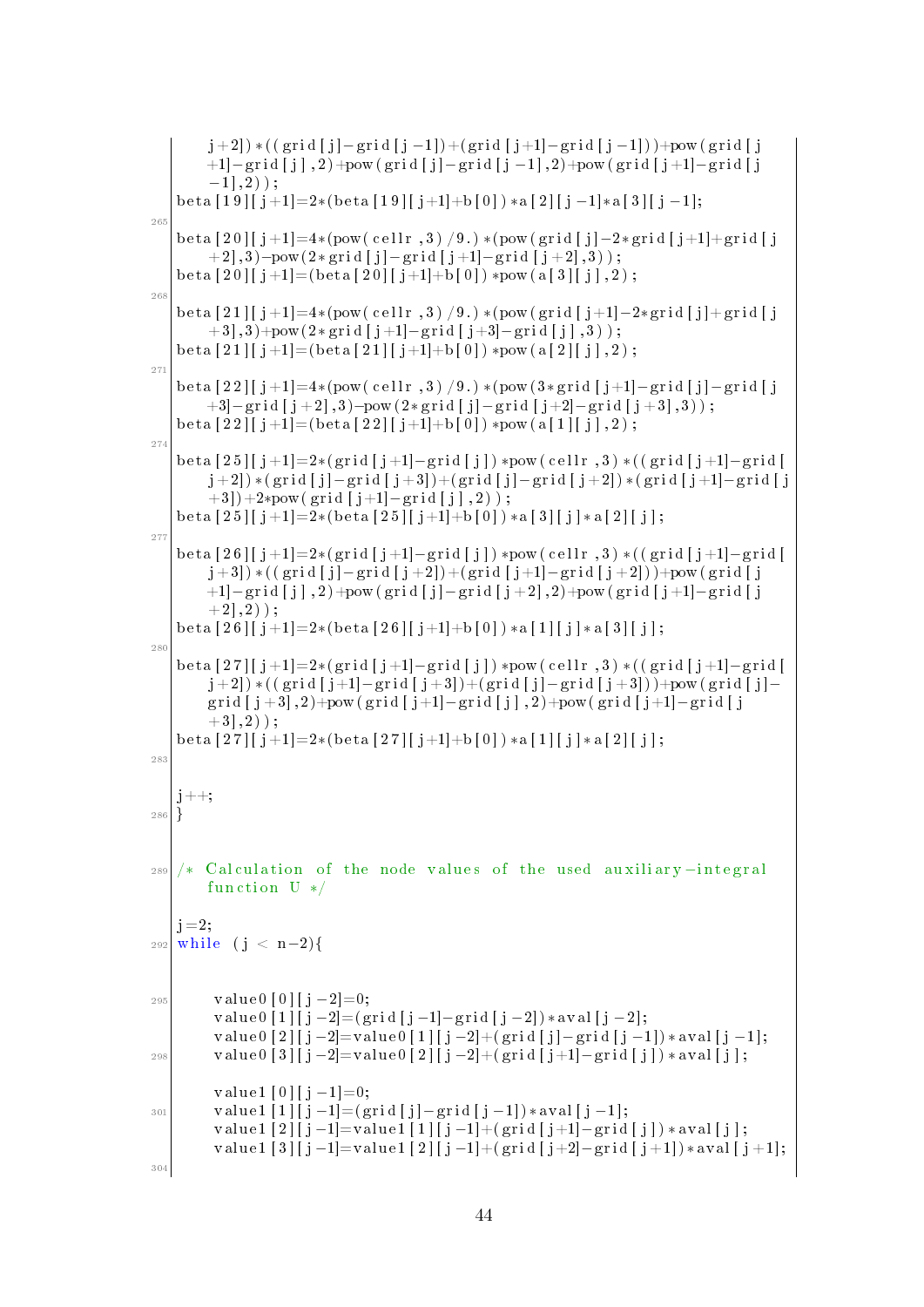```
value 2 [0] [j] = 0;value2 [1] [j] = (grid[j+1]-grid[j]) *aval[j];307 value 2 [2] [ j]= value 2 [1][ j] + (grid [ j +2] - grid [ j +1]) * aval [ j +1];
          value 2 [3] [ j ] = value 2 [2] [ j ] + (grid [ j + 3] - grid [ j + 2]) * aval [ j + 2];
310
          j + +;}
313
        Computing of the values with the WENO method – Boundries are
         neglected */
316
    j = 2;while (j < n-3){
319
\text{b}[0] = \text{value}[1][j-2]*\text{value}[1][j-2]*\text{beta}[1][j+1]+ \text{value}[2][j]−2]∗ v al u e 0 [ 2 ] [ j −2]∗ be t a [ 2 ] [ j +1]+ v al u e 0 [ 3 ] [ j −2]∗ v al u e 0 [ 3 ] [ j
               -2 | * bet a [3] [ j + 1];
          b[0] = b[0] + value[0[1][j-2]*value[0[2][j-2]*beta[7][j+1]+value[0][1] j - 2 *value 0 [3] j - 2 * beta [8] j + 1 +value 0 [2] j - 2 *value 0
               [3][ j -2]* bet a [9][ j +1];
325 b[1]= value1 [1] [ j -1]* value1 [1] [ j -1]* beta [11] [ j +1]+ value1 [2] [ j
               −1]∗ v alue1 [2] [ j −1]∗ bet a [12] [ j +1]+ v alue1 [3] [ j −1]* v alue1 [3] [ j
               -1|∗ beta [13] [ j +1];
          b[1] = b[1] + value1 [1] [j-1]*value1 [2] [j-1]*beta [17] [j+1]+value1\lceil 1 \rceil [ j -1]* value 1 \lceil 3 \rceil [ j -1]* bet a \lceil 18 \rceil [ j +1]+ value 1 \lceil 2 \rceil [ j -1]* value 1
               [3][ j -1]* bet a [19][ j +1];
b[2] = value2 [3][j] * value2 [3][j] * beta[20][j+1] + value2 [2][j] *value 2 [2] [j] * beta [21] [j+1] + value 2 [1] [j] * value 2 [1] [j] * beta[2 2] [j + 1];b[2] = b[2] + value2 [3][j] * value2 [2][j] * beta[25][j+1] + value2 [3][j]| * value 2 [ 1 ] \vert j | * beta [ 2 6 ] \vert j +1] + value 2 [ 2 ] \vert j \vert * value 2 [ 1 ] \vert j \vert * beta
               [2 7] [j + 1];331 x [ 0]= p c o e f f [ 0 ] [ j +1]∗ a v al [ j −2]+ p c o e f f [ 1 ] [ j +1]∗ a v al [ j −1]+ p c o e f f
               [2] [j+1]* av al [j];x[1] = p \, \text{coeff} \, [3] \, [j+1]*av \, \text{all} \, [j-1] + p \, \text{coeff} \, [4] \, [j+1]*av \, \text{all} \, [j]+p \, \text{coeff}[5] [j+1]*aval[j+1];x[2] = p \, \text{coeff} \, [6] \, [j+1]*\text{eval} \, [j] + p \, \text{coeff} \, [7] \, [j+1]*\text{eval} \, [j+1] + p \, \text{coeff}[8][ j +1]* av al [ j +2];
334
          alpha [0] = c [0] [j +1]/pow(pow(10, -6)+b[0], 2);
\begin{array}{c} 337 \end{array} alpha [1] = c [1] [ j +1]/pow(pow(10, -6)+b [1], 2);
          alpha [2] = c [2] [j +1] / pow(pow(10, -6) + b [2], 2);
          aIpha [3] = aIpha [0] + aIpha [1] + aIpha [2];340
\begin{array}{c} 343 \ \end{array} result [j+1] = (alpha [0] / alpha [3]) * x [0] + (alpha [1] / alpha [3]) * x[1] + ( \alpha \ln \frac{2}{3} ) \cdot \alpha \ln \frac{3}{3} \cdot \cdot \cdot [2];
```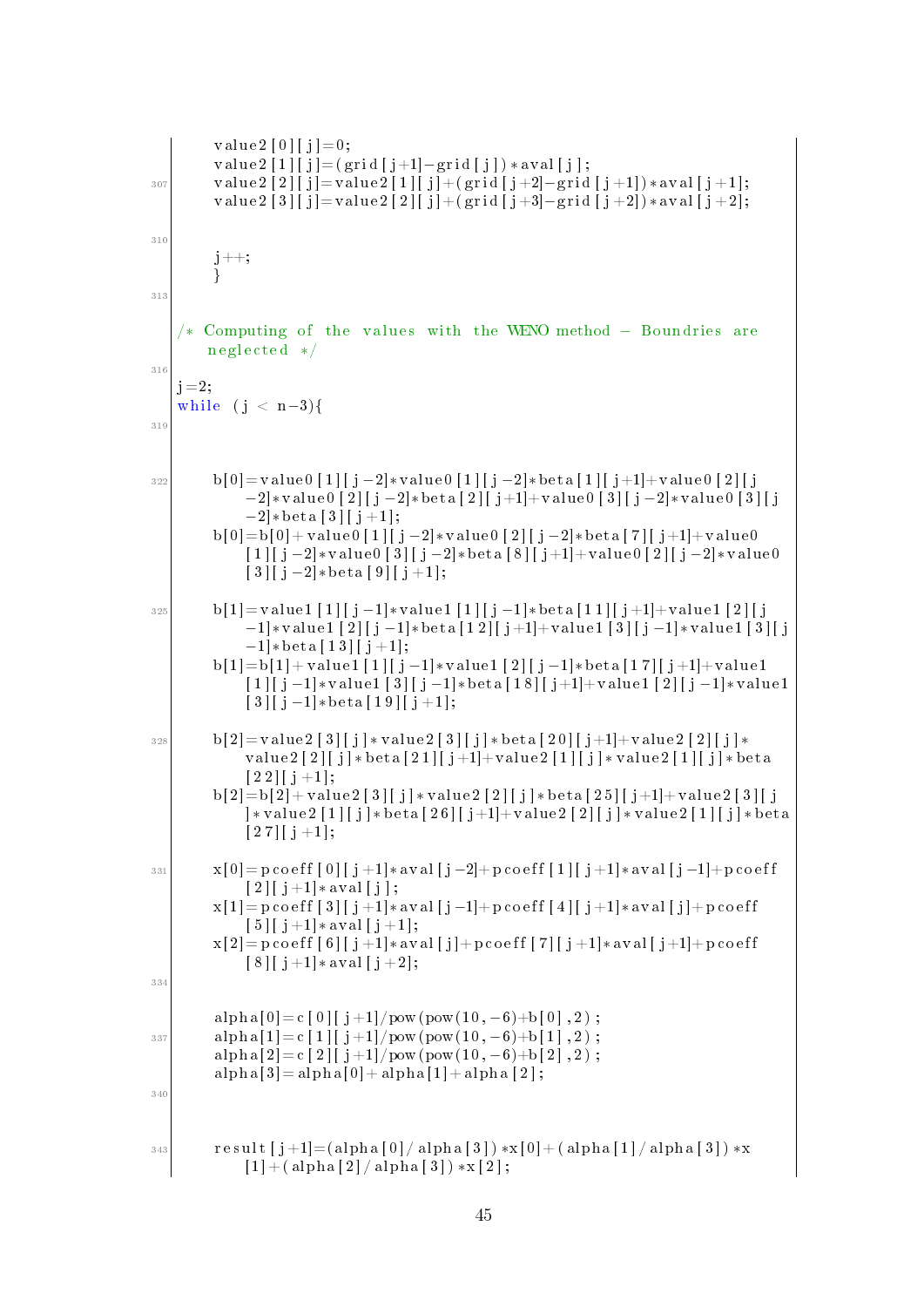```
346 j ++;
     }
349 /* Boundary values are continued as linear function */
352 x [ 0]= ( r e s u l t [4] − r e s u l t [ 3 ] ) / f a b s ( g ri d [4] − g ri d [ 3 ] ) ;
            x[1] = (result [n-3]-result [n-4])/false (grid [n-4]-grid [n-3]);355 r e s u l t [ 2]= r e s u l t [3] − f a b s ( ( g ri d [3] − g ri d [ 2 ] ) ) ∗x [ 0 ] ;
            r e sult \boxed{1} = r e sult \boxed{2} - fabs ((\text{grid} [\begin{bmatrix} 2 \end{bmatrix} - \text{grid} [\begin{bmatrix} 1 \end{bmatrix})) \times x \begin{bmatrix} 0 \end{bmatrix};r \, \text{result} \, [0] = \text{result} \, [1] - \text{false} \, (( \, \text{grid} \, [0] - \text{grid} \, [1] ) \, ) \, *x \, [0] \, ;358 result [n-2] = r esult [n-3] + f a b s ((grid [n-3] - grid [n-2])) * x [1];
            r e sult [n-1]=r e sult [n-2]+f a b s ((\text{grid} [n-1]-\text{grid} [n-2])) * x [1];
361
     }
```